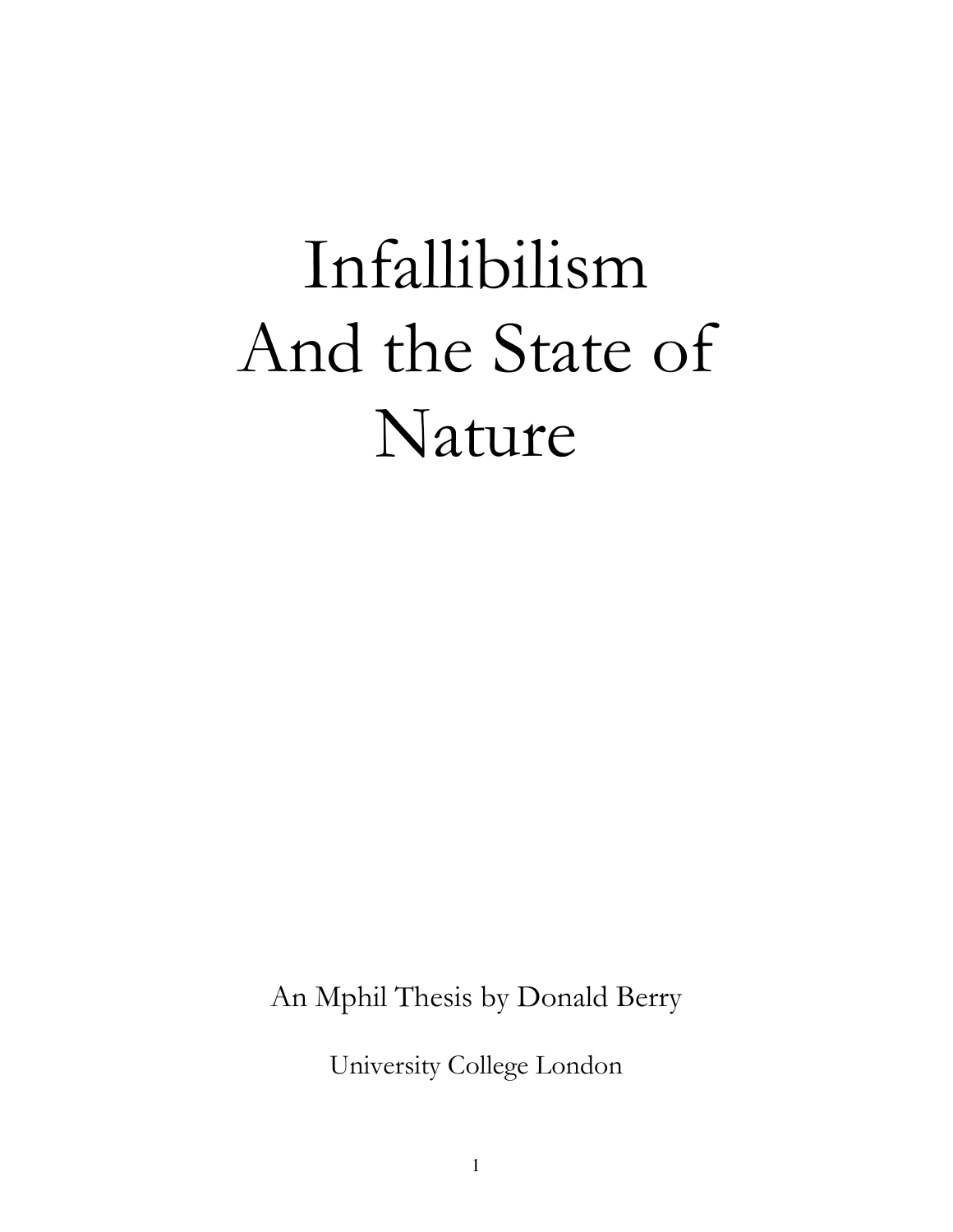#### Signed Declaration

I, Don Berry confirm that the work presented in this thesis is my own. Where information has been derived from other sources, I confirm that this has been indicated in the thesis.

#### **Abstract**

The subject of this thesis is the debate between infallibilism and fallibilism in epistemology. Rather than the usual approach of trying to enscaplutate intuitions regarding the meaning of the term 'knowledge' with a set of logically necessary and sufficient conditions, I have instead – following Edward Craig's book 'Knowledge and State of Nature' (Craig, 1990) – begun with an hypothesis about the role of the concept in everday life, and used this to construct a picture of the prototypical case of ascription when this purpose is properly fulfilled. The hypothesis employed is that the concept is used to 'flag good informants', and the primary methodological technique employed is consideration of the situation of an individual inquirer in the state of nature. Later on (in Chapter 2), considerations brought in by the fact that life in a primitive community is inherently social are brought in, thus complicating the picture; the effect is to derelativize it from the individual situation of the enquirer and bring it closer to the familiar analyses of the literature (with which I make various comparisons). I use the picture of the concept of knowledge thus constructed as a basis to argue against the infallibilists' positions in chapter 3, and construct a positive alternative in chapter 4.

#### **Contents**

| Chapter 1: 'The State of Nature'                       | p3  |
|--------------------------------------------------------|-----|
| Chapter 2: 'The Concept of Knowledge'                  | p14 |
| Chapter 3: 'Some Varieties of Epistemic Infallibilism' | p28 |
| Chapter 4: 'Interest-Relative Contextualism'           | p42 |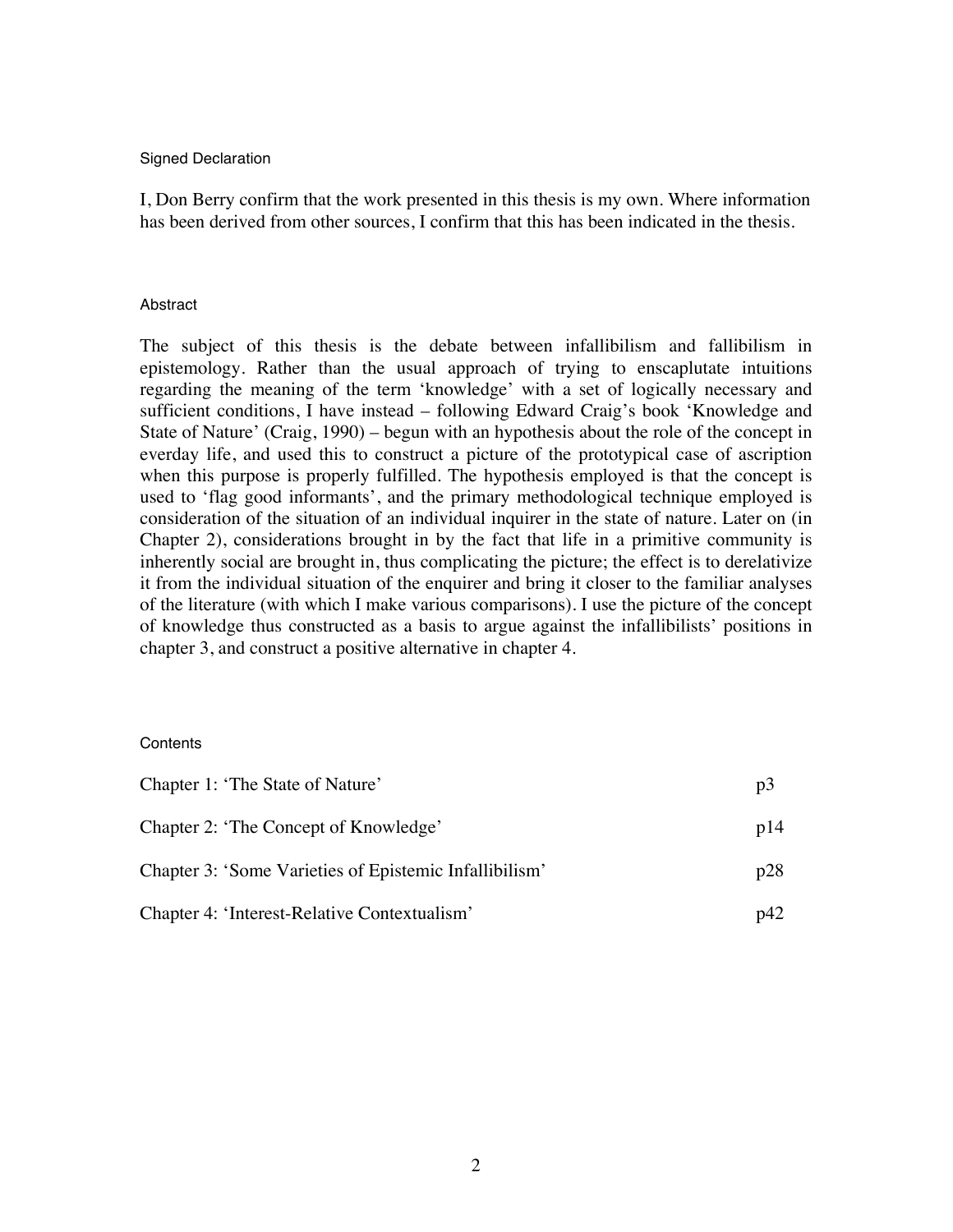### 1. The State of Nature

#### 1.1 Introduction: Nature and Purpose of Project

This thesis will aim to contribute to a debate in Epistemology, namely that between fallibilism and infallibilism. In this thesis I will argue that infallibilism about knowledge is false – that is, knowledge ascriptions can be made correctly whilst the infallibilist's conditions are not met.

 The structure of the thesis will proceed as follows. In this chapter, I will propose a methodology under which we can approach the problem, and various other problems along the way: this is, with a few modifications, the strategy of 'conceptual synthesis' found in Edward Craig's book 'Knowledge and the state of nature' (Craig, 1990). This approach proceeds by first hypothesizing a role for the *concept* of knowledge, and then investigating the features we should expect a concept suited to this role to have. In the second chapter I will begin carrying out this investigation, arriving at a broad outline of the concept of knowledge, and then categorizing it according to distinctions such as internalist/externalist.

In the third chapter I will use the Craigean framework to argue against infallibilism about knowledge. There are various formulations of infallibilism I shall consider; Unger's non-accidentalism, the exclusion principle, the 'conclusive reasons' formulation found in Dretske. In the fourth and final chapter I will explore how the Craigean position fits in with recent developments in the literature – referring to the work of Jason Stanley – which claim that facts about practical rationality must be incorporated into the truth conditions of knowledge ascriptions.

 My thesis may thus be seen as complimentary to Craig's project: I aim to extend his ideas to a particular problem that he discusses in his book only briefly – that of whether or not knowers must be in some sense infallible – and further develop his position by forging a connection between his work and subsequently published literature.

 In the opening pages of his book 'Knowledge and the state of nature', Edward Craig describes the most commonly addressed problem in modern epistemology – that of providing an analysis of the meaning of the term 'know' and its cognates. The standard approach in attempting to answer it is to try to characterise the term's extension, as ascertained by exploring our 'intuitions', with an explicit intention couched in terms of necessary and sufficient conditions (p1). However, he claims that this project is deficient in at least two respects.

 The first respect in which it is deficient is that we not only have intuitions about the term's extension, but also intuitions that relate more directly to its intension: hence in a given case, we might not only feel that a subject is or is not in possession of knowledge, but also have an idea of *why* it does or does not qualify (because the subject came about their beliefs by accident, for example). Craig goes on; 'The sceptic notoriously tries to show that the two do not mesh: our intuitions about the intension, the conditions of application of the concept, in fact determine a much smaller extension than that which our directly extensional intuitions mark out' (p1). If the two sets of intuitions disagree then it is not clear how to progress, and philosophers will swiftly become divided into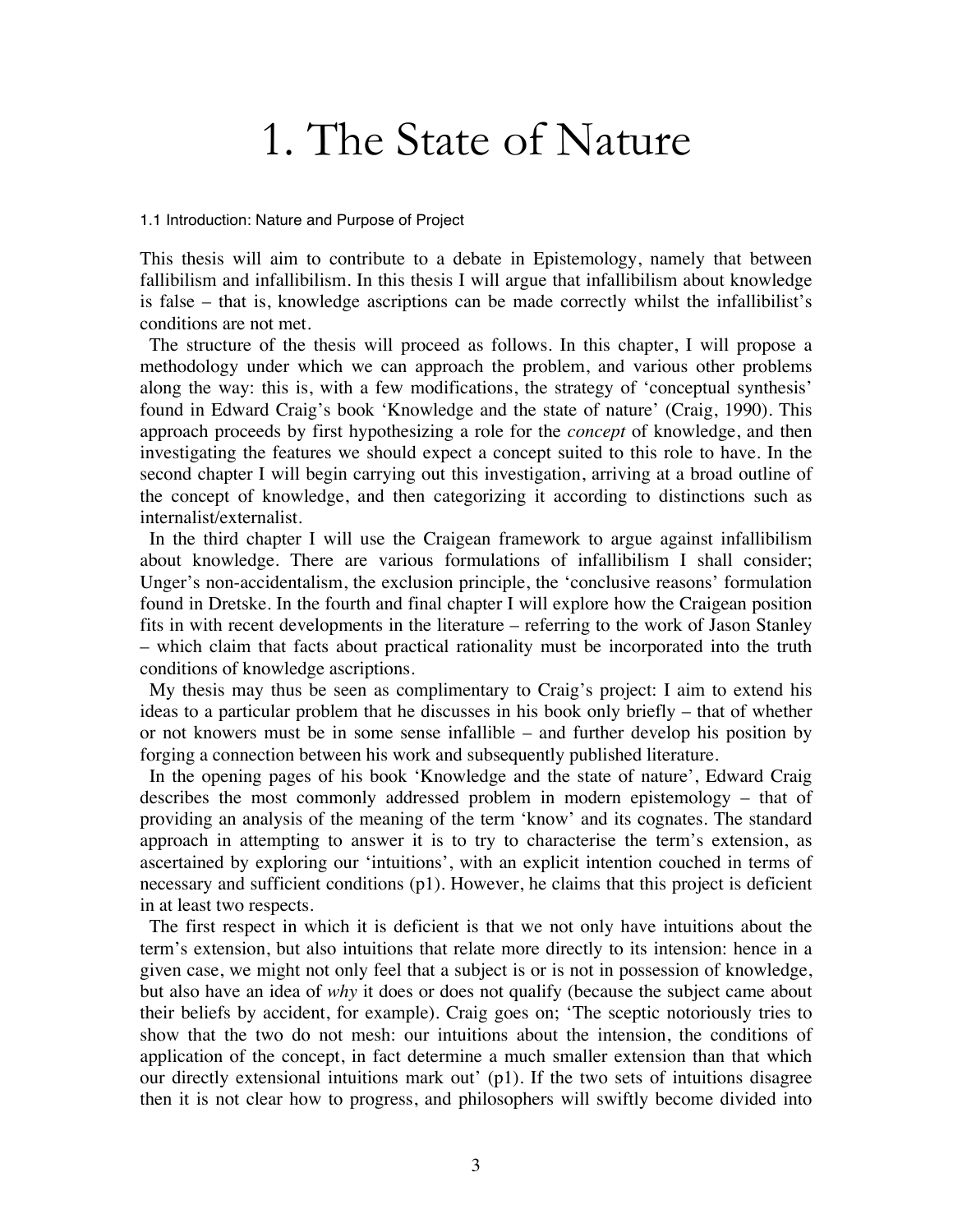opposing camps. Moreover, this is even supposing that there is such a thing as a stable set of intuitions about the extension (or intension) of the concept that do not vary from person to person, or with the context in which an umpire is asked.

 The second respect in which this project is deficit, or at least limited in scope, is that even supposing the former line of enquiry were brought to a conclusion there would still be a puzzle remaining: why is it a term whose meaning is given by precisely *these* conditions that we find worth bothering to demarcate and talk about? Even supposing (I shall have something to say about this in the next section) that knowledge is something of a 'natural kind', so that its demarcation would not be arbitrary, we might still wonder why it is that knowledge thus understood plays such an important role in our lives.

 An alternative approach to this aim of analysing the term 'knowledge', one which Craig suggests will be more promising, is to begin not with an intuitive extension but rather an hypothesis about the role of the *concept* of knowledge: how it is used in everyday life, in pursuit of certain very general practical needs. Given this hypothesis, we may then explore the properties a concept suited to this role would have, and proceed to an analysis of the phenomenon of knowledge itself. We will thus have another criterion of success: as well as fitting at least reasonably well with both our extensional and intensional intuitions, the concept we construct should be fit for use in this particular role. Moreover, such a project would clearly be far better suited to tackling our second question about the importance of knowledge: at least part of the reason it finds such an important role in our lives must be its usefulness in answering to these needs. Craig goes on: 'Such an investigation would still have an anchorage point in the everyday concept: should it reach a result quite different from the intuitive extension, then, barring some special and especially plausible explanation of the mismatch, the original hypothesis about the role that the concept plays in our life would of course be the first casualty' (Craig, 1990, p.2), whence we would need to start from scratch with a different hypothesis.

 Because of this emphasis on the role of the concept in everyday life, the approach thus described has strong connections to the tradition of naturalism, which is described by Craig as one in which 'thinkers see man, his behaviour and institutions, as natural facts to be understood as the (broadly speaking causal) outcome of other natural facts… What concepts we use, what linguistic practices are common amongst us, these are special cases of input to the more general naturalistic enterprise' (Craig, 1990, p9). The hypothesis Craig suggests, then, is that the purpose of the concept of knowledge is to 'flag good informants' regarding anything we might be (usually practically) interested in finding out about. I shall argue that if this hypothesis is correct, then knowledge is best seen not as something absolute and rarely attained, but rather an important social institution; a commonplace relation to which we all stand in with respect a large number of everyday propositions.

#### 1.2 Objections to the Conceptual Strategy

Before elaborating the method in more detail, I will pause here to anticipate two potential objections. The first is: why should we concern ourselves with the concept of knowledge,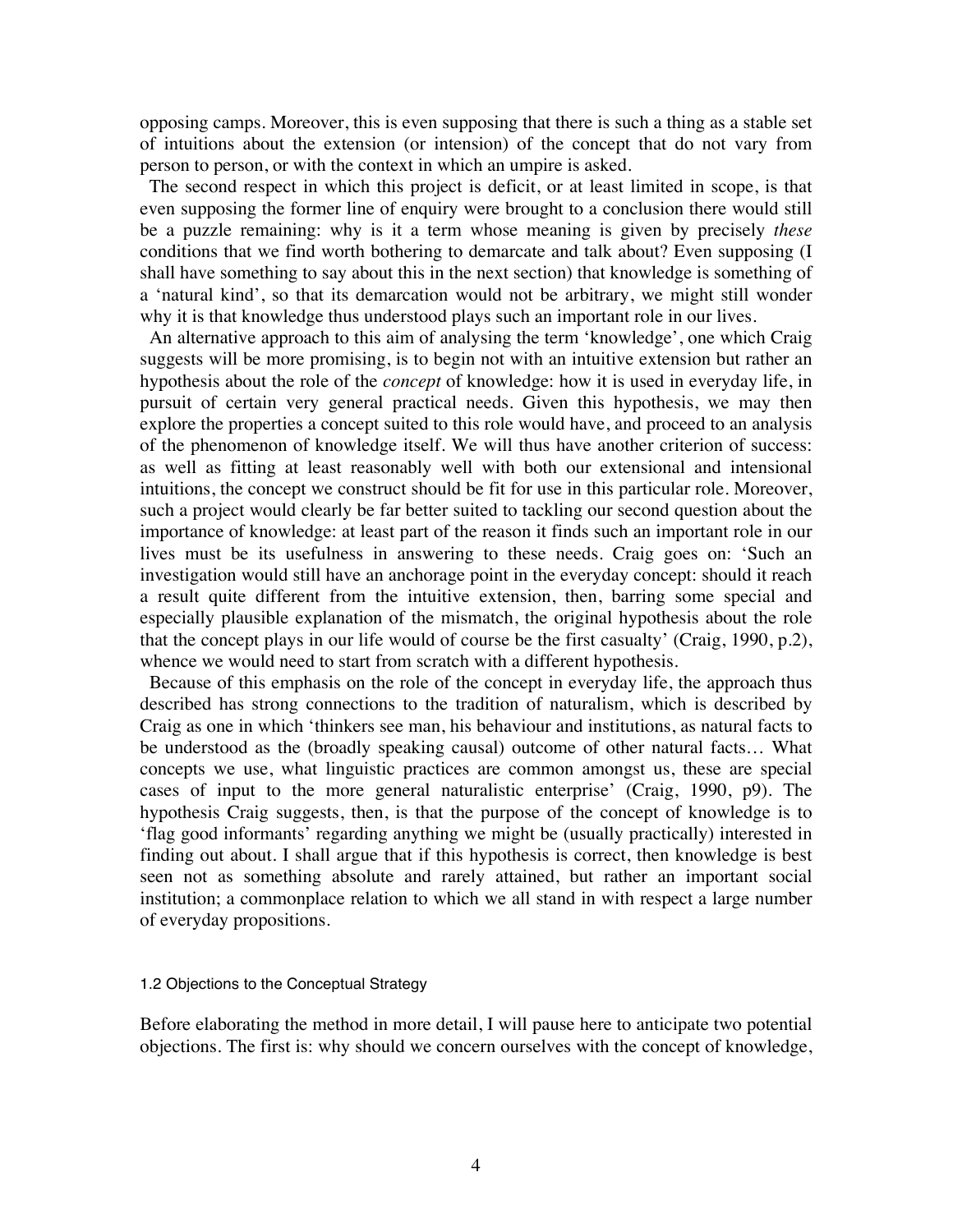rather than investigating the phenomena of knowledge itself? As Craig points out  $(p3)^1$ , there are situations where the conceptual strategy will not yield any interesting results: for instance, the point of the concept of water is to enable us to talk and think about water, and no amount of analysis of the role of this concept will allow us to learn anything new about water itself. In response, Craig suggests that 'Knowledge is not a given phenomenon, but something that we delineate by operating with a concept which we create in answer to certain needs, or in pursuit of certain ideals' (p3). Thus the limits of knowledge do not mark the transition from one objectively distinct kind of phenomena to another, but are rather drawn in place in response to certain practical needs: in other words, knowledge is not a 'natural kind', and it is the concept and associated conceptual practises that are primary. Hence in order to understand the properties that knowers must possess and why, we must look to the forces that govern our conceptual practices (which we may take to be the actual application of the term in day to day life).

 How might we argue for this claim? Rather than arguing for it directly, Craig instead claims that the 'proof is in the pudding': he suggests proceeding with his experiment, and resting his case upon the explanatory power of the analysis that he develops, and the light it sheds on debates within the literature that had otherwise seemed stalled.

 Although pursuit of this idea would take us two far afield, there is another line of thought that might be worth following. Later I shall argue that belief is necessary for knowledge, and many thinkers have claimed that belief is not a natural kind. For example, in the intentional psychology of Daniel C. Dennett (Dennett, 1989, p15) we find an 'instrumentalist' attitude towards belief: although beliefs do corresponding to objectively existing patterns, we should not expect to find individually distinguishable elements in the brain corresponding to distinct beliefs; beliefs and other intentional entities are seen as primarily theoretical constructs that derive from concepts which are projected onto individuals in order to make sense of and predict their behaviour (we adopt the 'intentional stance' towards them). If beliefs do not constitute a natural kind, and knowledge is intimately connected to belief, then it becomes plausible to suggest that knowledge is not a natural kind either.

 A second objection to Craig's proposal is that some philosophers may have concerns about the prospective value of this endeavour: why should we be interested in everyday conceptual practise at all? 'Surely', a critic might respond, 'there is a difference between what knowledge is, and what people *say* it is. If our only aim is to describe popular, everyday usage of the term, then we have ceased to even be doing Philosophy.' The thought is that although this kind of project might be interesting to a linguist or a sociologist, a philosophical analysis of knowledge should go beyond everyday usage and aim at an analysis of knowledge proper. As Philosophers we should provide a prescriptive rather than a merely descriptive account, because our particular set of skills leave us better placed to determine its nature and proper application than members of the population at large.

 My response to this concern (which again draws on Craig's ideas) is twofold. Firstly, we are not merely aiming at a description of certain linguistic facts, but also seeking to clarify certain aspects of conceptual practice: we can analyse the *proper* deployment of a concept suited to the role we have hypothesized, not the *de facto* way in which it is

 $1$  Where not specified, references are to Craig, 1990.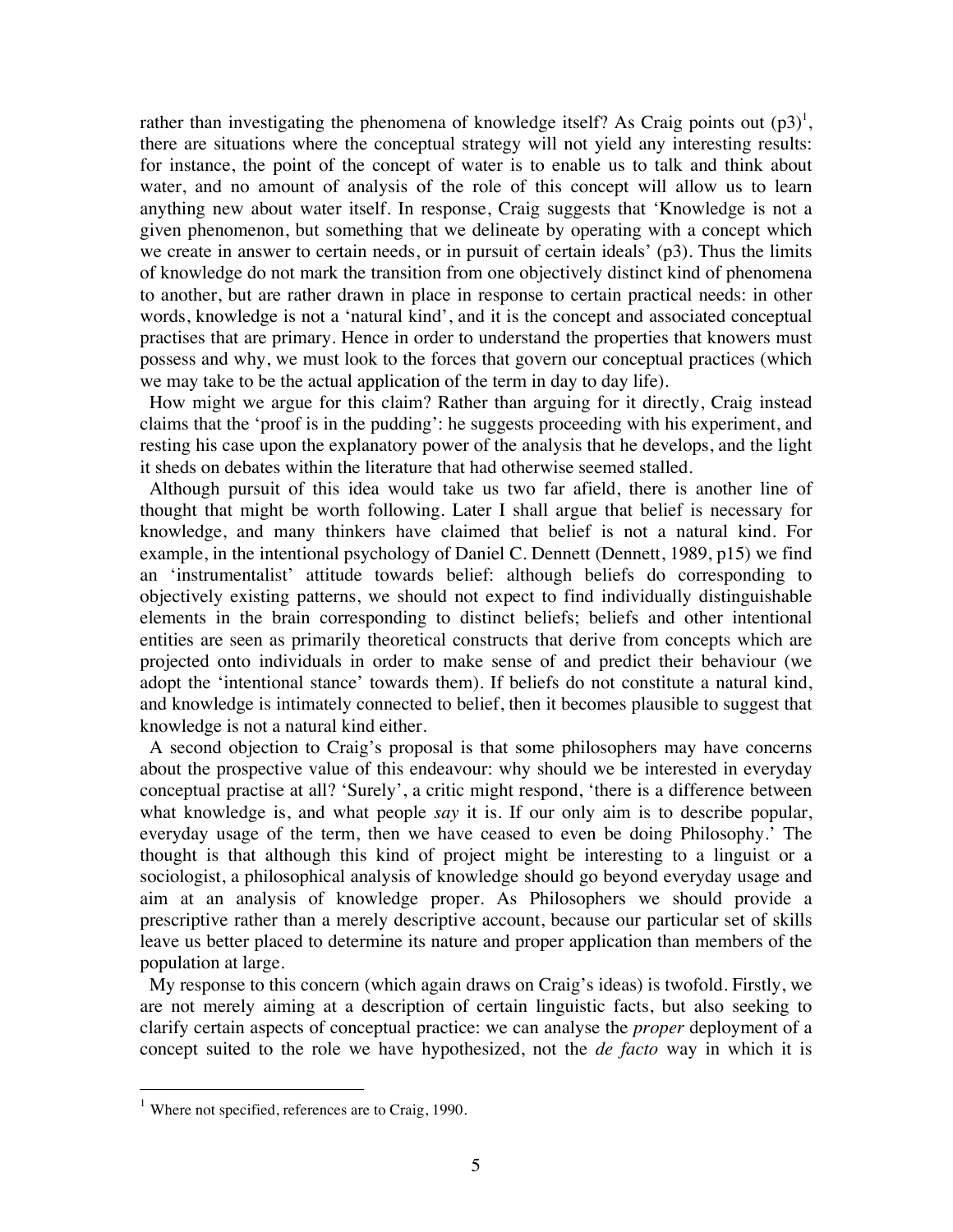currently deployed. Thus the prescriptive element is introduced at a different place. If we were only interested in linguistic usage, the question would be trivial: it is clear that people in general do not make the demands the infallibilist insists they should when ascribing knowledge. As we shall see, there are three levels of analysis by which we can proceed, and this objection is only really appropriate to one of them (the 'descriptive framework' – see section 1.4 below).

 Secondly, if, as we have claimed, knowledge is not a natural kind but rather a phenomena delineated by our conceptual practises, then constructing a concept suitable for a particular role may be the best kind of analysis we can hope for. It might be true that the purpose we now need the concept for is different from the one in relation to which it arose, but by grasping the connection between the everyday concept as it stands and its initial purpose we are better placed to make any adjustments that might be necessary to tailor it to be suitable for our current concerns (such as deployment in science, for example). I will not pursue this last kind of project, but there is certainly scope for utilising the ideas presented in this thesis in this direction, should the reader be dissatisfied with the goal I have aimed at here: namely a description of the actual concept we currently have, elucidation of the pressures that caused it to develop in this particular form, and a description and explanation of how we operate with it in everyday life.

#### 1.3. The State of Nature; Informants and Sources of Information

In this thesis I will thus be pursuing what might be called a genealogical method: looking at the development of the concept of knowledge and the everyday conditions under which it arose. To this end, a useful tool in the naturalist's arsenal is what we might call a 'state of nature' approach, which may be familiar from its employment in political philosophy, and is perhaps best described in an epistemological context by Bernard Williams in the opening chapters of 'Truth and Truthfulness' (Williams, 2002), or by Edward Craig in his book. This approach aims to develop what Craig has elsewhere called a 'practical explication of the concept of knowledge' (Craig, 1986/7).

In order to account for the universality of the concept of knowledge – Craig notes that 'There seems to be no known language in which sentences using 'know' do not find a comfortable and colloquial equivalent' – we begin with imagining a primitive situation: we consider the needs of some individuals living together in a (possibly quite primitive) society. They will be in possession of language, and some degree of cognitive sophistication, and have some interest in cooperating with one-another. One should not assume that individuals living in such primitive societies necessarily have what we might consider to be primitive needs; however, we shall start from consideration of needs of quite a general and basic kind, needs that inevitably emerge whenever human individuals live together in a society, and hence may be thought of as uncontroversial features of the human condition. If we find the explanatory power this approach to be lacking, we may then go on to consider needs of a more sophisticated kind. Given these basic needs, then, and some degree of reflective intelligence, we should expect that the concept of knowledge will emerge because of its usefulness in fulfilling them (the exact details of this 'emergence' will be the subject of the next section).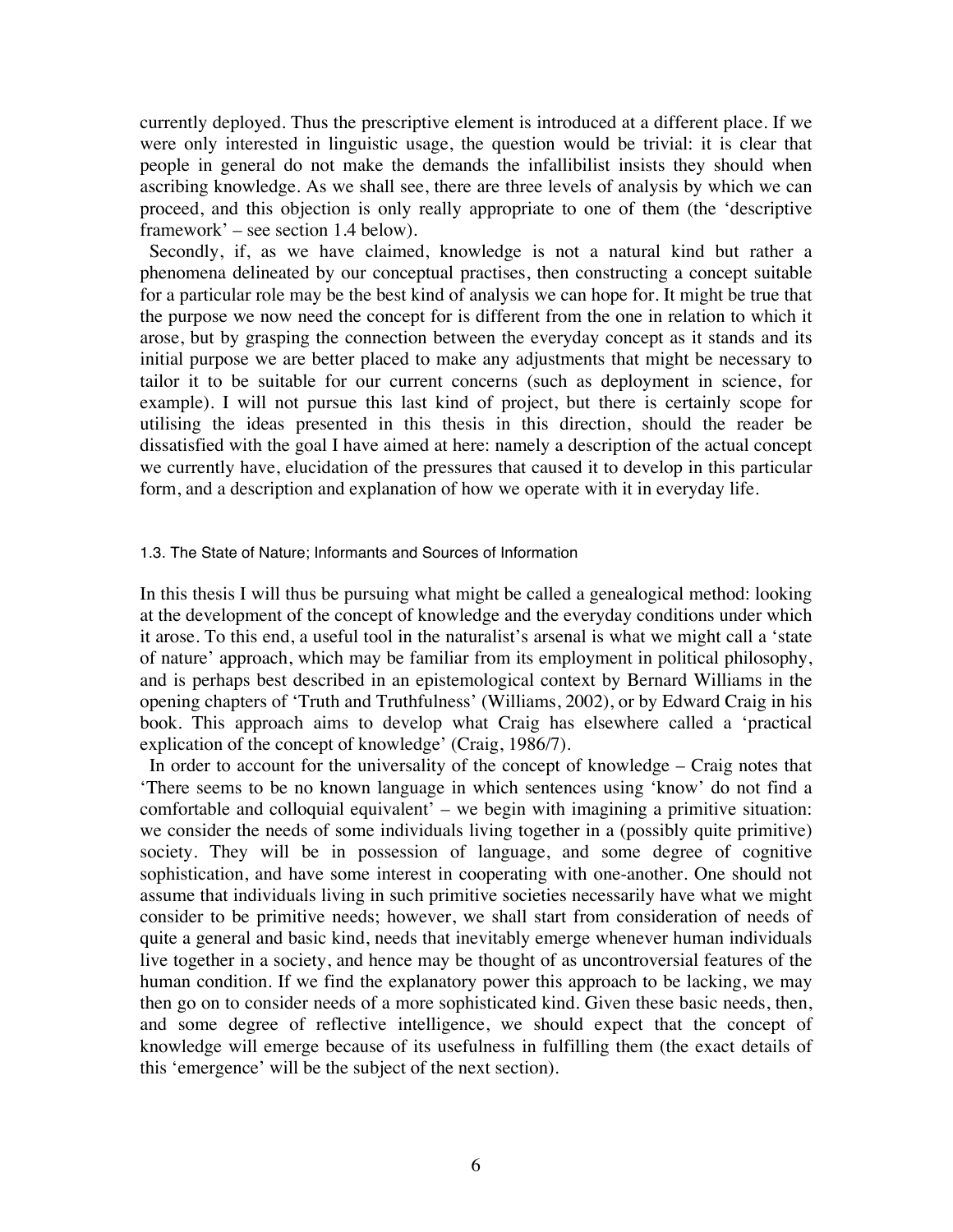In order to meet the challenges of everyday life, each individual in our society must acquire information about the world, such the location of food, predators, competitors, and mating opportunities. Although false beliefs can occasionally be helpful, the best strategy for achieving their goals will be for them to aim at acquiring true beliefs about these variables. Such true beliefs can often be acquired directly through sensory experience and inference, and for most of our beliefs this is probably how we do indeed proceed. However, some individuals may be much better placed to provide input on a given question – because they possess special abilities, perhaps, or simply because they were conveniently located at the time of some event. The members of our society would therefore do well to share information with each other, thus distributing the epistemic burden in a cooperative drive for survival and prosperity.

 To this end, certain concepts will be useful in determining which sources of information are reliable and which are not. Craig's proposal is that the purpose of the concept of knowledge is to 'flag approved informants' regarding the truth of some proposition *p*. On a technical note, Craig often talks as though our inquirer seeks to find out whether some proposition *p* is true or false, but the inquirer is not always in such a privileged position: I may be enquiring about the whereabouts of some individual whilst having no idea about where he is, and so in general my enquiry will not take on this disjunctive form. However, as long as we bear this in mind, we may adopt Craig's 'whether *p*' disjunctive form of the question as it is far more convenient, and bears more similarity to the standard 'knows that *p*' construction discussed in the literature.

 I have said that the purpose of the concept of knowledge is to flag approved informants on a given question. There is a distinction between an informant and what is merely a source of information: a book may be a good source of information about many things, but we do not attribute to it the status of knowledge. How can we account for this fact from the 'state of nature' perspective? In other words, why not have a single locution for all sources of information, rather than a narrower concept that only applies to good informants? Craig's answer to this question is twofold.

 The first reason is convenience: given that we speak the same language (I shall have more to say about channels of communication in the next chapter), once we have found a good informant we can find out whether *p* simply by asking an appropriate question, whereas a source of information may require expert or specialist knowledge to analyse. Someone who knows whether *p* is in some sense (other factors concurring) able to 'tell us whether  $p'$ : the concept of knowledge has a social function that would not be met by mere sources of information.

 The second consideration, which rules out more convenient sources of information like books, is that a good informant will often act cooperatively by providing collateral information that is not explicitly requested: he or she may be able to ascertain or partly ascertain our purpose for wanting to know whether  $p$ , and are often empathetic towards our enquiry (this is especially true within a small primitive community in the state of nature). If I stop a man on a street in London and ask him where the nearest tube station is, in addition to answering he may also decide to tell me that the station is closed that day, or that there is no service on the Piccadilly line.

 It is not merely that the entities to which we attribute belief must have agent characteristics, but rather that a good informant whether  $p$  – and hence one who knows  $p$ , *ex hypothesi* – must be able to convey to us whether  $p$  in a special way. To take Craig's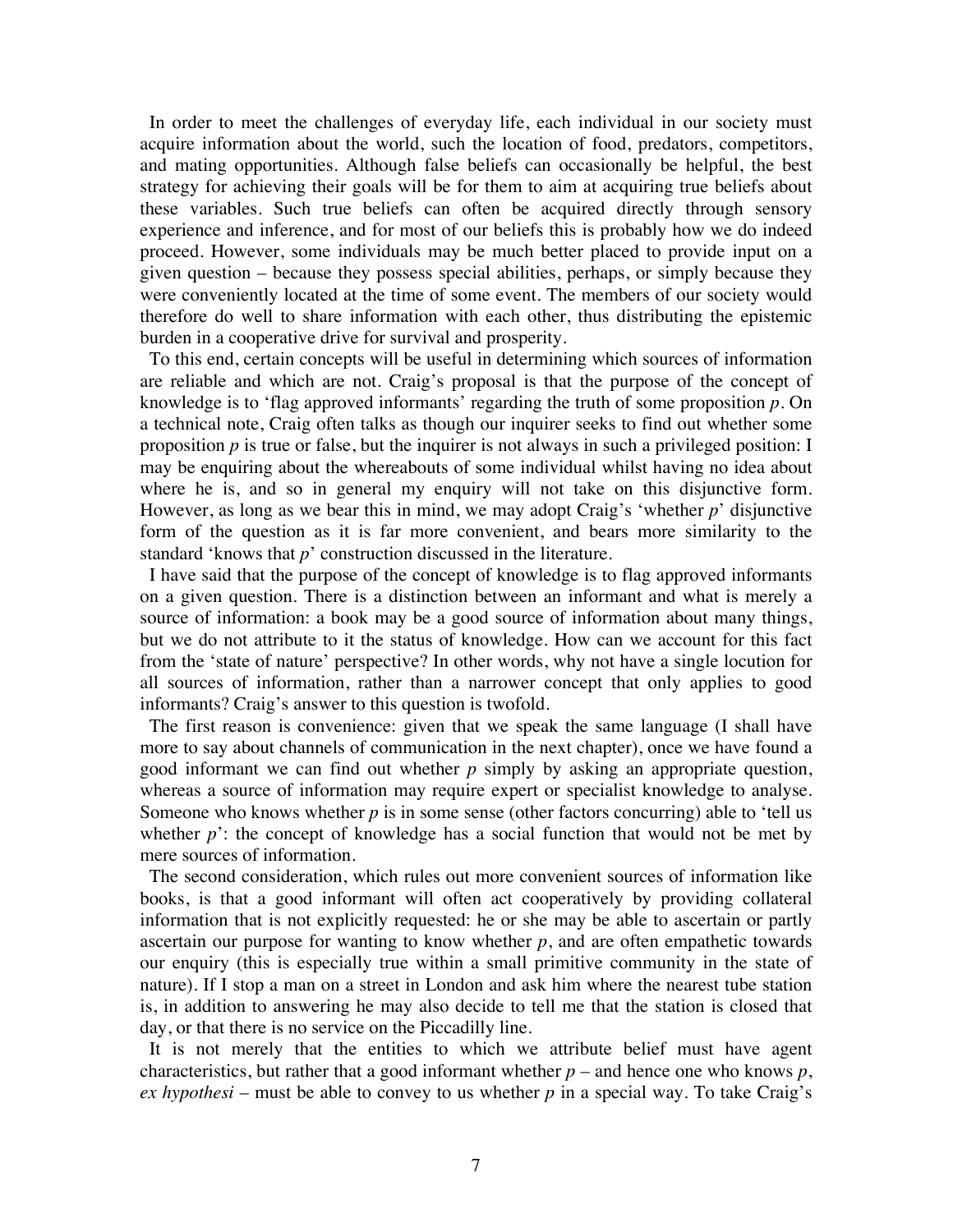illustration, a man who is soaking wet may be a good source of information about whether or not it is raining outside simply because we can tell by looking at him. He may well also know that it is raining as well, but this does not follow straight away from the fact that he is both a good source of information and a fellow human being. We are using him as an informant only if he is able to *tell* us whether *p* – not simply if we infer it from facts about his physical appearance, say, which would be merely to make use of him as a source of information.

#### 1.4 Methodology

In the next sections I will be more explicit about the methodology we will be employing, and the form we should expect our theory to take. We have claimed that the role of the concept of knowledge – to point out approved informants – is somehow responsible for the conditions by which it is delineated. It is time now to be more explicit about the relationship between these two things. On page 10 of Craig's book we have:

'I shall not treat [the concept of knowledge's] development diachronically, and that is not just an omission: if what I shall say is along the right lines, the core of the concept of knowledge is an outcome of certain very general facts about the human situation; so general, indeed, that one cannot imagine their changing whilst anything we can still recognise as social life persists. Given those facts, and a modicum of self-conscious awareness, the concept will appear; and for the same reasons as caused it to appear it will then stay.'

It would be useful to try to give more detail about what is meant by 'an outcome of' here; likewise for 'the concept will appear'. Naturalism comes in degrees, and we may consider a variety of different proposals:

- To deduce the features of the concept it would rational to construct, given its purpose (the 'rational' framework)
- To deduce the features of the concept that is likely to develop organically as a practical strategy for ascription, given the conceptual niche available (the 'strategic' framework)
- To describe the features empirically found in real-life knowledge ascriptions, bearing our hypothesis about the role the concept plays in mind (the 'descriptive' framework)

In the first kind of project, we would try to make precise what is meant by a good informant, and then imagine constructing a concept perfectly suited to the role of flagging such individuals as part of a general epistemic strategy for acquiring true beliefs (what the concept of knowledge *should* be like). Should an individual possess all the properties this concept includes, then he or she must be a good informant by virtue of this fact. However, even in this level of analysis we must also take into account the fact that to be suited to this purpose the concept must be applicable by one situated individual to another (or, as we shall discuss, to oneself), as we shall see this will requires the informant to be detectable (in the next chapter I shall discuss apparently counter-intuitive instances of people who we would like to say are knowers without giving any indication of this being the case). We are not rationally identifying particular individuals from a global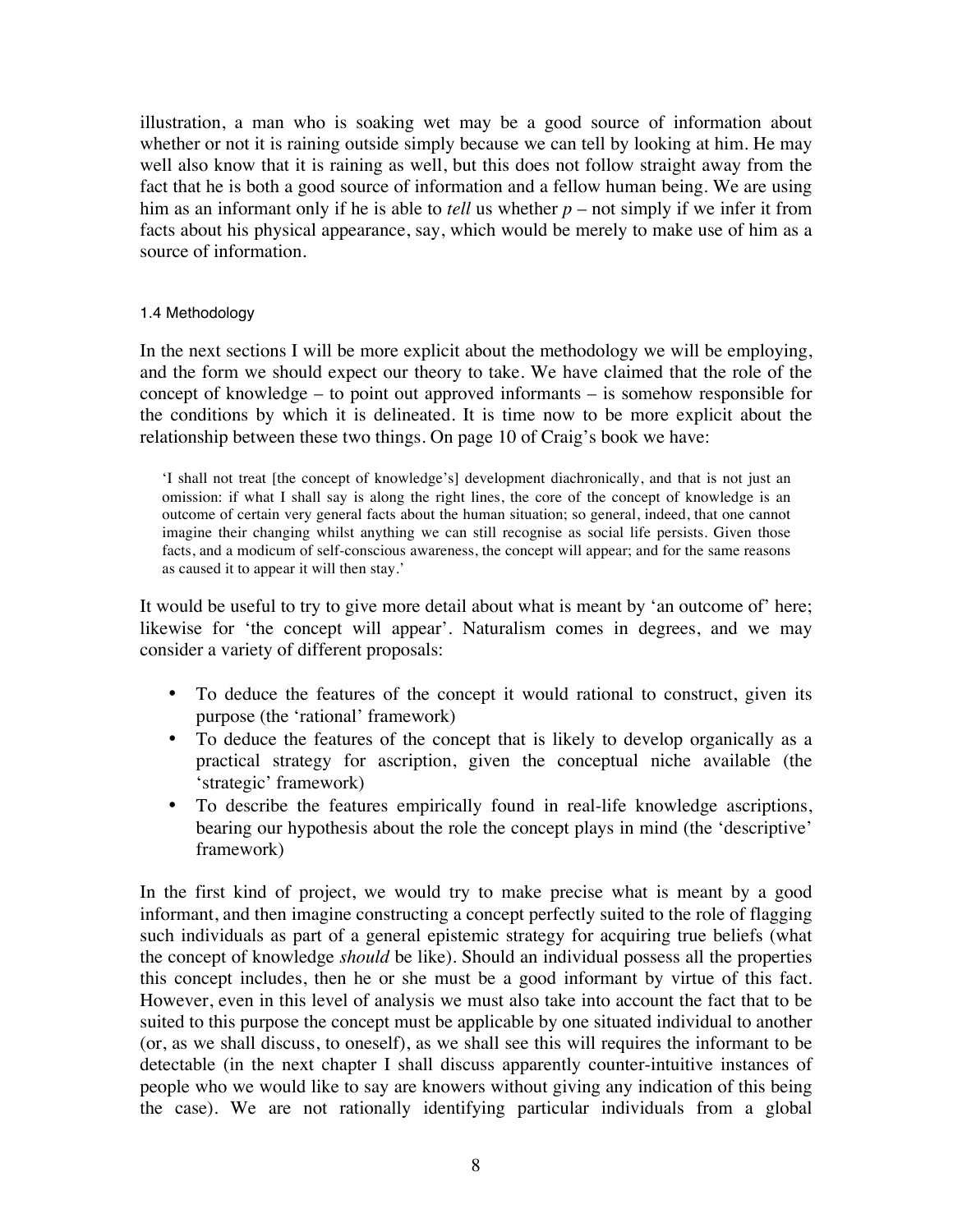perspective, but rather imagining rationally constructing a concept for a certain purpose (I will elaborate on the importance of this point in section 1.6, below).

 In the second kind of project, which is in many respects very similar, we consider the kinds of practical advantages we can gain from finding a good informant, and deduce the concept that would best help us to maximise them. The processes that cause this conceptual development may include evolution by natural selection: we have said that belief is a part of knowledge, and it is likely that biology has something to say about our belief-forming mechanisms. However, we are not limited to this framework alone; for example, those who find conceptual schema which lead them to material success of influence may use the power thereby gained to coerce others into following their usage – none of this resting on the idea that concepts are innate. At this level of description, the concept will (ideally) be the outcome of predictions from various branches of science, which deal with all the real-world forces that influence our conceptual practices.

 Whereas at the rational level the concept would be tailored to ensure the individual in question was labelled a knower only if they were a good informant, at this level such a restriction is not in place: we want the concept to capture good informants *in general*, but it is likely to be strategically advantageous to allow some individuals who are in fact *not* good informants to fall under the scope of the concept in exchange for satisfaction of considerations like simplicity, ease of applicability, and ensuring that the majority of those who are good informants are labelled as such.

 The third kind of analysis embarks upon the sociological project mentioned and criticized in section 1.2: to investigate how the concept of knowledge is employed in the everyday world. Two options suggest themselves, but each has their drawbacks. The first is to perform some kind of Gallup pole to catalogue intuitions regarding proper usage of the term 'knowledge'. However, the answers we receive will likely not accurately reflect their conceptual practises, but rather some idealized version of it (as Lewis's contextualism nicely captures, the conditions governing people's ascriptions of knowledge often become more stringent at the mere *mention* of Cartesian demons). The second would be an analysis of large samples of recorded dialogue (spoken and written) to see how the term is used: but this kind of analysis cannot easily distinguish genuine usage from that which is merely metaphorical ascription and not to be taken literally, or 'loose use'; that is to say merely a convenient approximation. These methodological problems will not particularly concern us, however: our advances in this direction will be restricted to a few platitudes about everyday usage that should prove intuitive and uncontroversial (such as that the term is frequently applied in real life).

 Rather than committing to just one of these three styles of account, then, we may try to bear each of them in mind, carefully balancing our analysis of the core of the concept of knowledge between explaining the empirical facts of usage and deducing how we should expect them to develop or be chosen, given the various pressures to which humans living in a society are inevitably subjected. Clearly the sociological facts of usage are after not enough to go by; given that knowledge is factive it is an uncontroversial fact that knowledge is often ascribed incorrectly (some writers, such as Unger, whose views we shall consider in chapter 3 below, have claimed that almost all knowledge ascriptions are false). But conceptual schemas are not something that are wholly rationally constructed; nor are they the outcome of blind evolutionary and developmental processes, but more somewhere between the two. As mentioned in section 1, if the actual facts of usage differ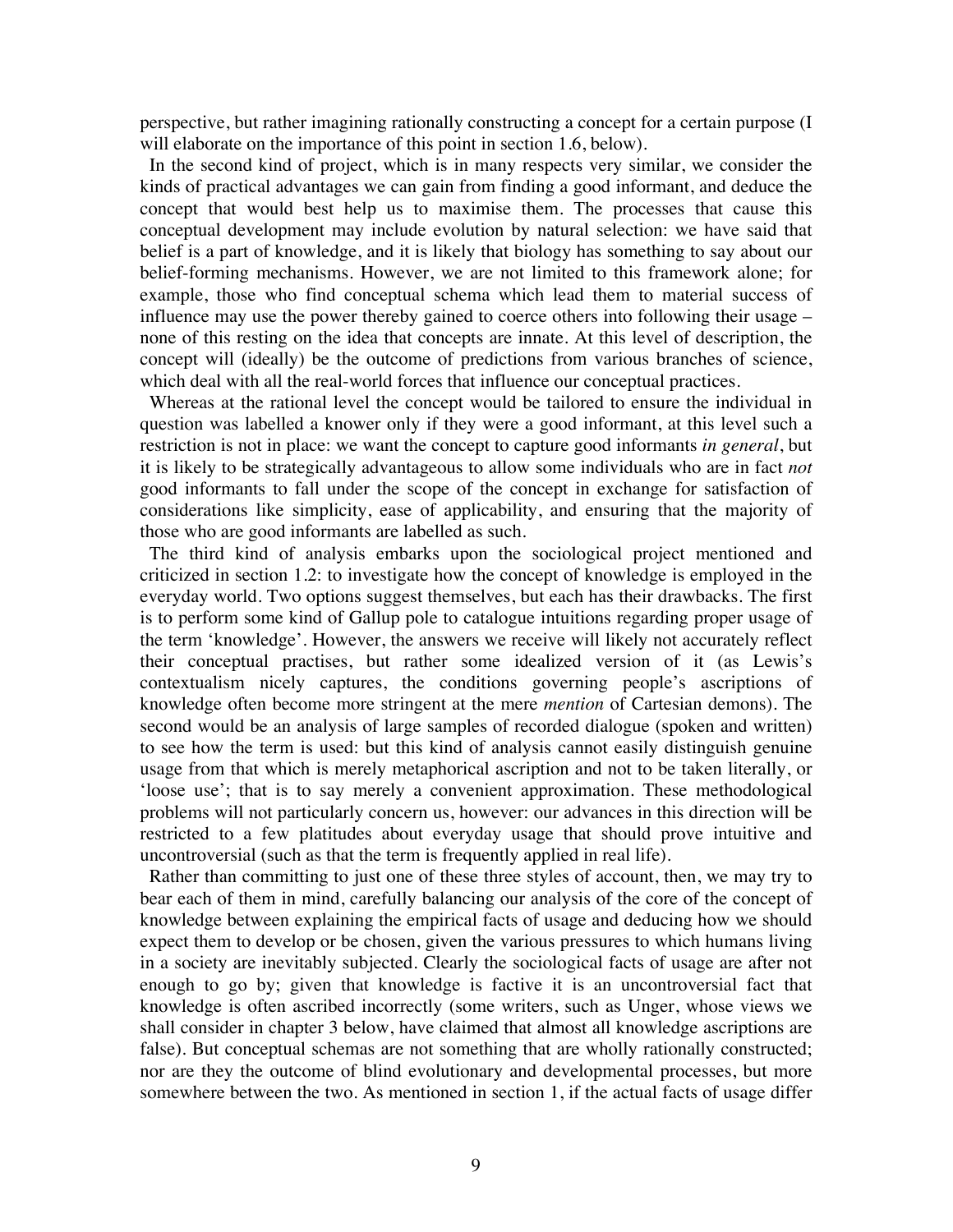wildly from the concept we predict to evolve organically, perhaps we should take this to suggest that it is likely that these predictions are mistaken, and should at the very least question our assumptions or method to see where the discrepancy may have arisen.

 With any luck we may find that some features are present (or not present) whichever approach we adopt, and by noting that this is the case – that all three approaches are in agreement – we stand on firmer ground in asserting these features to be part of the core of the concept.

 One last point: we are concerned with knowledge in general, and not with any particular kind of knowledge – perceptual, mathematical, etc.: although usually *p* will be some fact about the immediate world around us, we have not specified in any more detail what it will be about. So if our hypothesis is correct, the features we delineate will be neutral as regards this also.

#### 1.5. Form of the Theory

Before we proceed with exploring Craig's hypothesis that knowers are good informants, it will be helpful to say a few words about what kind of analysis we are looking for. As I have mentioned, the usual form in which an analysis is given is that of a list of individually necessary and jointly sufficient conditions, such that meeting them with respect to *p* and knowing whether *p* are mutually entailing. However, it also seems that whatever set of conditions one might give, one of two things happens. Either there is the possibility of 'Gettierization' – finding situations where the conditions are all met, but intuitively knowledge ascription should be withheld; or else the analysis becomes so demanding that is scarcely met at all in everyday life, if ever.

 Does the approach of looking for features that characterize a concept suitable for flagging good informants help with this problem? Not directly, no: consideration of the features involved in being a good informant is unlikely to yield anything so precise as a set of necessary and conditions. Take belief, for instance: in the next chapter I will argue that for the most part a good informant will need to have true beliefs on the subject in question (a proposition  $p$ , say). But despite this, we can imagine cases such as Colin Radford's 'French Canadian' Jean (Radford, 1966/67), who as a result of prior instruction that has now passed from conscious memory is able to accurately answer questions on British history, despite apparently having no beliefs on the subject. Thus, including belief as a necessary condition would exclude Jean, who seems as helpful an informant as one could wish for, whereas to leave it out would seem to imply that the notion of belief plays no role in the analysis of knowledge – and this is surely problematic in itself.

 What Craig does suggest to remedy the situation is a change of track. If it is correct that knowledge is a phenomena delineated only with respect to a particular kind of conceptual practise, and not by the limits of some natural kind, then there is no reason to expect the most illuminating analysis to even take the form of a set of necessary and sufficient conditions at all. Rather than looking for such a set, then, what we will instead aim to do is to look for a description of the *prototypical case*; that is to say, to highlight those features which are usually or almost always present when the concept is ascribed, even though we might be able to imagine exceptions: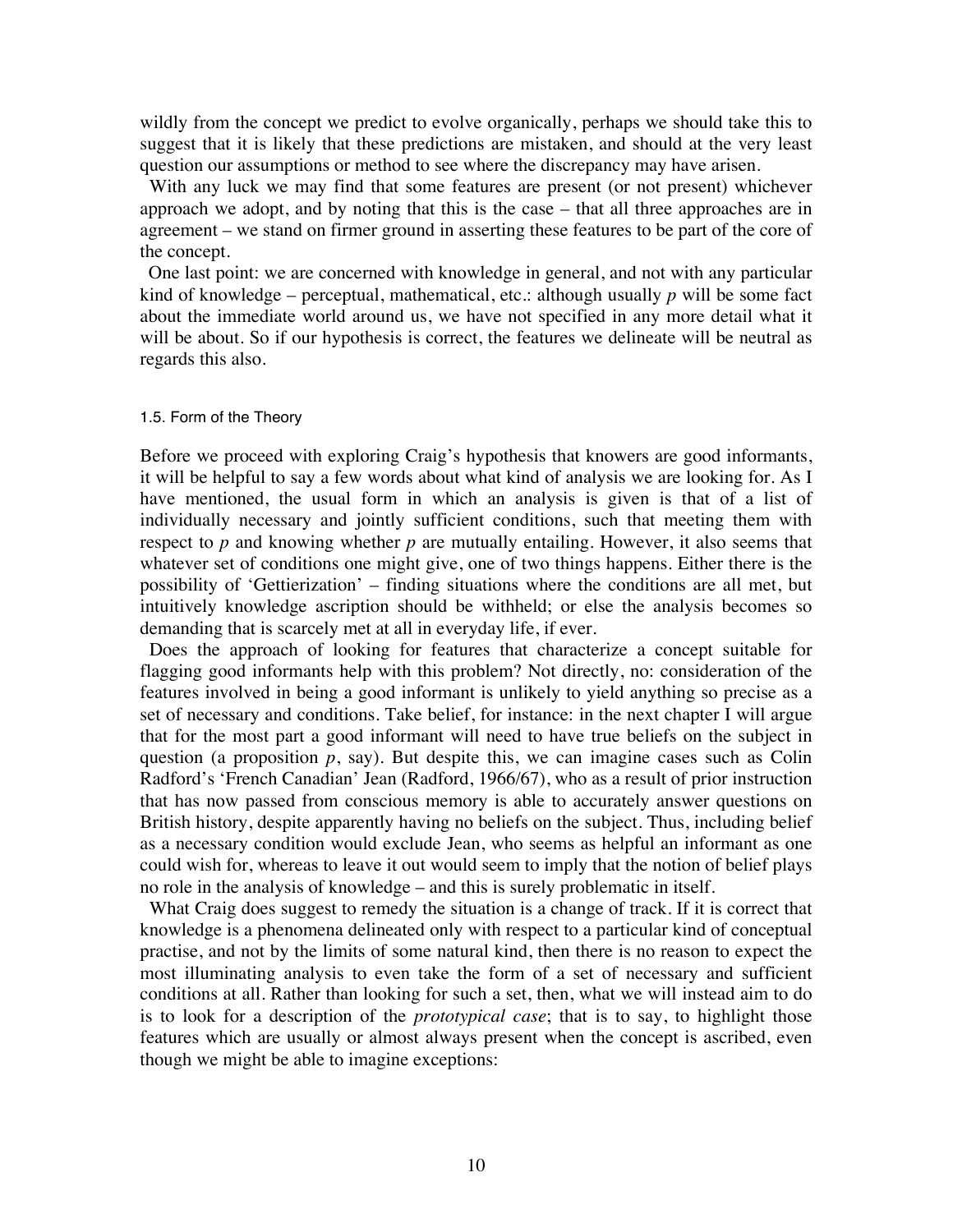'what may look like an attempt to state necessary conditions should rather be taken as part of the description of a prototypical case, a case from which speakers and their audiences will tolerate, in the right circumstances, varying degrees of deviation. How much deviation, and under what circumstances, ought to be related to the purpose behind the formation of the concept in question. The prototypical description enshrines the features that effect realisation of the purpose when things are going on as they nearly always do.' (p15).

 In describing the prototypical case, we are looking for a description of those features that are usually present when the purpose that we have hypothesized the concept of knowledge to serve is fulfilled, and rarely present otherwise. Despite being closely associated with the fulfilment of the purpose, and hence part of the core of our inquirer's conceptual strategy (and thus knowledge itself), these features are not logically necessary or even sufficient for adequate fulfilment of the purpose. Viewing the role of the concept as primary thus helps to explain disagreements about the wealth of purported counterexamples to popular analyses of knowledge that philosophers are so fond of constructing and citing as decisive: we may feel of a particular case both that many of the usual features of knowledge are present, but also that the role the concept is supposed to play is for some reason left unfulfilled. Conversely, one might construct cases in which the usual features of the situation are *not* present (such as Radford's example) but there is an intuitive resistant to the concept of knowledge being withheld: 'if our hypothesis is on the right track, it is neither surprising that so many take belief to be essential to knowledge, nor that some deny it, nor that many people's intuitions leave them in the lurch at this point' (Craig, p.14). Everyday practise gives us no way to legislate over these examples, and there is no reason why it should.

 On a related note, the problem with the usual method of trying to imagine counterexamples to a proposed analysis is that this approach often does little to shed light on *why* the analysis is supposed to fail. Moreover, 'imagine' is perhaps the operative term here: the counterexamples that philosophers often like to emphasize, if genuine, are sometimes so rare that their impact on everyday conceptual practise is limited. Recall that our inquirer is concerned with a practical strategy: oftentimes it will be costly in time and energy for our inquirer even to *detect* those cases where knowledge is present but the usual features are missing, so in practice they will simply be passed over and a more accessible or readily identifiable informant sought instead. Therefore, the inquirer's strategy will aim at the prototypical case, and indeed 'one might almost say that for practical purposes what the concept amounts to is the essential description of the prototypical case.' However, Craig goes on: 'the words 'almost' and 'for practical purposes' are not in that sentence for nothing, however. One thing a proper account of a conceptual practise ought to be able to explain is why *prima facie* counter-examples to the proposed definition have (at least *prima facie*) the feel of such.' (p15/16) Our attitude towards such cases, where they concern us, then, should not be to try to legislate based on 'intuition', but to shed light on these contrary pressures and how they lead to disagreement.

#### 1.6 The Situated Viewpoint

In order to further clarify the differences between the naturalistic approach we are pursuing and more standard ways of proceeding, it will be helpful to introduce a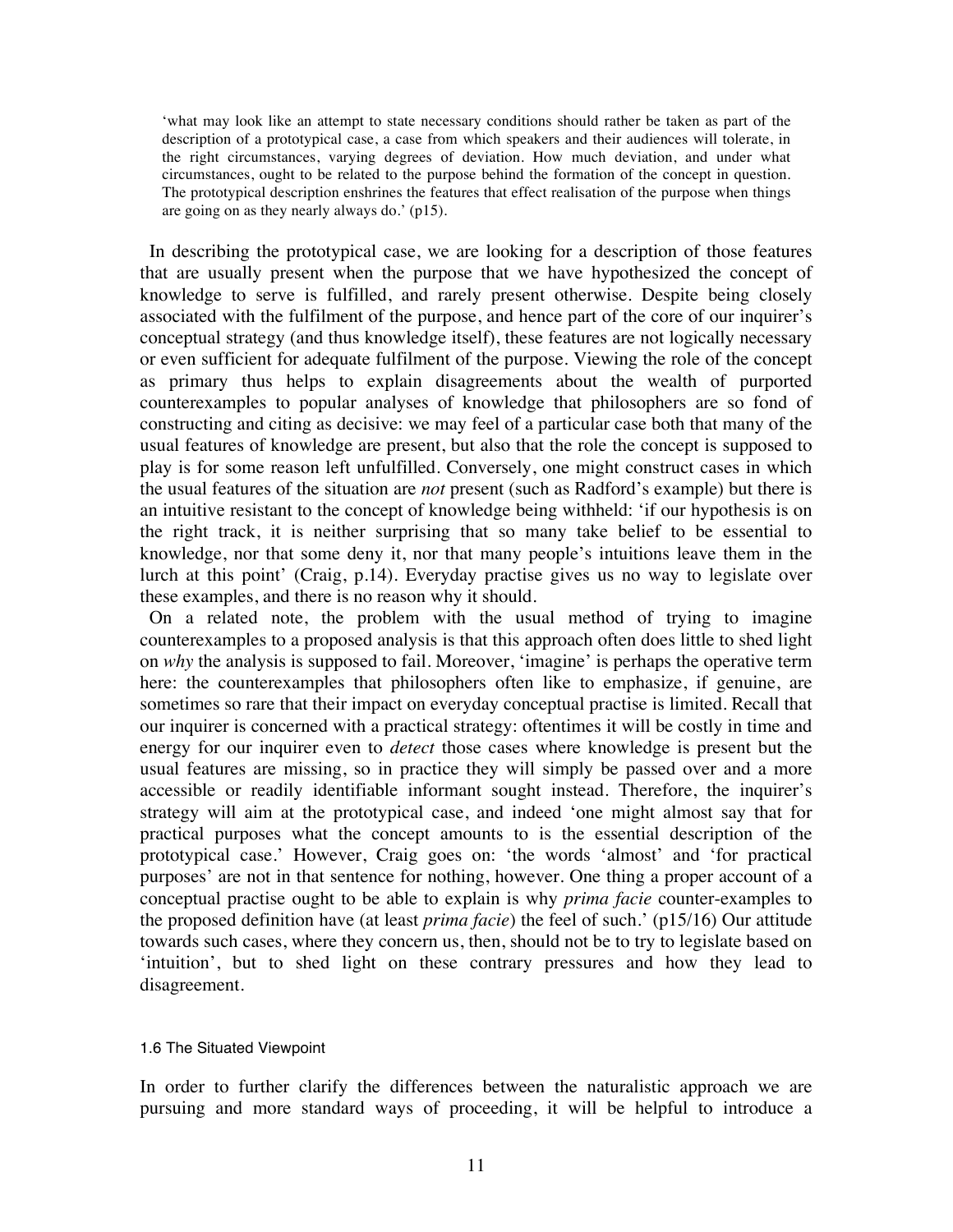distinction between what might be called 'global' and 'situated' perspectives (c.f. Pfeifer and Bongard, 2007). An analysis beginning from a global perspective starts with all of the facts of a given (often imaginary) situation to hand, and goes about deciding whether ascriptions of knowledge are appropriate to a given individual. These facts generally include the truth as to whether  $p$ , the individual's relationship to this fact, and various other details about his or her epistemic state and embedding in the world – even if these are not accessible to any individual present in the scenario.

 In contrast, when taking the situated view, we imagine a real individual situated in the world, having limited information about his or her environment (including as to the truth of *p*), and deciding whether or not to ascribe knowledge to another individual, despite not having all the facts to hand about their beliefs, intentions and history; or on the firstperson approach (although I shall argue in the next chapter that the third-person approach is in some sense primary), deciding whether they themselves know whether *p*.

 In this thesis I am pursuing an analysis from the situated perspective. Our inquirer will be embedded in the real world, which entails certain restrictions: acquiring information requires time and energy, sensory equipment is subject to disturbances, there is constant subjection to time pressures (things happen even if they do nothing); they interact with the environment, and these actions (including the overt application of concepts) change this environment in various ways. Further to this, the situated approach implies an active concern with one's own practical interests: unlike Descartes' 'Pure inquirer' – to borrow a phrase from Bernard Williams (Williams, 1978) – the situated inquirer begins with epistemic needs (amongst others) he wishes to fulfil. He then adopts a practical strategy aimed at doing so, and part of this strategy will be the way in which he uses and applies concepts.

 Given this framework, the strategic approach asks: 'which conceptual strategies might we expect to develop (by whatever means) to enable individuals in our society to flag good informants?' – and the rational approach asks 'if our goal was to flag good informants, which conditions would deliberation on this aim lead us to insist were present for conceptual application?' And of course, the descriptive framework always takes place under real-world conditions.

 Again, it will be worthwhile to pause here in order to address a concern that might present itself when we take this perspective; one analogous to that which was raised about the value of pursuing a naturalistic approach in general: why should we care about how knowledge looks from the situated viewpoint, instead of raising ourselves to a global one? Aren't complications brought in by considering an individual's particular situation at ground level mere prejudices, to be overcome by philosophical reflection?

 The first point to make here is that it is the situated view that has been important in shaping the everyday conceptual application, and I have argued for the value of taking this conceptual application as primary. So if we are pursuing this naturalistic approach (and I have argued above that there is benefit in doing so) then this is the position that an effective enquiry at this level will have to work with. Moreover, the considerations that the situated viewpoint lead to cannot but bear influence on our intuitions about the proper application of the concept of knowledge – even when we try to divorce ourselves from it in our philosophical endeavours (for one thing, its influence will permeate our language).

 A second consideration is that in any case our conceptual strategies do not fall apart once the inquirer gains a firmer grasp of the facts. For instance, oftentimes after using the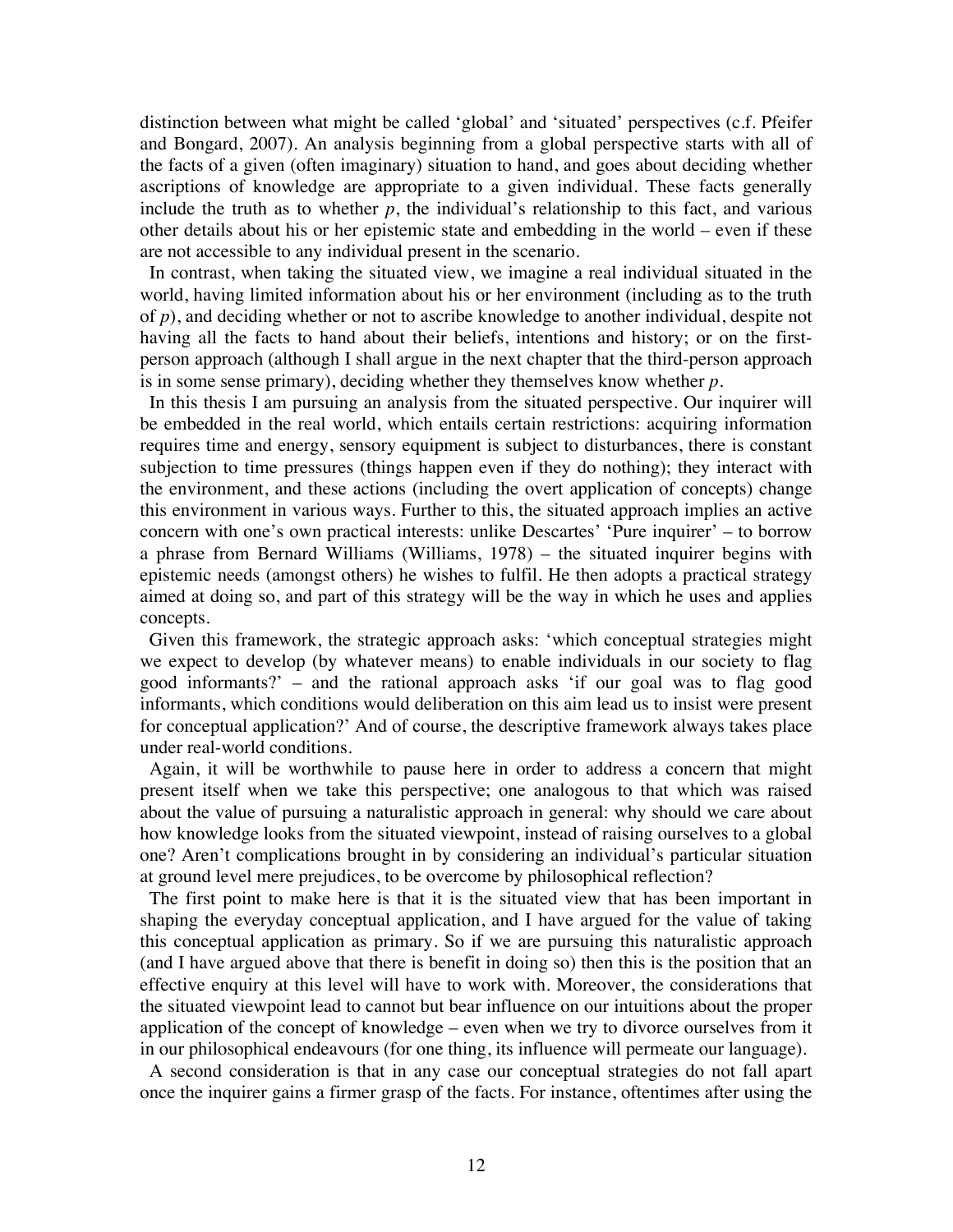information obtained we will come to find out the truth about *p* after all, and supposing we had picked an informant who gave us the right answer then this would not then undermine their claims to knowledge in any way. More generally, we will find that the status of being a good informant is invariant with regards to increasing information on behalf of the inquirer: if some new facts serve to undermine his status as such later on, we will have been wrong to attribute the status of an approved informant in the first place. The account of knowledge aimed for is ultimately of such a kind that we will be able to say whether or not a given case qualifies from a global perspective (or at least whether it is part of the prototypical case). However, in developing this analysis it is considerations arising from the situated view that we will consider. Moreover, if we follow the classical tripartite analysis of knowledge, an analysis of belief and truth will come out the same from either perspective; as we shall see, it is only in motivating the third condition that this perspectival distinction will prove to be important.

 We have seen how taking the situated rather than global perspective has lead us to construct our analysis from the position where we do not know whether *p* ourselves: to borrow another phrase from Bernard Williams, we are in the position of 'inquirers, not examiners'. The situated view can also give an explanation as to why we should have counterfactual or modal concerns: knowledge is ascribed from a position of incomplete information, which marks out a range of 'open possible worlds' – that is, a range of worlds that are not excluded by our experiences hitherto. Because we cannot exclude the possibility that we are in any of these open possible worlds (that any of them are the actual world), our only hope of finding an informant with true beliefs whether *p* is to find one who has true beliefs across most or all of them (just how demanding we will be here remains to be seen, in chapters 3 and 4). From the global perspective we might think we only want our informant to be correct in the actual world, and in a sense this is true, but the problem with this is that it leads to no strategy on the part of our situated inquirer.

 In general, as mentioned earlier, when we begin from the situated perspective we will also find that the features of the concept must be in some sense epistemically available in order to be worth bothering about for our inquirer. These points will be considered more carefully in subsequent chapters, and their importance for the debate we are addressing pursued.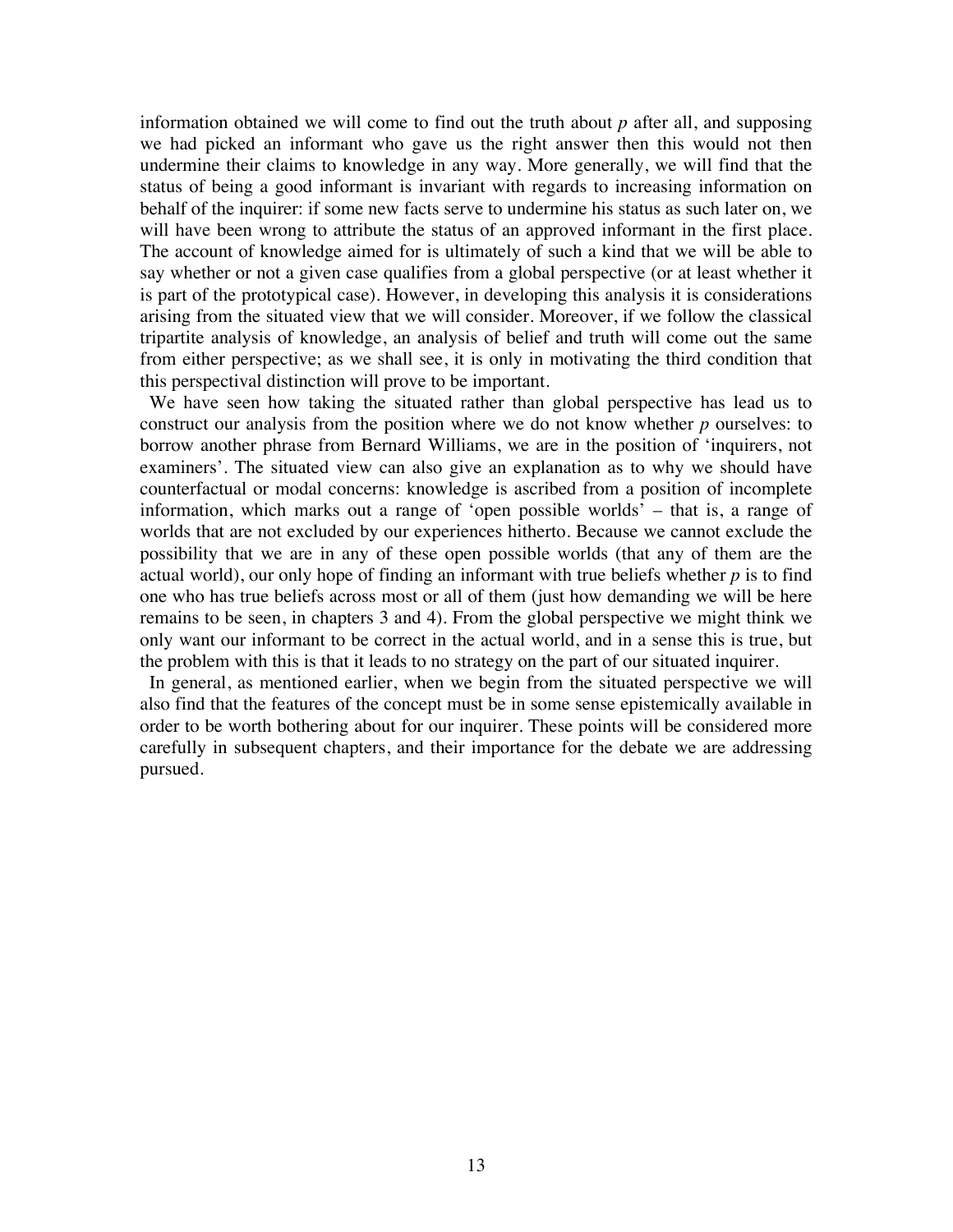### 2. The Concept of Knowledge

#### 2.1 The Tripartite Analysis

As mentioned in the introduction, in this chapter I will describe the concept of knowledge as it emerges from consideration of our hypothesis, and then go on to categorize it according to various distinctions found in the literature. Lastly I will deal with some proposed counterexamples to the hypothesis.

 The purpose of the concept of knowledge, we have said, is to point out individuals who are good informants whether *p*, in order to ourselves acquire true beliefs whether *p*. Moreover, an informant is distinguished from a mere source of information partly by a capacity to 'tell us whether *p*'. This given, we shall want to find someone who tells us the truth about *p*. Now, from this assumption Craig reasons as follows:

'The informant, we may assume, will not in general tell him [the inquirer] the truth unless he (the informant) holds a true belief about it. (Cases of people who, whilst not holding true beliefs, insincerely give 'information' which is in fact true, are rare; and informants who do that regularly are as good as non-existent.)' (p12)

Moreover, informants will only be of use to us if they express themselves with enough confidence to convince us: 'if he is successfully to induce the belief that  $p$  in his audience, he had better believe it himself' (p13).' In the prototypical case, then, our informant will possess true beliefs whether  $p$ , and be sufficiently confident of this belief that once they tell us that  $p$  (or not- $p$ ), we will then ourselves come to believe  $p$  (or not*p*). (As mentioned, we may agree with Radford that the belief condition is not strictly necessary, but it is nevertheless so common that we may take it to be part of the 'core' of the concept of knowledge: see chapter 1, section 6.)

 We might initially think that nothing further than true belief is needed by our practical inquirer, and in a sense this is right: all that they really need in a good informant is for his or her views to be true and for them to have the confidence to express them convincingly. However, recall that the purpose of our naturalistic enquiry is to find the practical conditions under which knowledge is ascribed (or better, *correctly* ascribed). As I have mentioned, most of the time we will not know the truth about *p* ourselves, or else we would not bother to look for an informant. What we are really after is someone that believes *p* if *p* is true, and not-*p* if *p* is false (the similarity with Nozick's tracking account of knowledge will be pursued in the next section). We must be able to *distinguish* informants with true beliefs about *p* from our situated perspective where there are all sorts of other things about the world we simply do not know, and be able to do this without ourselves having prior knowledge as to whether or not *p* is true.

 In the background of other conditions that also correlate well with being a good informant (such as being to some degree rational), the fact that the informant has a belief whether  $p$ , or is confident about whether  $p$ , is a good indication that what he or she will say on the subject is accurate, and hence that we should come to believe them too. Indeed, this is part of the motivation behind our emphasis of the belief condition: we do not look for confident informants because we find confidence attractive, but rather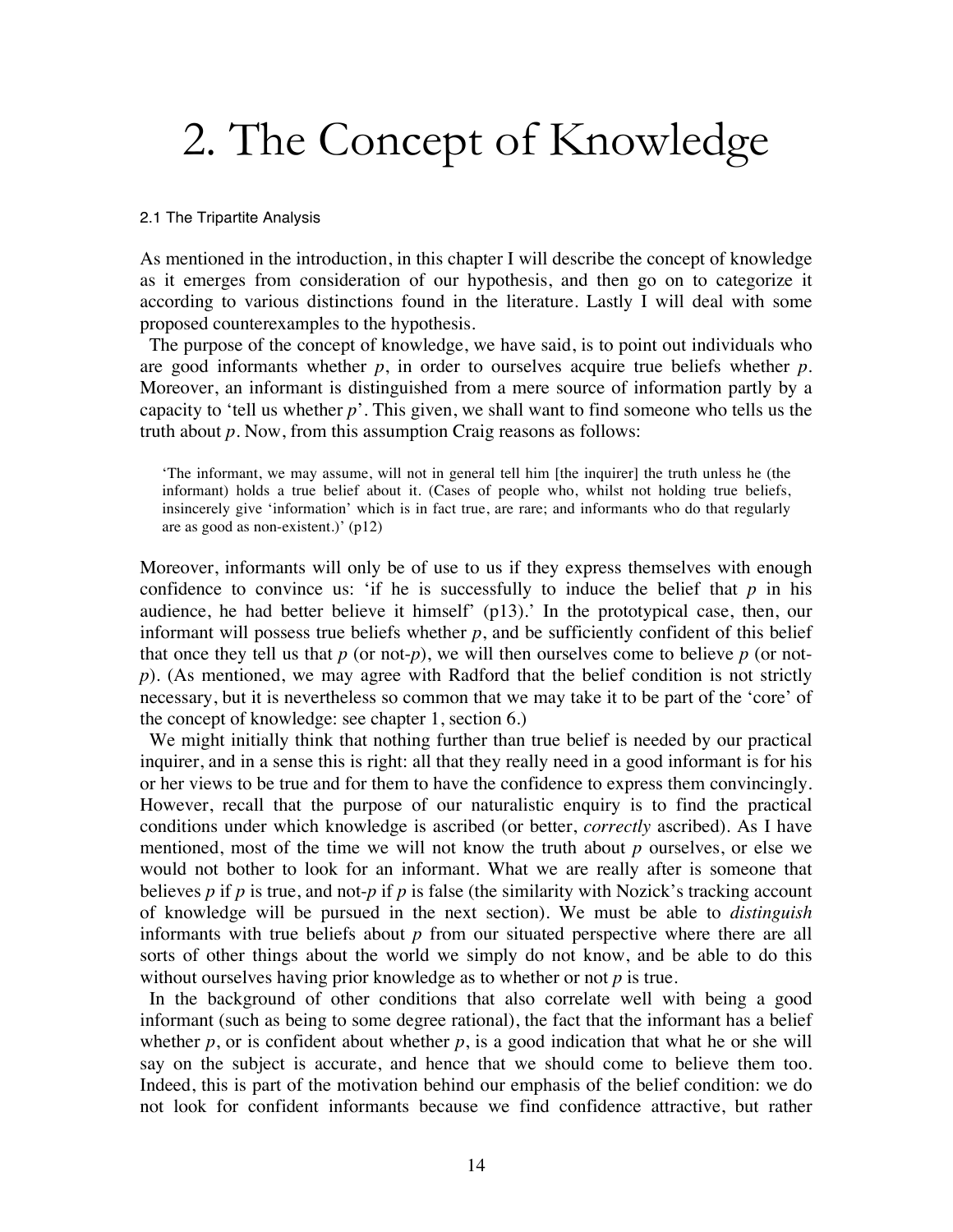because, other things concurring, it is a good indicator of correctness (it is thus only of indirect importance). However, confidence is not the only indicator we use, and not even one we are always willing to trust: there are other properties a potential informant may possess that indicate their having true beliefs (or false beliefs) whether *p*, and some of these may be more reliable. At this point, it seems that any such property will be sufficient for the purposes of the inquirer; call this the 'minimal analysis' – that knowledge is true belief together with some detectable property indicating that this true belief condition is met (whether we really need this 'detectability' constraint will be addressed in section 2.6, below).

 One question that we will be concerned with throughout the remainder of this thesis is whether to express this property (that indicates true beliefs whether *p*) in modal or probabilistic terms (Craig often conflates these two notions; for example, on p86). Are we after an informant that is correct across a certain range of possible worlds – perhaps across all worlds that, for all we know, do not obtain? Or are we after someone who is (either objectively or epistemically) very *likely* to be correct? These two notions do not coincide, but there is at least the semblance of affinity between them: for instance, usually someone who is known to be correct in almost every possible world is also likely to be correct in the actual world. This question will be answered in chapter 4, but for now we shall remain non-committal on this issue and stick to Craig's formulation – that what our inquirer is after is:

'[S]omeone who believes the truth about *p*, and has some detectable property X, possession of which correlates well with being right about  $p$ , that can guide him in his choice of informant.'

In particular, the property must be detectable to persons lacking direct access to the truth about *p.* Moreover, any such property will do, so long as the agent conveys the information with the 'informant' characteristics outlined above: this property X will not be specified in any more detail, as there are as many such properties as things we could want to know about. If we want to know how to get to Piccadilly Circus, the  $-$  quite readily detectable – property of being a London Taxi driver will suffice. Just what is involved in this 'correlating well' clause will occupy us a great deal throughout the thesis: indeed, in a sense this question contains the essence of the debate under consideration. One last point before we move on: the connection between this property X and being right about *p* must be reliable or law-like as well as graspable, and not just a *de facto* connection that holds in this particular instance (otherwise the inquirer would not in general be able to discern that the informant was in fact suitable for his purposes).

#### 2.2 Comparison with other Projects

In chapters 3 and 4 of his book, Craig makes a comparison between the minimal analysis as presented in the previous section, and four other attempts to analyse the concept of knowledge: the Nozick/Dretske counterfactual tracking account, Goldman's causal theory, reliabilism, and the classical 'justified true belief' (JTB) analysis. Although I will not be able to pursue this in as much detail, a few brief remarks will be helpful at this juncture.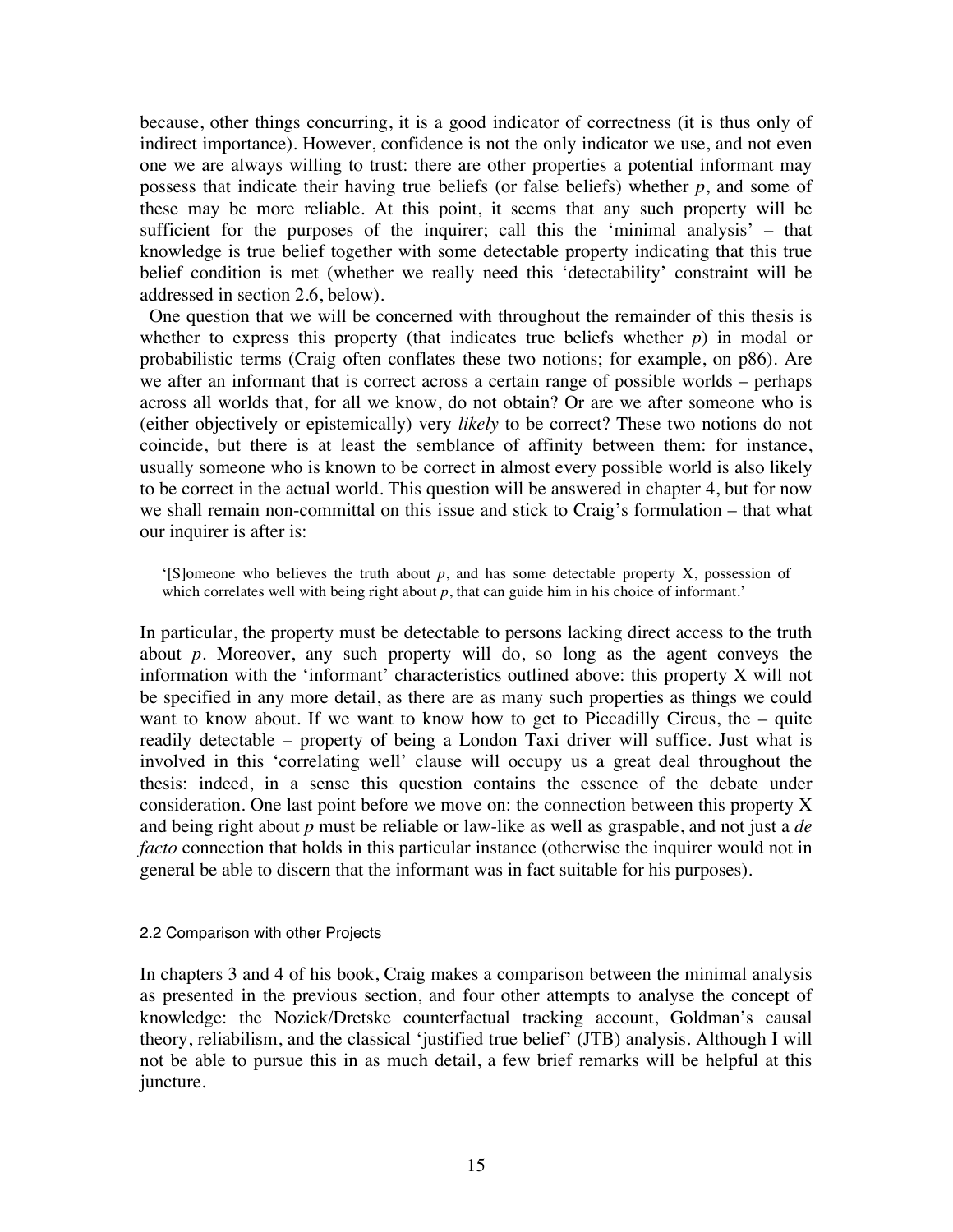The reader will recall that in the Nozickean tracking account, the third condition is decomposed into two subconditions, namely *sensitivity*: that in possible worlds that are close (i.e. worlds very similar in *p-*relevant respects) to the nearest possible world to the actual world in which not–*p* obtains the subject does not believe *p*, and *adherence*: that the subject's beliefs are the same in all close possible worlds where *p* has the same truth value.

 Craig has two comments to make on this approach. Firstly, according to our practical explication as outlined so far, Nozick selects the wrong range of possible worlds: there is no reason for our inquirer to care about worlds he has ruled out as being non-actual. Although we shall see in section 2.6 that things become more complicated when we consider that our inquirer will in general not operate alone but from within a linguistic community, on the simple analysis it appears that all an inquirer should care about is what the potential informant believes across the range of possible worlds that is open to him, the inquirer. Under the strategic framework, an open possible world is best understood as one that has not been excluded as a candidate for being the actual world by that subject's experience; under the rational framework, it is a world that they do not know is not the actual world. Consideration of some such set of worlds will automatically bring the counterfactual property in its train: recall that in general our inquirer will not know whether *p* obtains or not, and hence this set of open possible worlds in which the subject is required to be correct will contain both worlds where *p* is both true and false.

 The second problem with Nozick's account is that the truth of these counterfactuals is not epistemically accessible in the appropriate way: our inquirer has no convenient faculty for judging whether these conditions hold. So at best satisfying the counterfactuals will be something that correlates well with the property we are looking for: it may be present nearly all of the time that the property  $X$  is present, but it cannot be the property itself (again, whether this detectability requirement is really necessary will be considered in more detail in section 2.6 below).

 Next, Craig discusses Goldman's causal theory of *a posteriori* knowledge, which analyses knowledge whether  $p$  as true belief caused by the fact that  $p$ , with the proviso that the subject be able to reconstruct the salient links in the causal chain. There is a good deal of similarity to Nozick's project here, as a causal connection is prone to bringing counterfactual conditions in its train. And again, it appears that according to our methodology this formulation also misses the mark for the same reason: this property will not in general be epistemically accessible to the informant. In order to judge whether a belief is causally connected to the fact that it is a belief in, we will usually need to know that the fact actually obtains; and of course our inquirer is rarely in such a position. Granted, there are cases in which this is not the case: we may believe the causal connection holds because we saw him looking in the right place at the right time, for instance (p14). But in these cases it is some other feature of the informant we use to ascertain that the causal connection holds – here simply that he was looking in the right place – and it is this other, more basic feature that we are really looking for.

 Let us now look at the reliabilist formulation, which analyses knowledge as true belief acquired by a reliable method. It is true that for a nearly all of our beliefs there is something like a method behind their acquisition, and if this method is reliable then the subject must be a good informant, given their beliefs are correct. But as far as looking for a property that a subject is in possession of which correlates well with being right about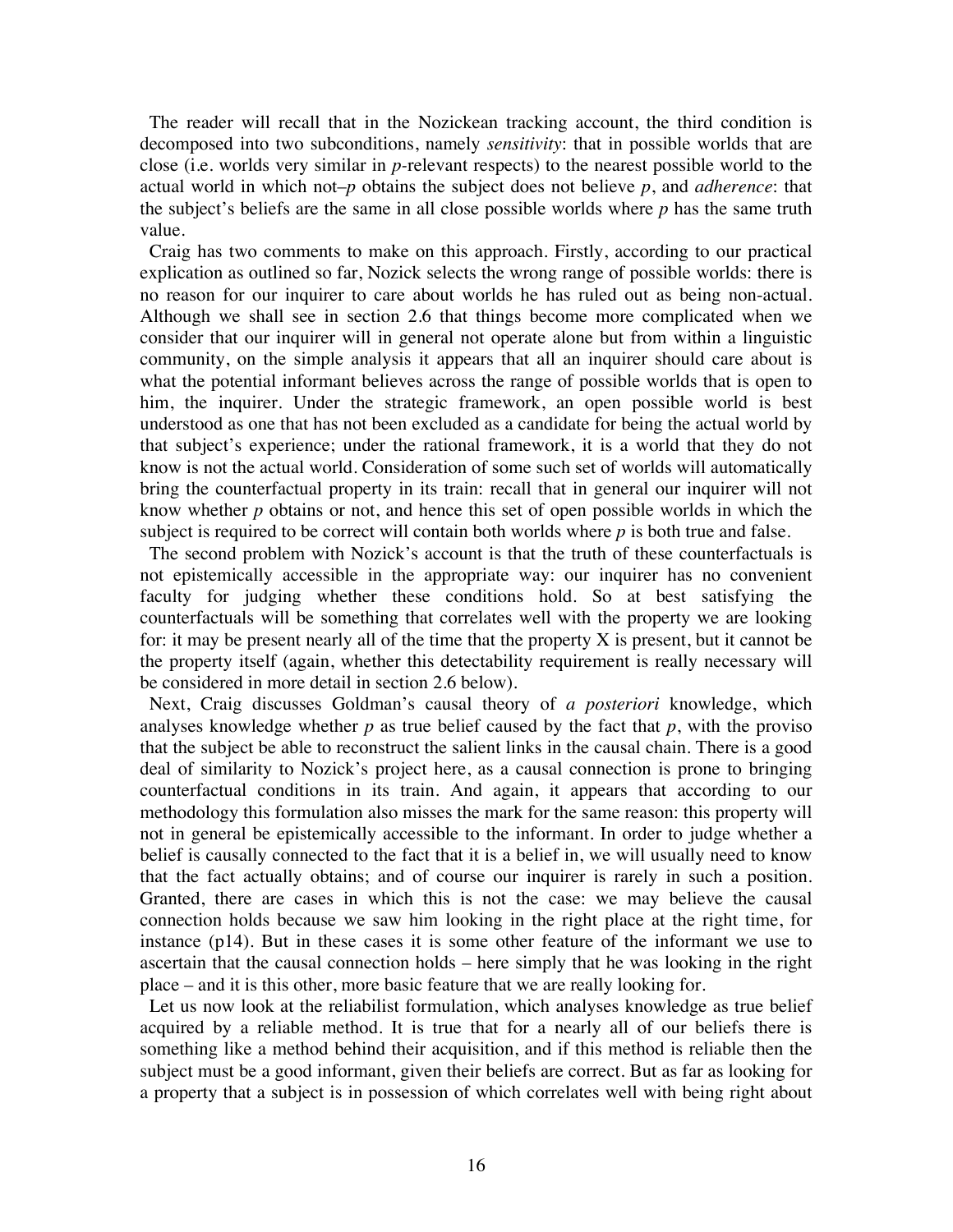*p*, the property of having come across *p* by a reliable method is only one such indicator; we have already mentioned another we are likely to sometimes use in some cases, namely being confident about one's beliefs. Other kinds of properties, such as being a London taxi-driver, do the job just as well – and being a London taxi-driver is not a property that can be equated with coming about with certain beliefs about the local geography of the city, even though it is true that all competent taxi-driver will have used some such method.

 According to the state of nature perspective, then, our inquirer will not so much be concerned with the method by which the beliefs are acquired, as by whether there is something about the informant that indicates that their opinion on the matter in question is going to be reliable. What they want is for the detectable property  $X$  to be reliably connected to being correct whether *p*. This given, counterfactual and causal conditions may creep in (but in a non-standard way) in ensuring this condition holds: if being reliable (in a law-like way, recall) requires causality (Craig thinks not), then there will be necessarily be a causal element involved; if it involves the satisfaction of counterfactuals (this time Craig thinks it does) then these will have to be met too. But again, as these conditions are indirect consequences of other parts of the analysis, we may stick with the minimal formulation as it currently stands. Likewise, to consider the JTB analysis, having a good reason for a belief is a reliable indictor that it is correct, but not the only such correlate.

 According to Craig, all four of these approaches are good approximations to the minimal analysis, which seem plausible because in so many cases the detectable property X happens to be something that makes them come out true (especially given what we have said about the importance of the prototypical case). As Craig puts it:

'What makes them seem plausible is not the concept of knowledge, but certain very general beliefs which we all hold. These are, in particular, beliefs about the extent to which the world is a system of causally inter-related states, more specifically beliefs about the extent to which belief-states are themselves the end-product of a causal process; the belief that for nearly all human beliefs, there is such a thing as the method by which they were acquired; and the fact that human beings are usually conscious of certain stages of the processes by which they arrive at beliefs.' (p34)

#### 2.3 Globalism versus Localism

In this section we will discuss the first of three distinctions that have been drawn in the literature in order to categorize various epistemological approaches, and will be instrumental in developing the arguments against infallibilism found in the next section. The globalism/localism distinction is usually discussed in terms of reliabilism: recall that the reliabilist approach to knowledge claims that knowledge is true belief acquired by a reliable method, whence the question arises of whether in order to count as leading to knowledge whether *p* the method must be reliable for determining the truth of a range of other *p*-like propositions. For our purposes, this issue turns on whether to count as knowing whether *p* it is necessary that S is also a reliable informant on a range of other *p*like questions (presumably only in a localist sense, to prevent explosion), and if this is the case, which range is the appropriate one.

 As Craig points out (p.54), McGinn (1984) has objected to Nozick's account of knowledge on the grounds that it only refers to the specific proposition *p*, and includes no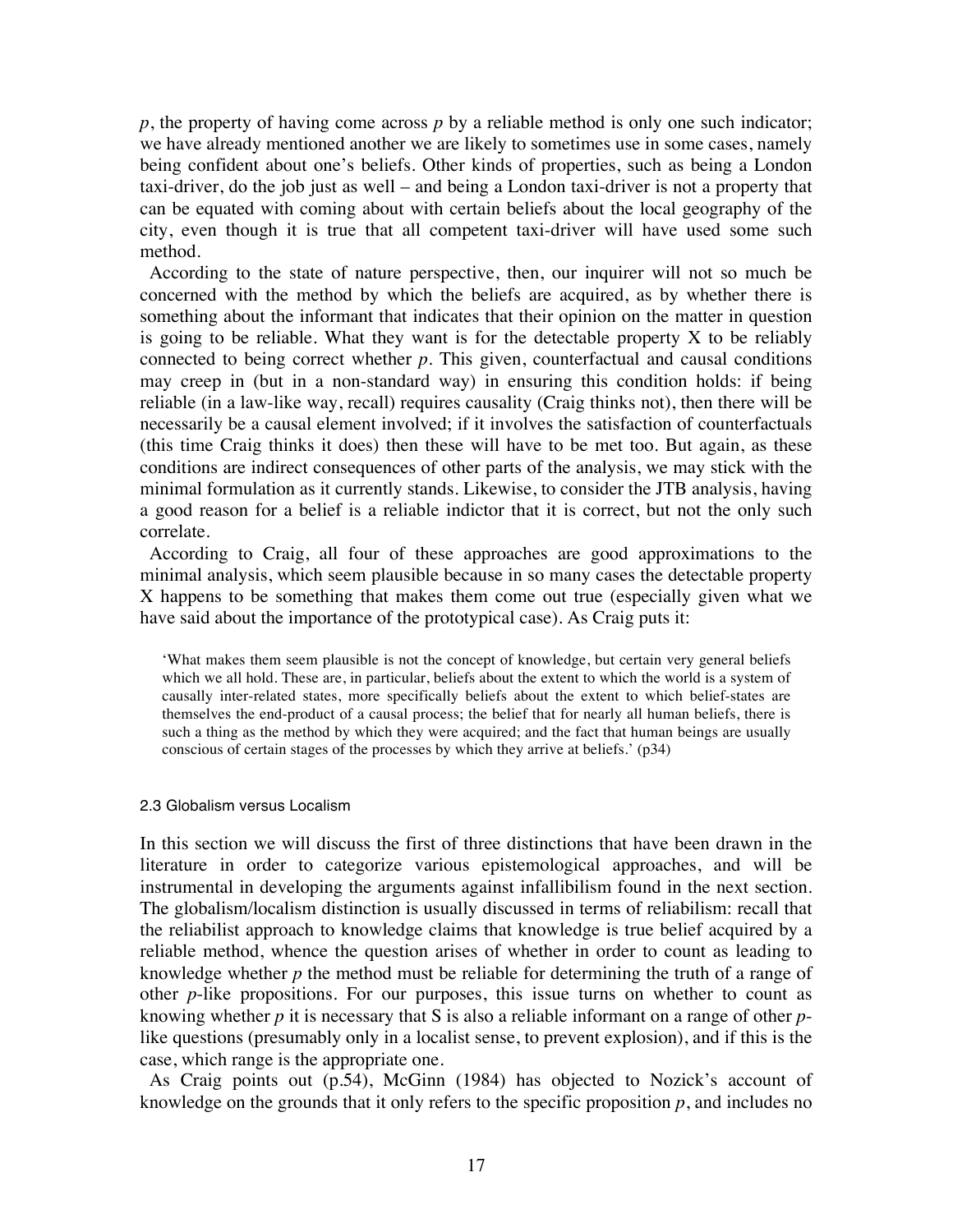clause that quantifies over a range of other *p*-like propositions. However, Craig also points out that there are *prima facie* counterexamples to the claim that any such global reliability is required: an infant might know its own name despite not knowing the name of anyone else. The later example may be taken to suggest that the descriptive framework indicates globalism is false: but it is not clear that statements expressing the names of other individuals are the appropriate class of *p*-like propositions in this instance; perhaps what the infant also needs to know is a further range of facts about *himself* to count as really knowing her own name. Likewise, I might know the answer to  $17<sup>20</sup>$  because I have worked it out on paper, whilst not knowing the answer to any similar-looking calculation such as  $17^{19}$  or  $17^{21}$ ; but maybe the range of things I need to know about here are not other calculations but more general mathematical principles, such as the mechanical procedure of calculation, the fact that when properly implemented it leads to true results, and so on.

 However, if we admit (as many authors do) what must be consequence of our hypothesis, that knowledge can be transferred from an authoritative source (perhaps insisting that the individual learning the information be aware of their standing), then there will be a large number of examples where globalism does not obtain; when the authoritative source on the subject (a professor specialising in that field, perhaps, or a quizmaster on a television show backed by a team of researchers) tells another individual some isolated fact *p* for which there is no range of related *p*-like propositions the learning subject is aware of. Because knowledge attributions of this sort are common, specific conditions relating to globalism are not part of the core of the concept according to the descriptive framework.

 Let us, then, consider things from the rational framework. Supposing we are looking for a good informant whether *p*: would it be rational for us also to insist that they are also likely to answer correctly on a range of other *p*-like questions? On the face of it, it seems they are not: we are only interested in learning whether  $p$ , and to include extra conditions about other *p*-like issues would only serve to exclude individuals perfectly well-suited to our purposes. However, recall that one of the two key reasons for only ascribing knowledge to good informants rather than otherwise convenient sources of information such as books was that a good informant was often able to spontaneously provide collateral information relevant to our concerns whether *p*: if we want this to be the case, perhaps some version of globalism will need to apply as a consequence.

 If there were such a condition motivated for this reason, it would either have to be either very broad (the subject needs to also know about every possible contingency that could be relevant to our concerns with  $p$ ; which is surely too strong, given the belief requirement), or the range of *p*-like propositions specified will be highly contextually determined, and dependent not just upon the semantic content of *p* and our concerns with its truth, but also the specific details of the circumstances surrounding our relation to it (all the things we in particular, and at that particular time, might need to know collateral information about). However, from the strategic framework there is an alternative way in which we can see to it that this concern with the possibility of gaining collateral information is satisfied, so that again there is no reason to think that globalism is correct.

Our inquirer, we have said, seeks to find out the answer to some question  $p$ , and hence also seeks a good informant that amongst other things has some (detectable) property X that correlates well with being right about  $p$ , which has the property of being law-like, in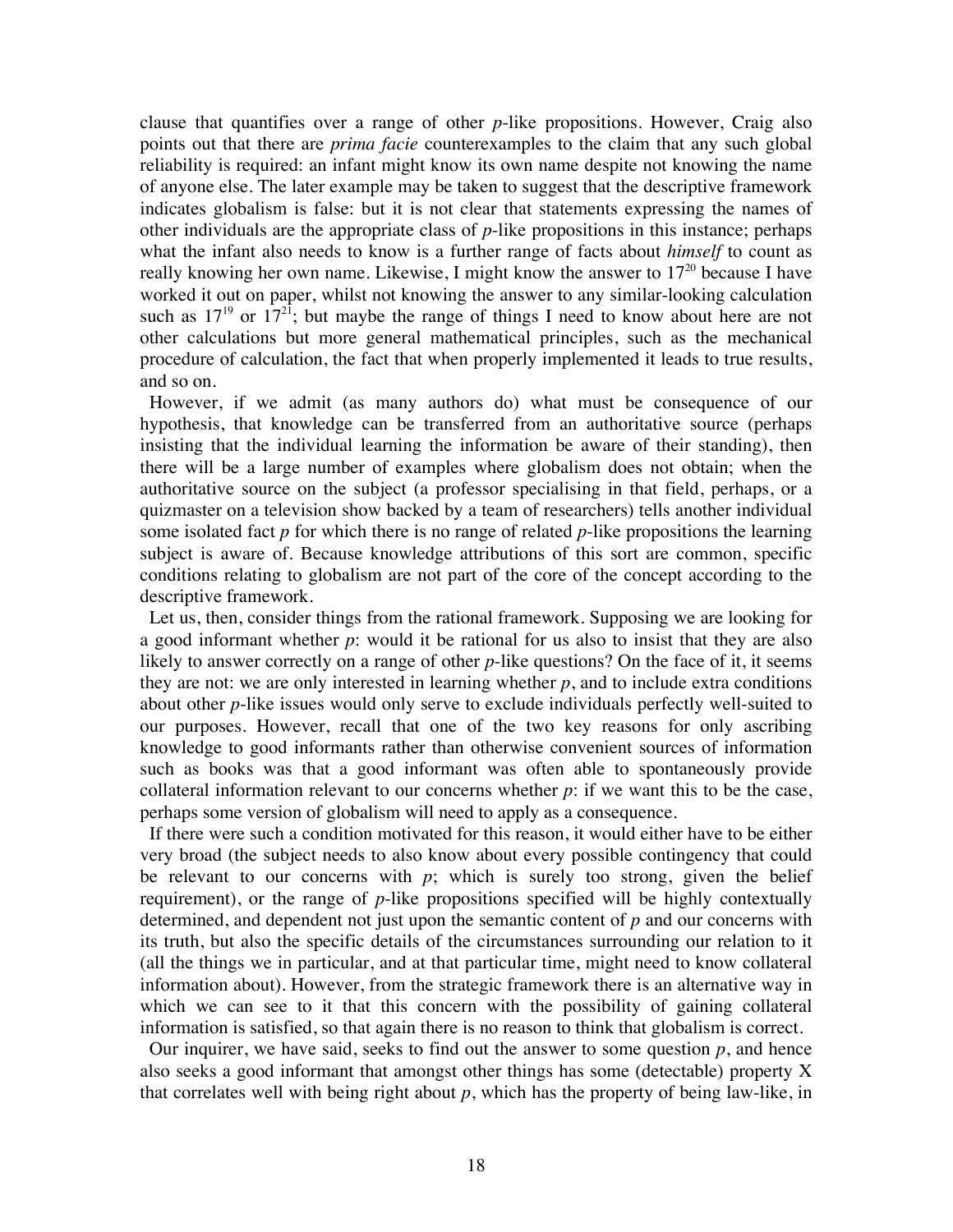order to support inference to new cases. Now, in the majority of cases, possession of the same property X will also correlate well with being right about a range of *p*-like issues: if Sam is a good informant about whether the cat is on the mat because he is looking directly at it, he will also be a good person to ask about the shape and size of the mat too.

 Combined with this observation, we may note that it is usually easier to find a subject with a more general correlative property than a specific one: in order to know the date of a particular battle we look for a subject with a firm grasp of the relevant period of history, and not simply one that knows this one particular fact. Thus strategically we will do better in general to *look* for individuals that also know about a range of *p*-like propositions, if only as a consequence of the fact that we are looking for informants in possession of more general correlative properties than is strictly necessary. This range of *p*-like propositions will depend not on the semantic content of *p* itself but rather the means by which we as inquirers come to know that a subject knows whether *p*.

 We thus have seen that there is no reason to expect our situated inquirer to directly care about the informant's reliability on anything other than the question at hand; reliability in these other cases is a bonus that comes about from the way we identify good informants whether  $p$ , rather than something that is part of the core of the concept itself. Hence as the globalistic properties only come about as a consequence of other elements of our analysis – that the individual must possess some property indicating that they are likely to be correct whether  $p -$  we may leave a description of it out of our constructed concept, and opt for localism about knowledge instead.

#### 2.4 Internalism Versus Externalism

The internalist/externalist distinction turns on whether in order to count as knowing whether  $p$ , the subject needs to themselves have some grasp of the fact that they fulfil the third condition for knowledge. Hence for us the relevant questions are whether to include any clause to the effect that S must grasp that they possess the correlative property X, and the related question of whether they need to themselves grasp this connection between possessing X and being a good informant whether *p*.

 In the next section I shall argue that a third-person (as opposed to first-person) account of knowledge is the firmer starting point. Now, from the third-person set-up  $-$  i.e. consideration of the case where an inquirer must decide whether an external informant should be ascribed the status of knowledge – it initially seems that there is no reason to think internalism about knowledge is correct. All that is required of a potential informant is that they possess the appropriate property; whether or not they realize this to be the case is irrelevant.

 However, recall that we are also required to detect such informants, and moreover the reasons behind distinguishing good informants and mere good sources of information were related to the convenience of being directly told whether *p*. Two points are relevant in this regard. The first is that it might be true that sufficiently confident belief whether *p* is usually (in almost every instance) accompanied by a grasp of the facts that justify this confidence (i.e. that the subject possesses the property  $X$ ). This given, the internalist condition would have something like the status of the belief condition: whilst not logically necessary for being a good informant – it is certainly possible to be very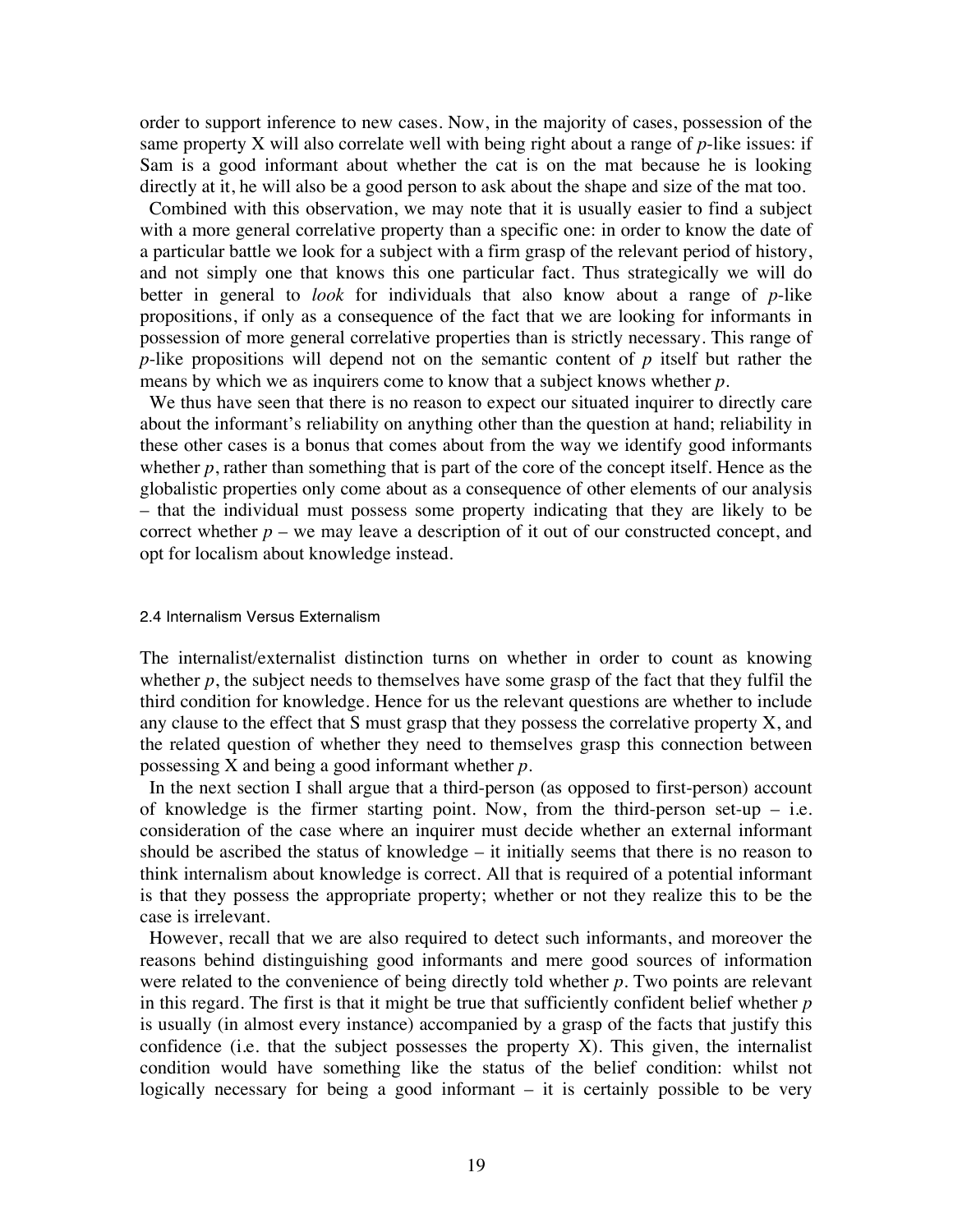confident without a grasp of the reason underpinning this confidence – it may nonetheless be part of the prototypical case, especially where confidence is an appropriate attitude to take. Against this line of thought, Craig counters:

'But be that as it may, we have still found one point on which the supporter of the belief-condition can call which has no analogue for the internalist: the lack of belief seriously disrupts our willingness to think of the subject as an informant rather than an evidential source of information. In part, at least, this happens because we are then reluctant to regard him as properly *telling* us whatever it is that he says. (p.63)'

Moreover, the inquirer has no direct concern with the informant's grasp of the correlative property in regards to its supporting an attitude of confidence; all that matters is that the informant has the required property and believes confidently enough to attract our attention (i.e., the two conditions are separable, and the latter need not be based on the former). Hence these reasons are not enough to suggest that our inquirer's conceptual strategy will have a built-in internalist condition.

 A second point to note, and one that I think bears more weight, relates again to the convenience of a good informant. Recall that what our inquirer wants is someone that can properly 'tell them whether *p*', as opposed to merely being a source of evidence in regards to their question. But if this emphasis on convenience is correct, perhaps we should also insist that they are able to tell us that they possess the correlative property  $X$ , rather than being expected to infer this from detectable facts about them. And telling us that they possess  $X$  (in the sense we are interested in) requires them to appreciate this fact – hence the internalist's condition follows.

 In response, we might ask why someone who accepted this line of thought should stop here: an informant can certainly express his belief that he possesses the correlative property X, but we need a reason to think *this* utterance is reliable. Again, either we can look for some property X\* that correlates well with being reliable about *this* sort of thing, or we can insist that the inquirer reliably tells us that he or she possess such a property. But then the same point can be raised again, and so on. Where on this scale should we stop?

 Again, I think the answer is that we should stop before the first iteration, insisting only upon belief whether *p*. To argue this, I will appeal to the three frameworks of analysis discussed previously. Beginning with the descriptive framework, oftentimes we do ascribe knowledge when the internalist condition is not met. This is the outcome of two more general facts: that subjects possessing such a property do not always consider whether or not this is the case, and further that we do not in general have access to the facts about whether a subject has considered the issue or not. Hence in some proportion of the cases where we ascribe knowledge the subject will possess some such property X, but will not meet the internalist condition.

 From the rational stance, it seems clear that all a practical inquirer really needs from a good informant in order to find out whether  $p$  is that they possess some such property X; grasping this to be the case is not necessary, and it would not be rational to exclude informants simply because of the fact that they do not. Hence the rational stance also favours externalism.

 Lastly, let us consider things from the strategic point of view. If the subject is aware that they possess the property X, then surely this will be useful to us in identifying that they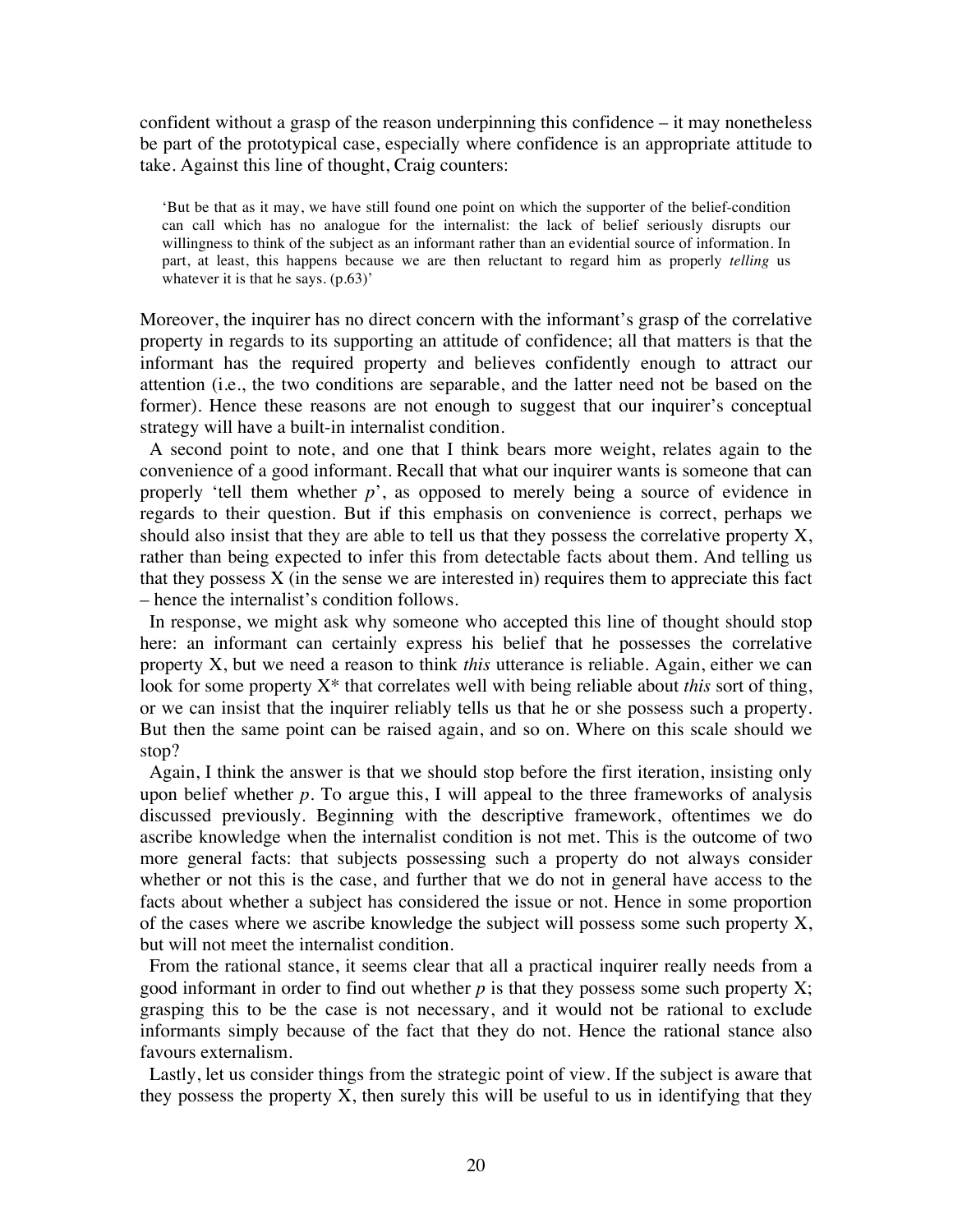do possess it: for example, the question of 'how do you know?' may then enable us to determine whether or not they are a good informants based on their response. So would our inquirer do well with a strategy aimed at just these kinds of good informants?

 The answer, I think, is no. The subject expressing to us that they possess some such property X is only one way we come to identify that this is the case; it is not a dominant prototypical feature that occurs in almost every instance (other ways we might come to see that they posses such a property include awareness of their social or professional position, our own knowledge of their whereabouts at a particular time, direct perception, the testimony of others, and so on). Hence, a strategy aimed exclusively at informants satisfying the internalist condition would only allow an inquirer to make use of a small subset of potentially helpful informants.

 Lastly, we can now also answer the second question raised at the start of this section: given that we do not require the subject to be aware that they possess the correlative property X, there would be no reason for us to require their awareness of the fact that just this property correlates well with true beliefs whether *p* either. Again, it may *useful* (given they know they possess  $X$ ) to suppose they are aware of the connection; it might make them more ready (or more able) to identify themselves as good informants whether *p*. But it will not be necessary, as in general there are other ways we can come to know about this connection.

#### 2.5 Third Person and First Person Perspectives

Philosophers often distinguish between first person and third person accounts of knowledge. In the first-person case, we take as the paradigmatic case of knowledge ascription the situation where we apply the concept to ourselves, and express (to others or ourselves) that we know some fact  $p$  (or not- $p$ ) to be the case. Conversely, by taking a third-person analysis we have in mind the case where, seeing some external subject, we decide to ascribe to him knowledge whether *p*, thus endorsing him as a good informant on the subject (either for our own clarity or, as we shall see in the next section, for the benefit of others). Which of these two approaches our methodology favours will depend on the relative influence that judging others versus judging ourselves as good informants have had in shaping the associated conceptual practices which we have claimed are the origins of the meaning of the term 'knowledge'. In emphasising the distinction in this section I am not claiming that different concepts will ensue when adopting one style of explanation over the other, but simply looking for a clear starting point that is as firm as possible.

 So far we have essentially had implicitly in mind a third person investigation, but the 'state of nature' methodology is not necessarily limited to this approach: indeed, oftentimes it is me that is best placed to evaluate and subsequently put myself forth as a good informant. However, I will argue in this section that we should take the third-person scenario as our starting point.

 Craig suggests one potential line of justification for this emphasis on third person ascription – that first person judgments require more quite sophisticated reflective abilities: 'To find oneself in possession of a belief on the question whether *p* pre-empts inquiry; to take a self-conscious look at one's own apparatus with the doubt in mind that it may have delivered a falsehood calls for a considerable degree of sophistication.' (p11)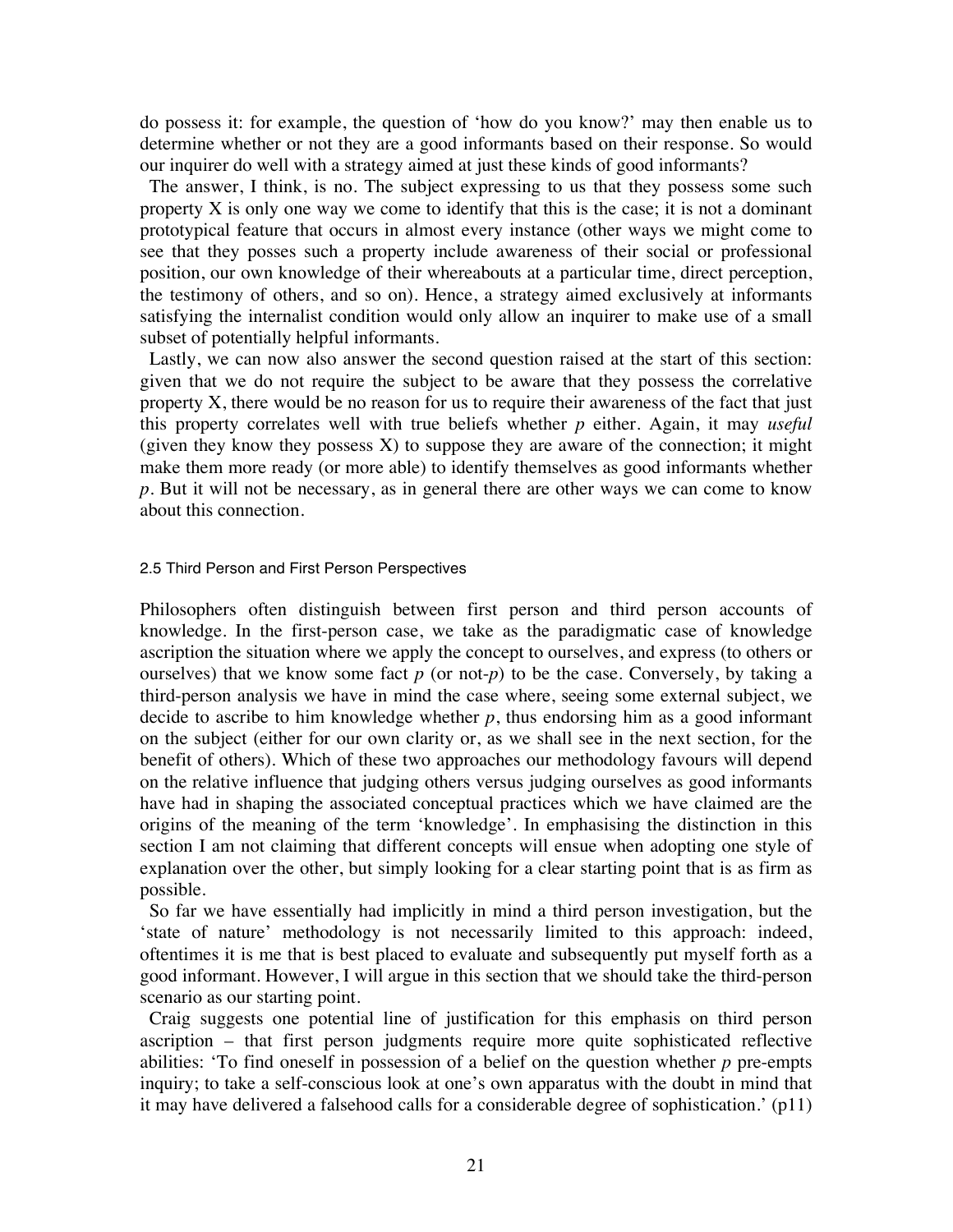He claims that we should pursue the third person approach, then, because the less cognitive capacity a phenomena requires imputing to our individuals, the less controversial is the claim that it is an inevitable feature of life in any human society. By being conservative in the abilities necessary to find oneself in our starting position, we thus broaden our enquiry: even if we should later find a reason to move to the first-person view, until such reason arises it is 'just good method' to keep our approach as general as possible.

 However, although the introspective approach may require sophisticated abilities some of the time, it seems that it needn't always: for instance, suppose I see what I initially believe to be a tiger in the distance, but subsequently take into account how the foggy weather means that this belief is unreliable. I have evaluated my status as an informant, and hence the applicability of knowledge, without doing anything particularly sophisticated at all – certainly nothing that could not be done in the state of nature. Moreover, it is well known that infants below a certain age have no 'theory of mind' – they are unable to fully understand external subjects having false beliefs, whilst understanding the possibility of their own views having been false. If this is correct then Craig's argument is not particularly convincing. Let us, then, pursue the question of which style of account we should pursue using the frameworks from chapter 1. If the concept of knowledge following from the starting point we will adopt disagrees markedly with actual usage this will become apparent later on, so let us move on to the developmental approach.

 Now, although it is in fact not clear that it requires more complex cognitive abilities, it seems correct that third-person application does enjoy numerical advantage: it is simply far more common for us to become involved in judging whether another individual is a good informant than to find ourselves making the same judgment about ourselves. Even granted that most of our beliefs are formed directly, as opposed to from the testimony of others, we do not necessarily need to employ the *concept* of knowledge in order to acquire these beliefs, and although we may be an appropriate subject for knowledge ascription there is no reason why we should have to step back and reflectively assess our status as informants in more than a very small proportion of these cases. Moreover, it is the inquirer that initiates the dialogue regarding the particular question at hand, and has easier access to facts about the circumstances surrounding his enquiry (I shall have more to say about these later).

 This given, and assuming the two diverge at all (I think in fact they probably do not), then a concept designed to meet the demands of third-person ascription will be in general more useful for the inquirer to possess, and so this is the concept we may expect to develop under the strategic framework. Moreover, the same result follows if we consider which concept it is rational to construct. If our hypothesis is correct, then the only reason we could have for constructing a concept that labels ourselves as good informants would be to recommend ourselves as such to others. But then supposing there is some divergence in how the concept will develop between the two styles of account, it will be of no use for the semantics of 'knowledge' to be suited only for a first-person scenario in these divergent cases, because the point of the first person version of the concept is to be able to present oneself as a good informant to others. Presumably everyone will be willing to assert that their own beliefs are correct; others will in general seek independent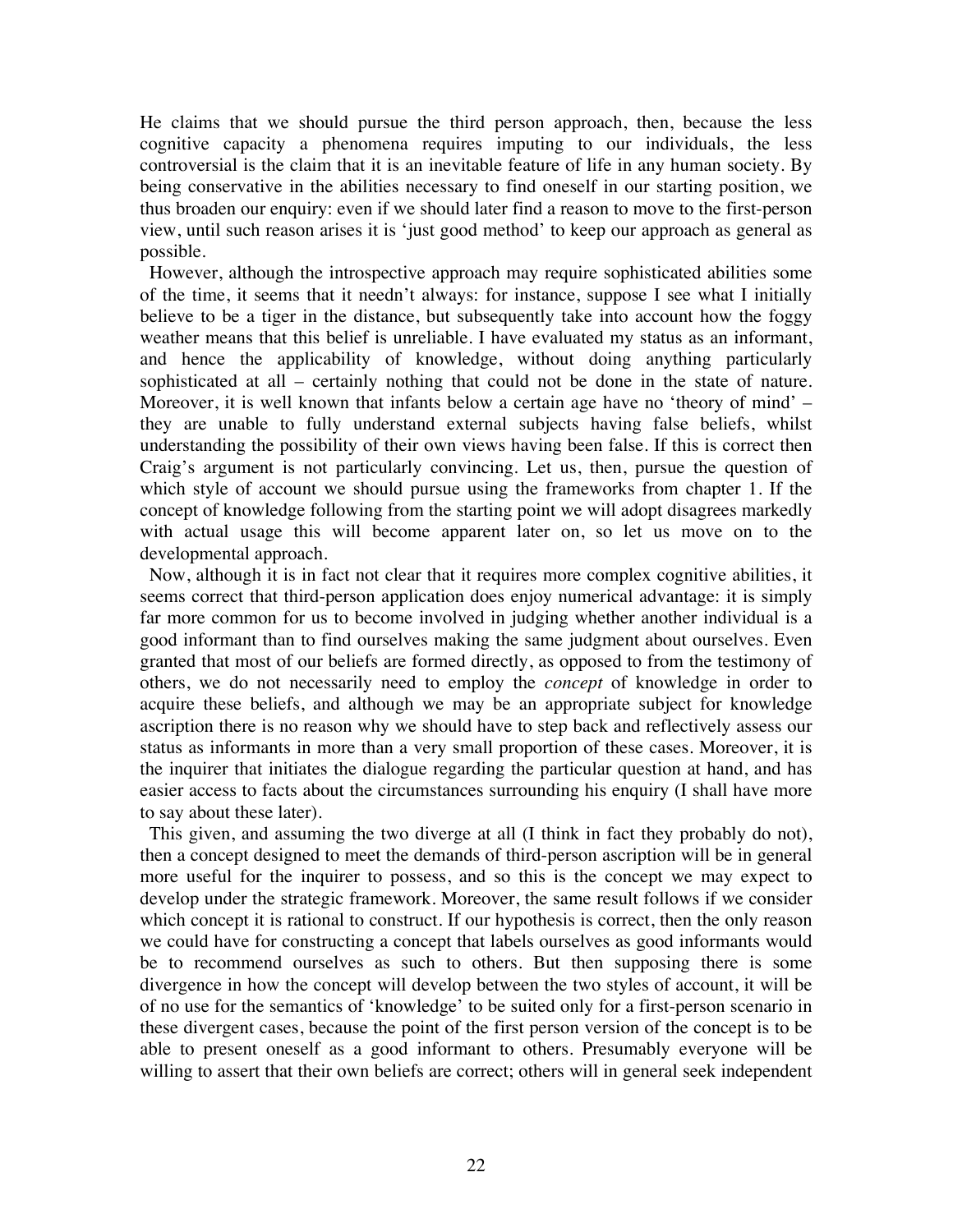grounds to believe us. In short, the importance of this usage of the concept is derivative from the third-person case.

 For these reasons, the best conceptual strategy will aim at the third-person scenario as its prototypical case, and we may expect the meaning of the term 'know' to follow. Hence in the following sections and chapters we shall take as the prototypical case of knowledge-ascription that of attributing knowledge to an external individual, as this is the 'firmer theoretical starting-point'.

 One last point before we move on: in 'Knowledge and its Limits', Timothy Williamson has put forth the influential view that 'knowledge is the norm of assertion' (Williamson, 2000). In other words, one should only assert what one knows (or – following Stanley, 2005, whose views we shall consider in more depth in chapter 4, one should only act on what one knows). This leads to an alternative hypothesis with more of a first-person character, which might likewise be pursued along Craigean lines: that the purpose of the concept of knowledge lies in evaluating whether we are in a position to make certain assertions. But if what I have said about the third person approach being more fundamental is correct, exploration of the current hypothesis is best completed ahead of this project, although it may certainly have a role in tidying up any phenomena the current project leaves unexplained. Moreover, the two hypotheses are not contradictory to one-another: there is clearly a close relationship between being a good informant whether *p* and being justified in asserting whether *p*.

#### 2.6 Objectivisation

Up until this point, we have been working with a rather simplified picture of information transfer in our primitive society: we have imagined an isolated inquirer seeking potential informants amongst the other individuals living in his or her society, without any input or help from others. However, life in a society is not quite like this: for example, our ascriptions (or withholdings) of knowledge are often performed publicly, which in turn affects how others act. In the ideal case, there is also a mutual desire for cooperation – or at least for successful communication: if we want to understand what others are saying, we must to some extent take their situation into account. In this section I will consider how complications such as these are likely to affect the concept of knowledge.

 One might think that if the purpose of knowledge is to flag approved informants, then we should expect the truth conditions relating to knowledge attributions to be highly context-dependent with regards to the circumstances surrounding enquiry. These circumstances include our purposes for wanting to know, the degree of information we already possess that might be relevant, our attitude to risk, and so on. On p.85 Craig explains how an inquirer requires an informant that fulfils the following properties (in addition to the three already mentioned, apart from I4, which relates to it):

#### **I1: They should be accessible to me here and now**

#### **I2: They should be recognisable by me as someone likely to be right about** *p*

**I3: Channels of communication between him and me should be open**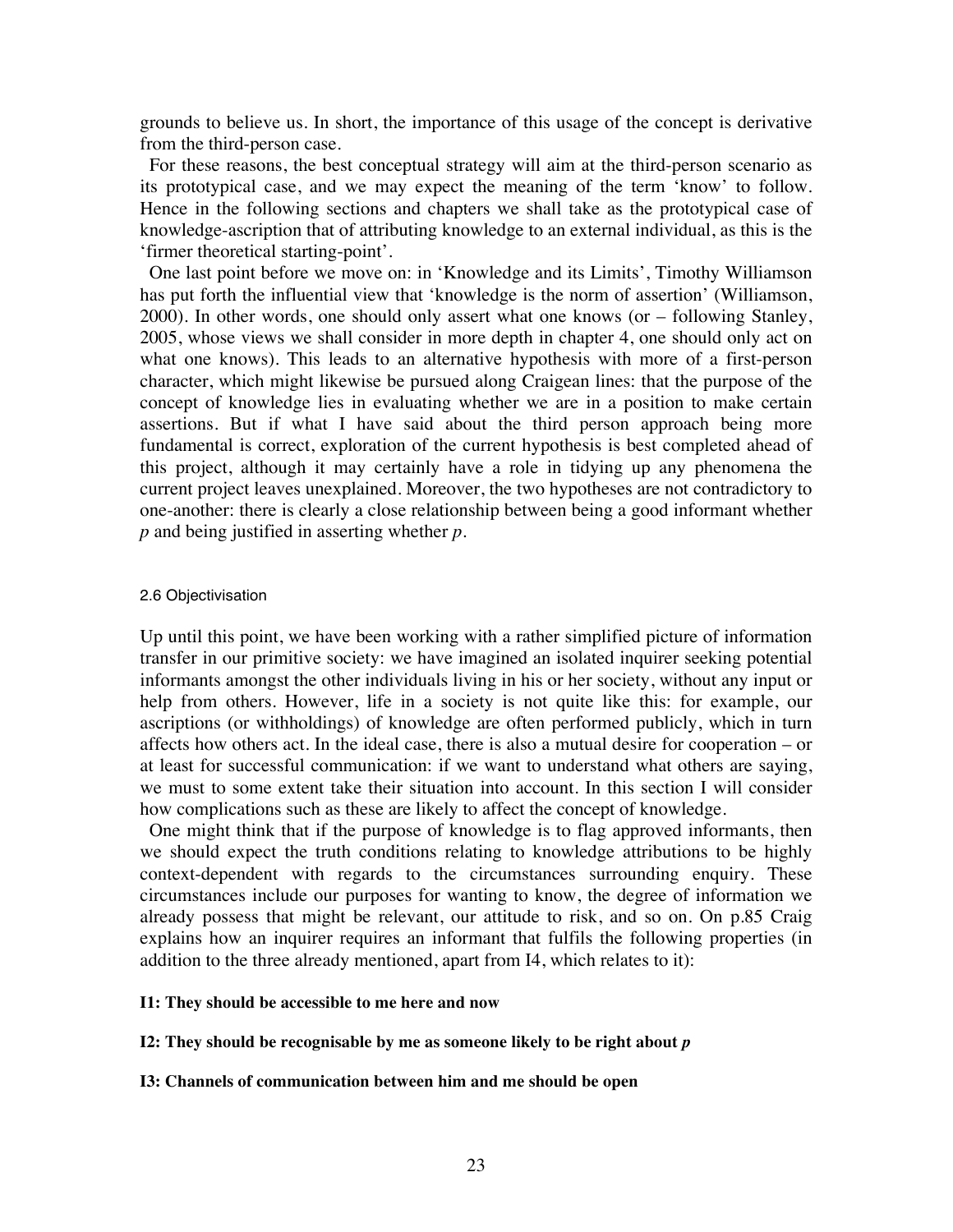#### **I4:** They should be as likely to be right about  $p$  as my concerns require (Craig,  $p85$ . My **labelling/reordering)**

Clearly, the fulfilment of each of these conditions is relative to details of the particular situation in which our inquirer finds himself or herself at the time in question. However, life in our primitive community is inherently social: I may find myself in a position to recommend a good informant to James, say, because James is himself required to recommend a good informant to Susan – and we may then suppose that I have no knowledge of the circumstances surrounding Susan's enquiry. Moreover, many knowledge ascriptions take place with no particular purpose in mind; merely forming part of the backdrop of common societal knowledge about who is *in general* a good informant about what (clearly we have an inherent curiosity of such things; hence the popularity of quiz shows). Therefore, in our analysis we may subject each of these conditions to what Craig calls 'objectivisation', whereby we abstract away from details of the particular circumstances surrounding one individual's enquiry to arrive at a more substantial and intersubjective (but still anthropomorphic) concept. Our individuals living in a linguistic community will thus be able to convey information about someone's status as a potential informant *in general* about whether *p* concisely and unambiguously, using the single locution 'know'.

 In this section I will explore how each of the first three conditions becomes derelativised: condition I4 will be seen to be of special relevance to the fallibilism versus infallibilism debate (although the idea behind it is often expressed using a *modal*, rather than probabilistic vocabulary) with which we are concerned, and will be discussed in chapter 4.

 Let us first consider condition I1. As well as using the concept to flag informants who are accessible to me here and now, it will be useful to identify informants that may be accessible to me in the near future, or if I am willing to move a short distance. Furthermore, an informant may not be accessible to me, but she is accessible to Fred, and I can find out what she thinks from Fred. But because pretty much any spatial or temporal location a potential informant might find himself or herself is in theory reachable by another, it will in fact be more useful for members of our society to apply the concept to all informants that otherwise qualify, regardless of whether they are accessible here and now. In this case objectivisation proceeds 'all the way' – in the fully objectivised concept there is no mention of the location of the informant at all.

Let us now consider condition I2. Again, another individual in the community might recommend an informant to me that, whilst actually suiting my purpose, I would not have been able to spot myself. We may likewise extend the scope of our concept to those good informants that are (in principle) detectable by some human means. Should we extend it any further, or drop the 'detectability' condition altogether? Whilst noting the verificationist line which 'warns us, on pain of insignificance, not to let this 'could be' clause (in 'could in principle be detectable') become to strong', Craig considers the possibility of there being correlative properties lying without the scope of actual or even possible human capabilities to detect (Craig, p89).

Let us approach this question using the three frameworks. Firstly, the descriptive one: as humans we cannot systemically designate individuals with properties not detectable by human abilities (even as they currently stand), because flagging them as such would be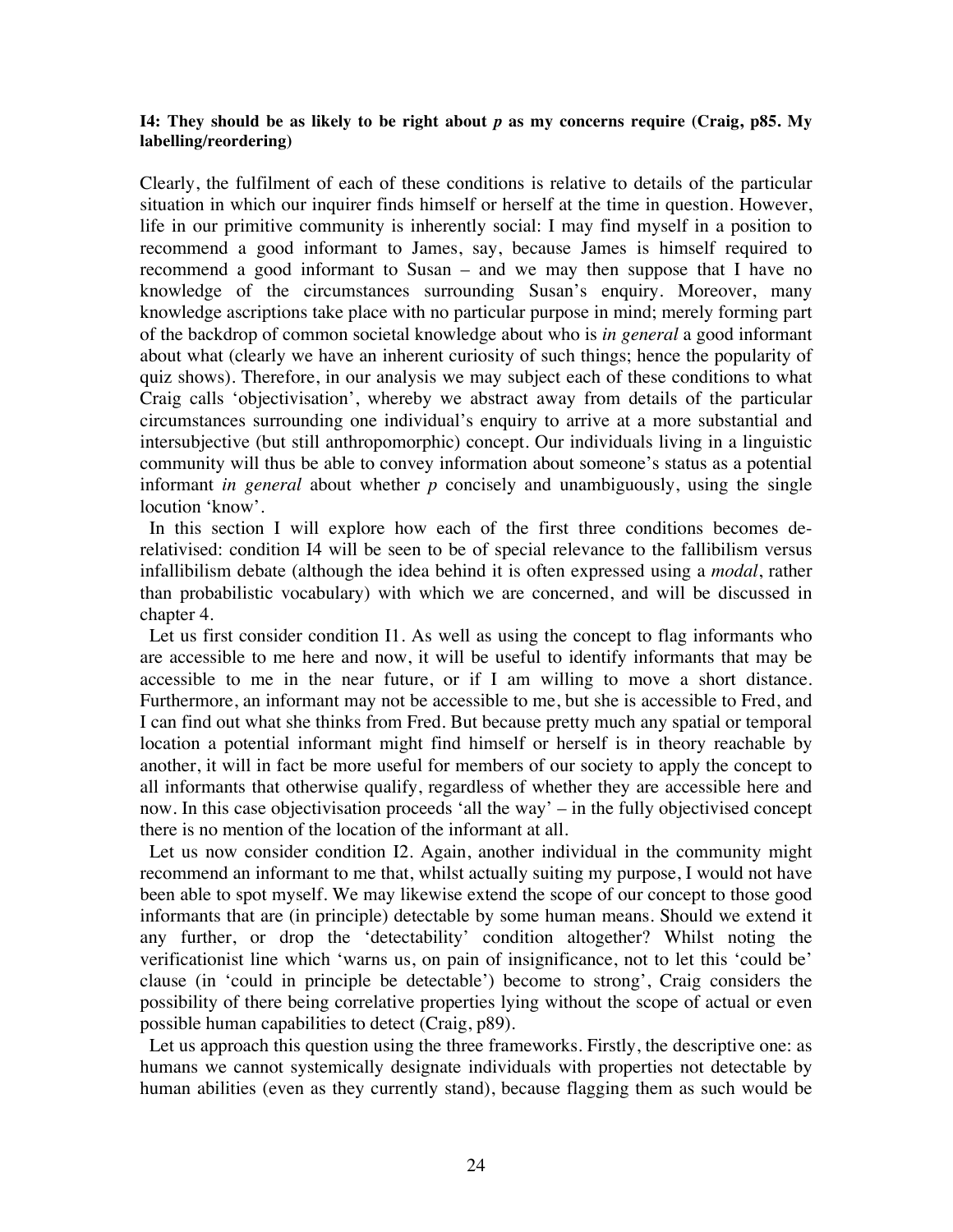counted as detection of the property. Secondly, there could be no practical advantage to a strategy aimed at including them, because again *ex hypothesi* we cannot detect them. Lastly, we cannot rationally decide to look for informants satisfying such a condition, given that our search would be futile. Hence unlike I1, if our hypothesis is correct then the detectability condition will leave its mark on the concept: good informants must in principle be detectable (we will see the importance of this remark in the next chapter). This means that the correlative property X must be one which is in principle detectable by possible human means, and the concept as we currently operate with it will pertain to actual, current human means. Moreover, given the situated nature of the enquiry and the derived emphasis on the third-person scenario, we may stand by the claim from section 2.1 that this property X must be (in principle) detectable by an external subject who themselves lack access to the truth about whether *p*.

 Lastly, let us consider condition I3: the channels of communication between me and another individual may be shut, but they can easily be reopened should I manage to find a third person that can act as an interpreter or mediator. Hence I would be unwise to exclude a person as a potential informant on this basis alone, and as before we may extend the concept to any individual with whom some human specialist may be able to communicate. But again, objectivisation does not proceed all the way: recall the first reason for only ascribing knowledge to informants rather than sources of information – they were convenient to communicate with. A similar analysis would follow from our three frameworks.

#### 2.7 Proposed Counterexamples

We are now in a position to offer a response to some *prima facie* counterexamples to the claim that the purpose of the concept of knowledge is to flag good informants. Craig speaks of two problematic cases in particular: the gangster Luigi, who knows where Mario's body is, but will not say; and those know certain facts but will not be believed because they lack credibility: for instance, the boy who cried wolf, or Matilda from Hilare Belloc's 'Cautionary Tales'. Similarly, a trained spy taken prisoner by a hostile nation may be said to know certain government secrets – he has a detectable property that indicates he is likely to be right about these sorts of things – whilst being no use as an informant, because he will not tell.

 It seems that in these cases the individuals in question are not good informants, but nonetheless are intuitively said to know; and so there is a divergence between the intuitive extension of 'know' and that which is demarcated by exploring the consequences of our hypothesis about the role of the concept. However, objectivisation suggests a response to these cases. It seems the problem lies in their failure to meet I3 – the channels of communication are shut – but this condition features in a far weaker form in the objectivised concept. Hence, Luigi may not tell me where the body is, but perhaps he will tell Carlo, and then there is a chance I can find out from him. Likewise, the majority of the townsfolk may not believe Matilda, but perhaps someone with a more intimate knowledge of her psychology would be able to tell she was not lying on this occasion (she will also likely be believed by anyone with *less* of a connection to her that was unaware of her past mistruths). Similarly with our spy; we can always imagine contrary pressures which change the playing field in such a way to alter his priorities: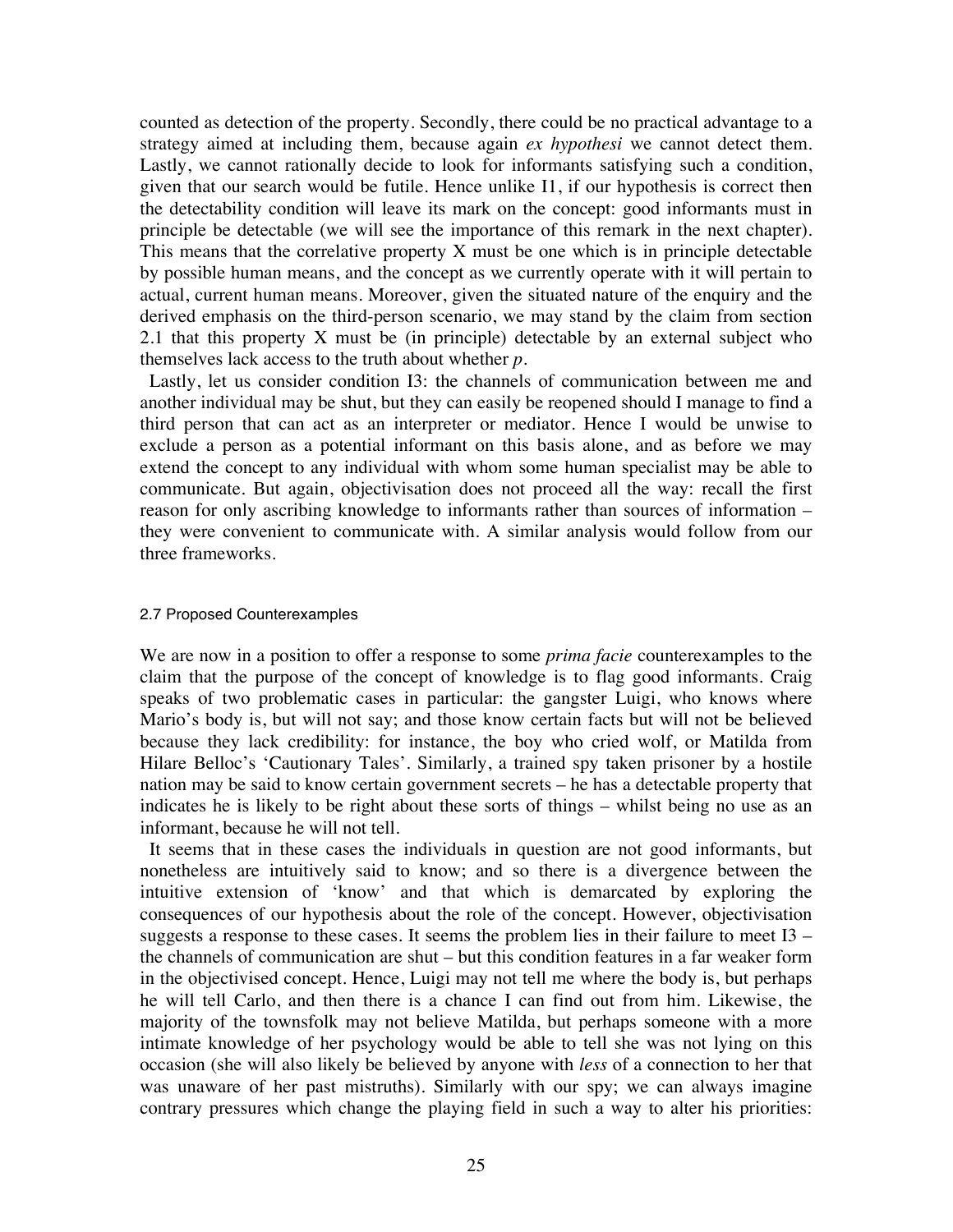perhaps he is given an incentive he cannot refuse; perhaps he changes hands and is willing to tell his new captors. Thus we can see why intuitively it would not do to rule out these individuals as potentially helpful in our enquiries on principle; they may be the only ones who are able to help.

 Let us now consider some counterexamples to the condition I2. Note that the individuals in our previous examples met the unobjectivized version of this condition: the problem wasn't that they were not recognized as having true beliefs on the subject in question, but rather with the possibility that they would not convey those beliefs sincerely. Consider firstly the 'secret murderer': a man who has murdered his wife, managed to make it look like an accident, and taken it upon himself not to ever tell anyone or reveal any sign of this being the case for as long as he lives. It seems that there is no outward sign that he is a good informant about her true cause of death, and yet intuitively one thinks he must know that he has killed her. But can both of these things really be true? He might not have any property correlative with beliefs about the actual truth that is detectable by the people he encounters in his daily life; but perhaps if we avail ourselves of a lie detector it might be. Failing that, perhaps in theory we could use complicated neural imaging technology to identify neural patterns that indicate that his real beliefs.

 If he if he is immune to all such tests that humans are in capable of devising, and so shows no external or internal marks to indicate his beliefs on the matter are actually the correct ones (any part of his behaviour that indicates that he knows might be accidentally observed), then it seems more appropriate to surmise that he in fact does *not* know: perhaps he has convinced himself that it was not him that killed his wife, in which case he fails the belief requirement. In support of this, we find the view in Dennett (Dennett, 1989) as well as Fodor (with a precursor in Ryle, 1949) that one cannot really ascertain what one believes via introspection, but only through a systematic analysis of one's behaviour. For instance, in Ryle we find the example of an ice skater who claims to believe it is safe to venture toward the centre of a frozen lake, but his actual beliefs on the matter are exposed by his tendency to ensure himself and his family stay away from it when skating (Ryle, 1949). And if beliefs must be supported by corresponding external behaviours, then they are always in some sense detectable.

 Lastly, consider those exceptional human individuals who cannot communicate at all, due to complete paralysis, say, but may still be said to know various details about their lives (a brain-scan reveals normal activity). If rare counterexamples like this are indeed genuine, they are unlikely to bear influence on our conceptual practices (c.f. chapter one: the 'prototypical case'), especially given their inability to participate in normal social life.

 A more general form of these concerns is what Craig calls the 'cart before the horse' objection, which points out that a good informant is someone that knows whether *p* only if circumstances concur. Therefore knowledge is the more primitive concept, and being a good informant should be analyzed subsequently as knowledge plus some other conditions governing this concurrence. Now, although the considerations in this section have brought the two notions closer together, we still need not claim that an identity holds between being a knower and a good informant for our hypothesis about the role of the concept to be correct, or for the Craigean methodology to be a valid and useful one. Craig illustrates nicely this with another example: the purpose of a chair is that it is a convenient object for individual humans to sit upon. Some chairs (for example, the one atop a lit bonfire) do not serve this purpose, despite not losing their claims to chair-hood;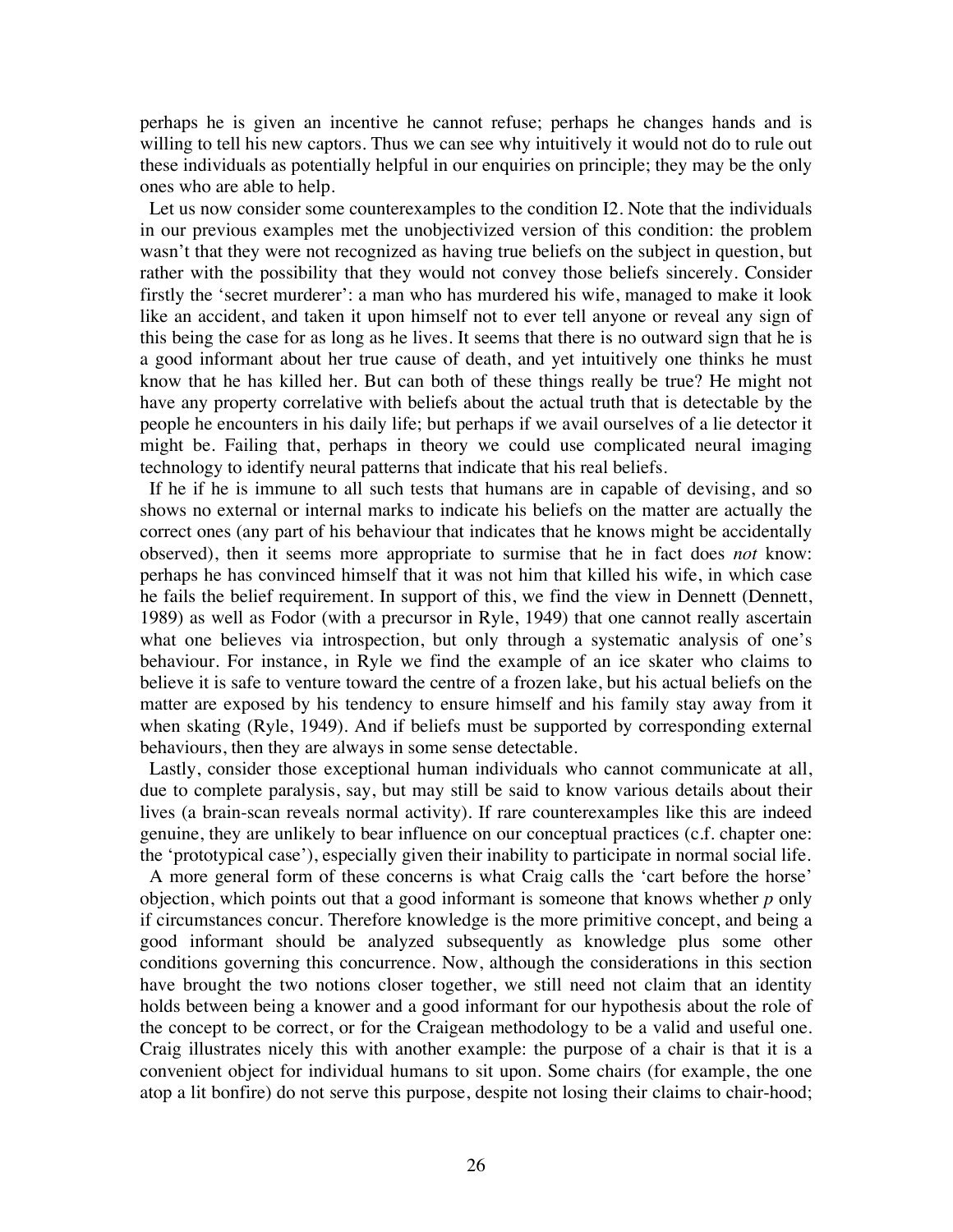but nonetheless an enquiry into the existence of chairs would do well to take this hypothesis about the purpose of chairs as its starting point. Likewise for the epistemologist:

'By envisaging such a story we do several things which the proponent of the 'cart before the horse' objection does not. If we say: 'Knowledge first, and then comes the capacity to inform', we leave it obscure why the concept of knowledge should ever have arisen, rather as the comparable objection about the concept of a chair would leave that concept, and even more so the chairs themselves, unaccountable brute-fact bits of the mental and physical habitats.' (Craig, p. 97)

What objectivisation provides is an explanation for how it can be both true to say that the concept of knowledge has its origins in the role it plays in everyday life, and further that conditions relating to the concurrence of circumstances that are necessary for fulfilling this role appear only in a weakened form; or, in the case of I1, do not appear at all.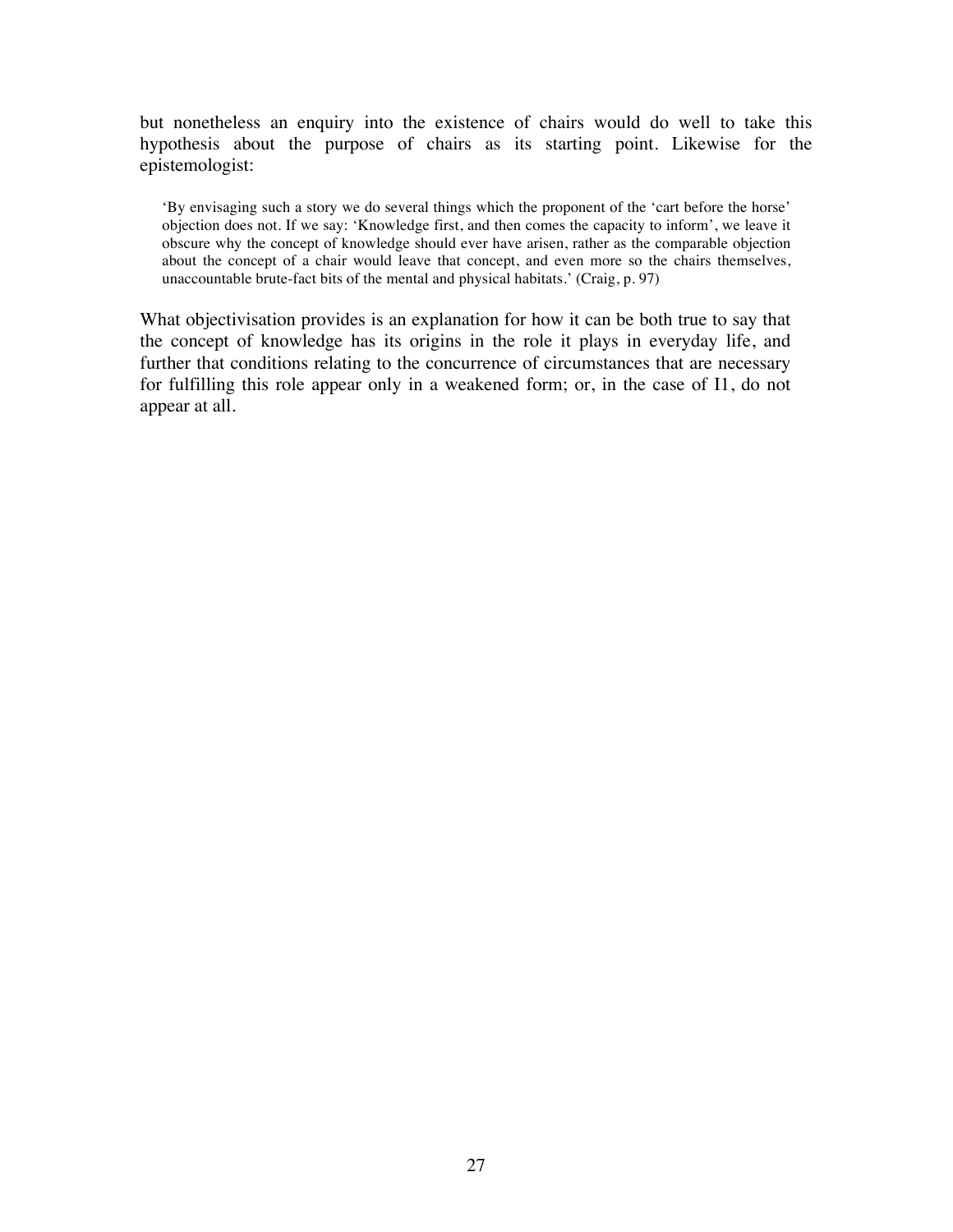## 3. Some Varieties of Epistemic Infallibilism

#### 3.1 Unger and Scepticism

In this chapter, I will describe a number of formulations of epistemic infallibilism, and aim to show that each one is too strong to be necessary for knowledge ascriptions. In the next chapter I will complete the argument against infallibilism in general by motivating a positive fallibilist position about the concept of knowledge.

 In his 1971 paper 'A defense of skepticism', Peter Unger attempts to demonstrate (that it is reasonable to believe) the truth of the thesis of scepticism – that all anyone knows is at most a very small number of propositions – by showing that there is a condition for knowledge (absolute certainty) that is necessary for proper ascription but almost never met in real life.

 He marks a distinction between terms he calls absolute – such as 'flat' – and terms that are relative, such as 'bumpy'. Something is only properly called 'flat' if it is to no degree curved or bumpy, so that 'flat' and 'absolutely flat' are synonymous, whereas bumpiness is a property that may occur in varying degrees. Although absolute terms like 'flat' appear to admit of qualification  $-$  it is natural for one to describe a football pitch as 'very flat' – these utterances are best paraphrased with constructions like 'very close to being flat', so the appearance of their having a relative character disappears. Moreover, no such paraphrase is available for the relative terms: to say something is very bumpy is by no means to say it is 'close to being [absolutely] bumpy'. He has a variety of other examples to illustrate the distinction:

I think that the first term of each of the following pairs is a relative term while the second is an absolute one: "wet" and "dry," "crooked" and "straight," "important" and "crucial," "incomplete" and "complete," "useful" and "useless," and so on. I think that both "empty" and "full" are absolute terms, while "good" and "bad," "rich" and "poor," and "happy" and "unhappy" are all relative terms. (p207)

 For practical purposes we often extend usage of absolute terms to other things; even though a purported vacuum might not literally be devoid of matter, it is useful to refer to it as though it is, if it is empty enough for all practical purposes. However, this is dismissed as mere pragmatics: philosophical analysis should aim to capture proper usage in the ideal case. It is thus not just knowledge, but whole classes of absolute terms that are systematically used incorrectly by being applied when they should not be.

 It is clear from the pairs of examples above that oftentimes an absolute term can be defined in terms of (the total absence of the property corresponding to) a relative term. Unger gives such an analysis of the term 'certainty': he claims it is the same thing as the complete absence of doubt (doubting being a 'relative' phenomena, as one can be more or less doubtful). His argument for scepticism is then that knowledge requires one to be certain of the proposition that one knows, and it is very rarely (if ever) the case that one is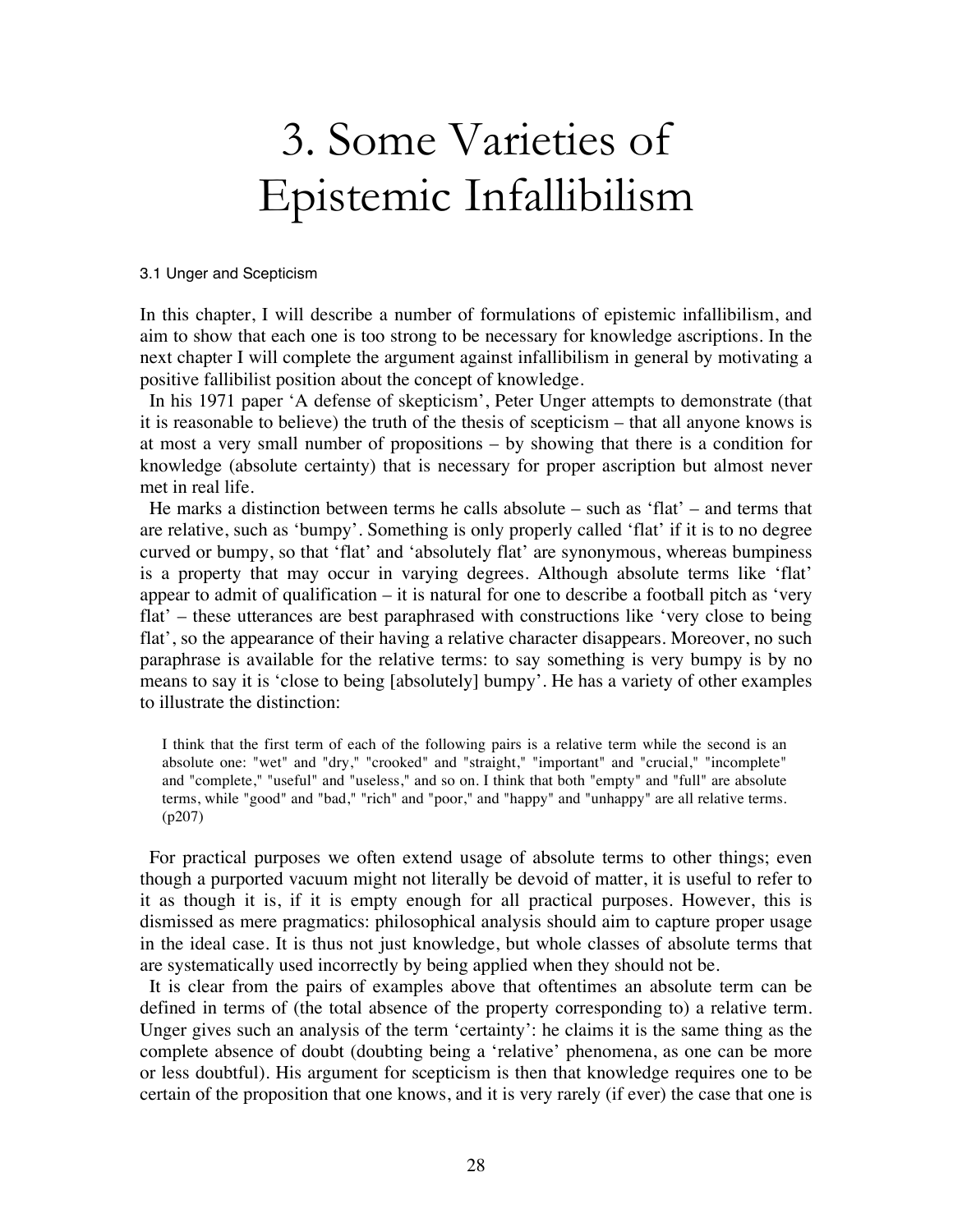absolutely certain with a complete absence of doubt about any given proposition; even one as pedestrian as  $45+56 = 101$ .

 It may seem at first that Unger's analysis of 'certainty' in terms of absence of doubt is quite trivially flawed: after all, it is surely intuitively possible to lack completely any feeling of doubt over certain propositions that one has not come close to ever considering, but it would be a gross misuse of language to say one was certain of them (for one thing, we might have a similar attitude of unconsidered indifference to the *negation* of such a proposition). However, this point does not ultimately hurt Unger's position: recall that another necessary condition for knowledge we have derived is that the subject *believes* the proposition in question, which excludes the counterexample cases where one is simply indifferent.

 Unger's argument for the necessity of certainty as a condition for knowledge ascription is linguistic: he claims that sentences of the form  $\mathbf{I}$  know  $p$ , but I am not certain of it' are infelicitous. Let us take this claim to be true; we must then decide whether to understand certainty in Unger's absolute sense, or in a wider, more variable sense that indicates a high degree of confidence. The situation seems analogous to that with knowledge: we have an intensional intuition (let's say) regarding what it means for a belief to be certain – that it requires complete and total absence of doubt – and also some extensional intuitions: in relation to many propositions we have the *feeling* of certainty as a distinctly recognisable mental phenomenon. Certainty in this non-absolute sense is somewhat opposed to and undermined by doubt, but in the same way as happiness and sadness are antagonistic: the two mental phenomena are mostly likely based on distinct physiological processes, which while mutually inhibiting do not require a complete absence of their opposite to be properly instantiated.

 As with knowledge, we may try to resolve this dilemma with the method of hypothesizing a role for the concept. And at least within this context, we can see that the purpose of the concept of certainty must be to have available to us a way of indicating a high degree of confidence in our beliefs. Given this is correct, then the broader sense of 'certainty' suggested by our extensional intuitions lead us to an alternative explanation of the linguistic data: the function of self-knowledge ascriptions, we have said, is to advocate oneself as a good informant whether *p*. We have also noted that in order to be of any use as an informant, we will in general need to be sufficiently confident of our beliefs to induce others to follow them. Now, if we understand 'certainty' in the broader sense, as merely indicating a high degree of confidence in our beliefs, then we can see why these sentences are infelicitous: by admitting we are not certain (in this sense) we are suggesting (in contradiction with the first clause of our utterance) that we are in fact *not* good informants. The problem with the sentence, then, is not so much to do with its logical truth conditions as that it expresses two contradictory messages.

 Fortunately I do not think we will have to decide which analysis of 'certainty' is correct; for even supposing that the absolute analysis is a coherent concept, that doubt as a psychical phenomena can be precisely quantified and that there are psychological states S could be in which correspond to its complete absence, is it surely quite unreasonable to suppose that one has conscious access to this being the case (as opposed to, say, an *almost* complete lack of the absence of doubt) and hence the influence of these kinds of states on our actual conceptual practises regarding the term 'certainty' will be minimal. Our intuitive reaction to statements of the form 'I know *p*, but I am not certain of it' does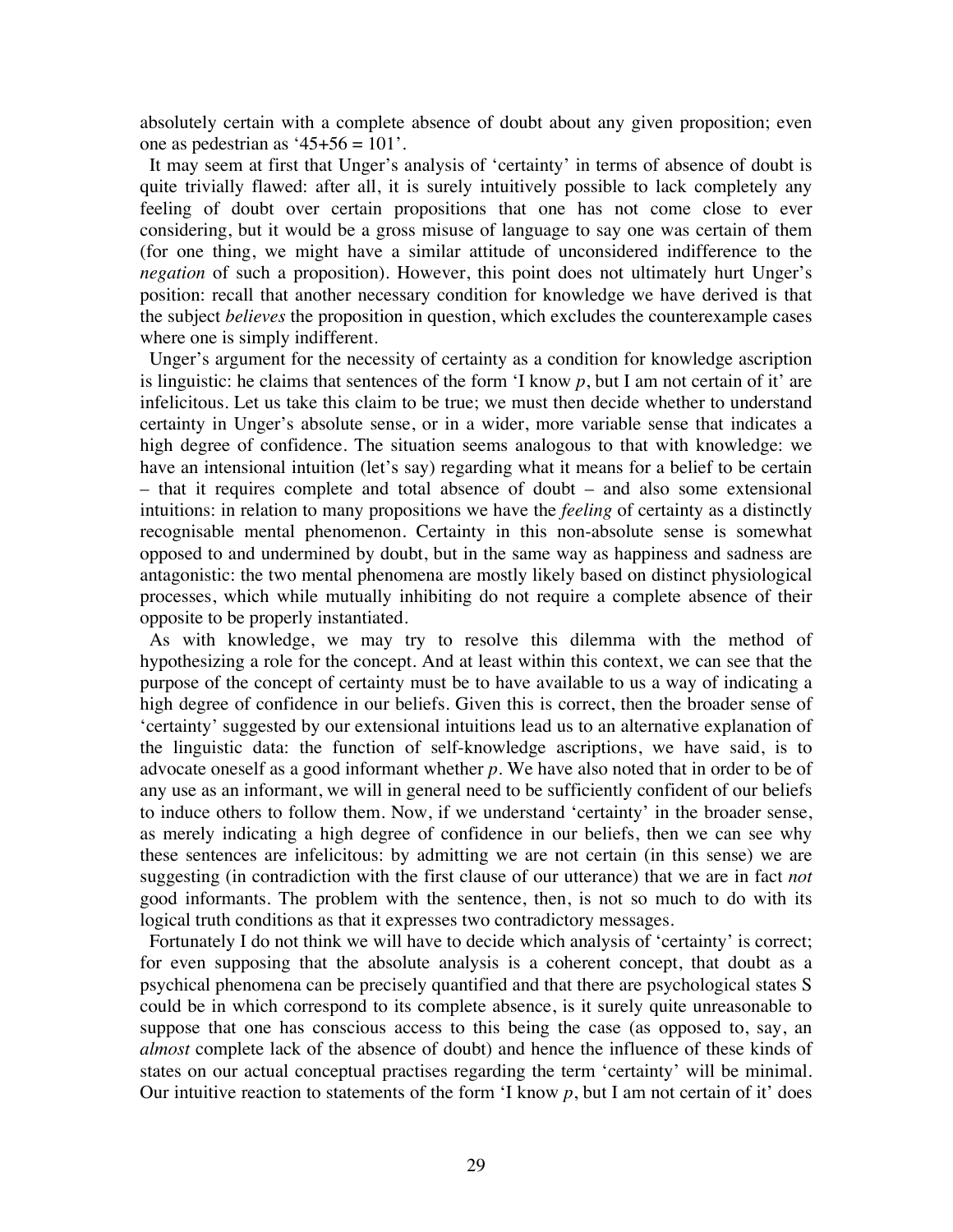therefore not count as evidence that knowledge requires this absolute kind of certainty, as this intuitive reaction must be a product of certainty in the wider, less precise sense, as this is the only kind we ever knowingly encounter.

 In the remainder of this chapter we will no longer be directly concerned with certainty in the psychological sense of this attitude towards one's beliefs, but rather with the manner in which our beliefs come to be, or are guaranteed to be, correct.

#### 3.2 The Exclusion Principle

In this section I will discuss what we will call the 'Exclusion Principle', which is often formulated as follows: if we are to lay claim to knowing that some proposition *p* is true, we must we able to exclude every possibility that is logically incompatible with *p*. This principle has been advocated by David Lewis<sup>2</sup>, amongst others:

If you are a contented fallibilist, I implore you to be honest, be naive, hear it afresh. 'He knows, yet he has not eliminated all possibilities of error.' Even if you've numbed your ears, doesn't this overt, explicit fallibilism still sound wrong?' (Lewis, 1996)

The formulation just given introduces an element of internalism: the subject must himself or herself be able to exclude these possibilities (whatever *this* might mean), the active tone of which implies they have some awareness that this is the case. Given we have argued against the necessity of internalist conditions in the last chapter, we will consider instead an externalist version of this idea<sup>3</sup>: that S's epistemic situation (to be made more precise shortly) must be incompatible with any possibility inconsistent with  $p$  – that is to say, the truth of  $p$  is logically implied by his or her epistemic situation. For example,  $S$ may satisfy an evidential condition such that it is impossible for him or her to satisfy that condition whilst  $p$  is false. More generally, in any possible world where S's epistemic situation remains a constant,  $p$  is logically required to be true.

 This idea seems intuitive, but will require clarification. As mentioned, we must make more precise what is meant by 'epistemic situation': whether this is taken to be demarcated by something subjective, such that being in the same epistemic situation as S is equivalent to being some entity with the sum total of S's impressions and introspectively accessible thoughts; or, less generally, having S's subjective mental state in that precise instantiation (such that if physicalism is true this would require their neural state to be identical); or a function of S's mental state, S's specific embodiment in the world, and the relationship between them.

 We will consider what happens if we consider the third possibility later on in this chapter (following Williamson and Dretske – see section 3.6); for the moment we will assume that one's epistemic situation can be analyzed internally and then later fused together with the factive condition that the subject's beliefs about *p* are actually correct.

 $2$  As we shall see in the next chapter, Lewis goes on to quality this to 'relevant' possibilities – the scope of which are contextually determined.

 $3$  For convenience I will still use the term 'exclusion principle' to denote this condition: the possibilities being excluded (in the passive sense) by the subject's epistemic situation, not the subject themselves.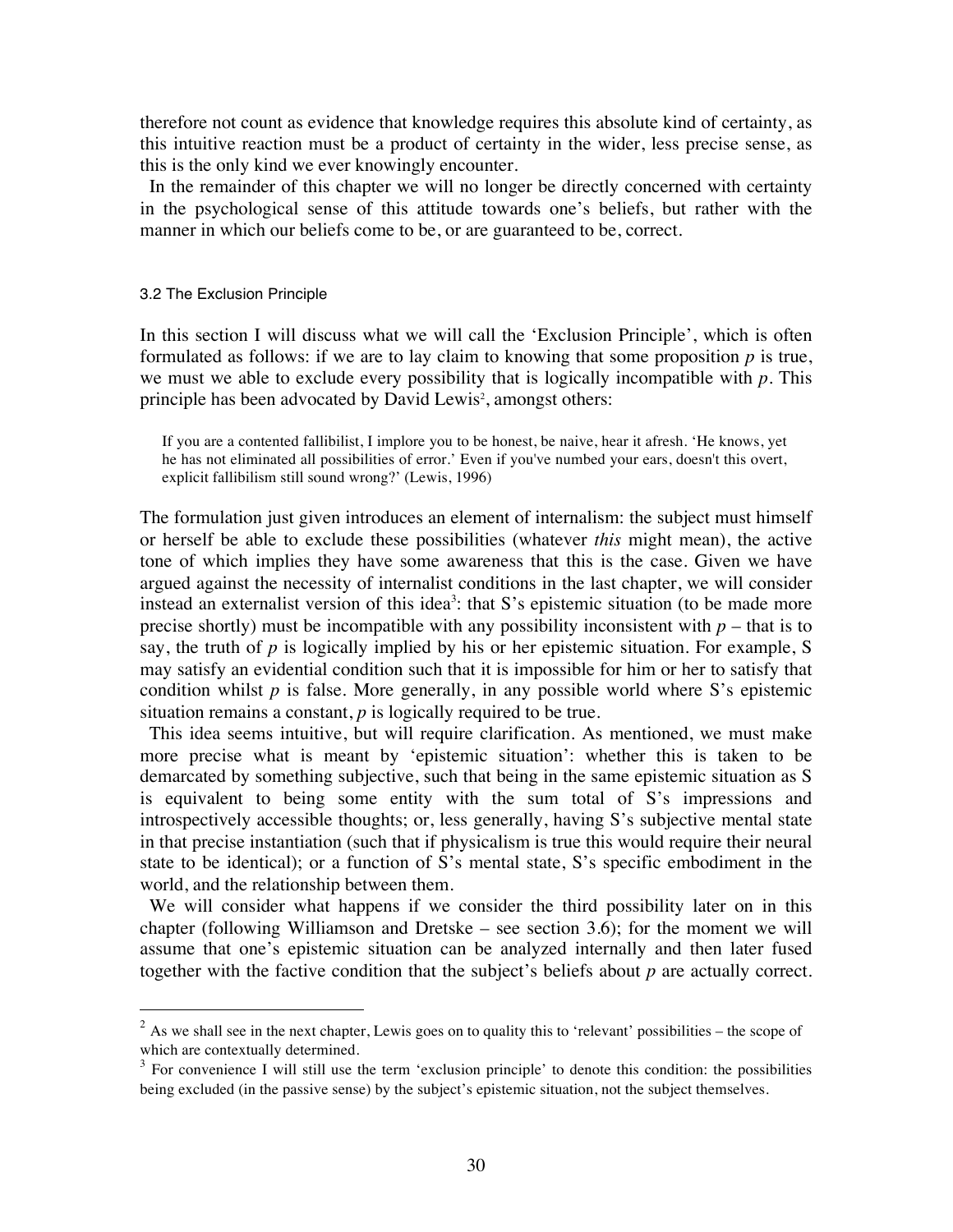In the next section I will argue that the weaker formulation of the exclusion principle – that  $p$  must logically follow from our psychological state in that precise instantiation – is false, and hence the stronger formulation also. In order to do this I will argue that oftentimes knowledge that  $p$ , where  $p$  is some fact about the world around us such as 'there are more people living in London than in Cambridge', does not require one to exclude the possibility of the familiar 'Brains in Vats' scenario; for it is consistent with our internal neurological state that this is the case: there is a possible world in which a brain precisely identical to ours in its current state is envatted and fed input giving rise to the appearance of it having all the experiences we hope to be having now.

 Before going on to give this argument, some other comments will be appropriate at this juncture. Firstly, we may note that the principle as given includes no counterfactual condition; we have said nothing about what S would believe, given that *p* were in fact false. Although this condition is only supposed to be necessary for knowledge, and not sufficient, it would be possible for us to avoid the need for unnecessary further conditions by translating it into the terms of the account of knowledge presented in this thesis: that we may only correctly ascribe knowledge to individuals in possession of some detectable property X such that possession of that property logically excludes the possibility of their being incorrect *whether p*.

 More generally, we have here a further direction in which we can vary the possible worlds we are interested in: so far we have been keeping S's epistemic state fixed and varying possible worlds around it, but we could also range over possible worlds where S is in a different epistemic state. Presumably S's existence is contingent, and no-one would require that S's beliefs about *p* were correct in worlds where *p* did not exist, but we could insist, for example, that S was such that any state S could be in logically implies correct beliefs whether *p*, ranging over all possible world where personal identity held between S and the subjects in those worlds. Thus not only must S be in a state logically implying *p*; S must be such that they could not *but* be in such a state with regards to *p*. Of course, if – as I shall argue – the weaker version as characterised here is false, this stronger version must be too – but this kind of counterfactual condition might still play a role in the final constructed concept.

 I will close this section by noting that the line of thought just explored also suggests an argument against the exclusion principle as formulated above. I will not pursue this argument very far, because I wish to avoid giving a justification for its key assumption, as this would take us too far afield into other areas of philosophy. However, I shall briefly outline it, both to anticipate the actual argument given in the next section, and to consolidate the ideas given so far in this one. Supposing it is true that considerations of possible worlds where S does not exist cannot be directly relevant to the question of whether S is a good informant whether  $p$ , and hence to whether S knows  $p$ . If we put this thought together with the (well-advocated, but controversial) claim that facts about S's physical embodiment in the world are required to be held constant for personal identity to obtain, then we need not consider worlds involving BIV, where there is an alternative embodiment for the central subject of impressions (which will *not* be S). But then it is possible that S both knows that *p* is true whilst their belief that *p* is incorrect in some of these worlds; hence the exclusion principle as formulated is false.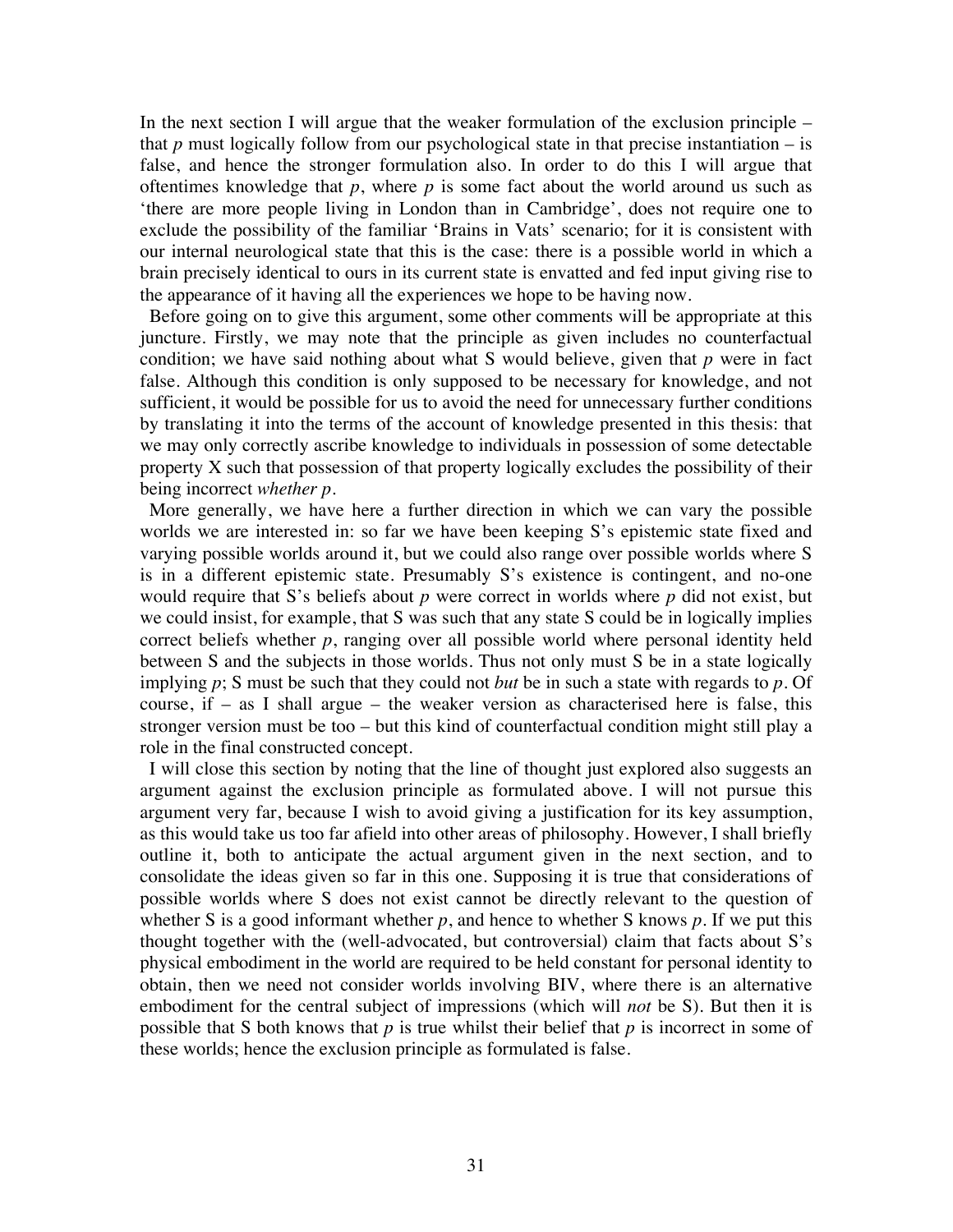#### 3.3 Against the Exclusion Principle

Using the three frameworks of enquiry outlined in the last chapter, I will here claim that correct knowledge ascription is possible whilst the exclusion condition (that S's epistemic situation must logically entail  $p$  is true) is not met because it is often not rational to demand that it is met, the concept will not develop to feature it, and the empirical facts of usage suggest we do not in general require it either.

 The last of these three claims is easily seen to be true: as Unger correctly notes, if the exclusion condition was part of the concept of knowledge then we would know very little, if anything at all. But this is clearly not how the term is used – ascriptions of knowledge about the 'imminent world' (see the next paragraph for a definition of this term) are common – and so actual usage does not demand we take note of the exclusion condition. So let us move on to the question of whether we should expect an organically evolved concept of knowledge to include this exclusion principle as one of its conditions.

 I use the term 'imminent world' to refer to the realm of direct experience a subject has (following e.g. Valberg, 2007): hence for us the imminent world is currently the everyday world around us which most of our beliefs are about, and which contains London, Berlin and Australia. For a dreaming person, the imminent world is the dream world; hence a subject's imminent world need not actually exist. If BIV obtained, then, the imminent world would not exist and hence almost all of our beliefs would be false. Consequently, we would know at most very little.

 Now, explanation at the strategic level aims to use various branches of science to shed light on conceptual practises as the outcome of organic processes. But within the special sciences, as well as evolutionary theory, these are processes that happen here in the imminent world around us (hence if this world does not exist these theories are false). For instance, the theory of evolution by natural selection is a historical theory specifically about the occurrence of processes in the imminent world. This given, the practical advantage our strategies aim at, explained within these frameworks, will make no reference to the possibility of its non-existence: there could, for example, be no evolutionary survival value in the ability to exclude the possibility of a BIV scenario, because survival value in evolutionary theory is something that is explicitly connected with the imminent world around us. Hence analysis at this level suggests that in order to know  $p$ , where  $p$  is some everyday proposition about the imminent world, it is not necessary for the subject to exclude the possibility that they are a BIV, and therefore that the exclusion principle is false.

 In make this claim I am not endorsing this and saying we *should* only care about the imminent world: my project is to describe the concept of knowledge as it currently stands, and the special sciences and evolutionary theory are important frameworks that we can to use in this endeavour.

 Lastly, let us consider whether it is *rational* for us to build in the exclusion principle to our concept of knowledge, given the purpose that we want it to achieve. Let us again (with Craig) take BIV as a representative sceptical possibility, and assume that *p* is some proposition about the imminent world that we have some practical concern in finding out about. In the last chapter I argued that we should take as our prototypical ascription scenario the case of deciding whether an external subject S is a good informant whether *p* (i.e., a third-person analysis). In order for this question to make sense to us, we must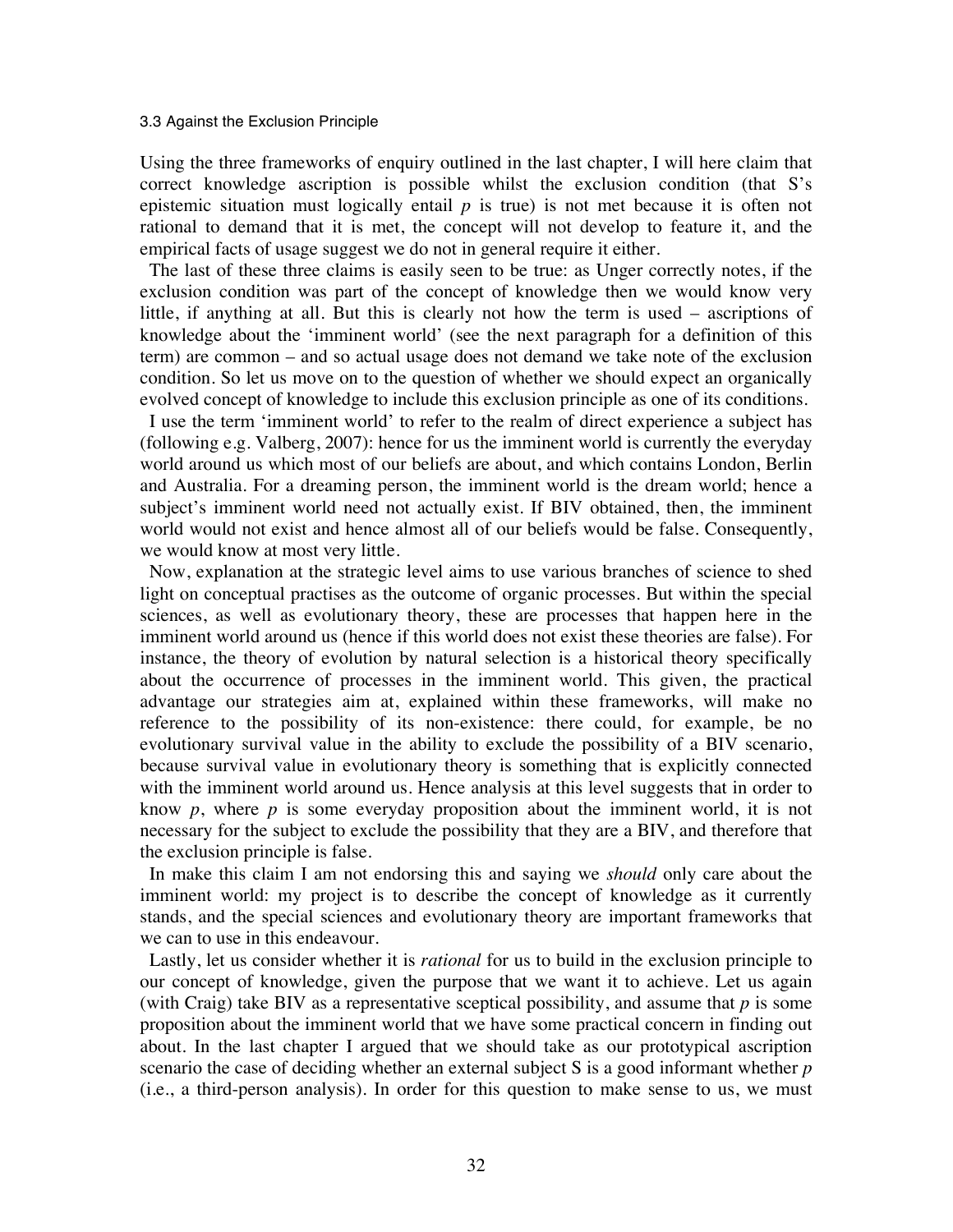believe that this external subject S exists – which we will generally only come to believe if we believe that the external world through which we appear to have access to them exists. Moreover, supposing again that  $p$  is some question about the imminent world; we would ourselves only maintain a practical interest whether *p* so far as we were convinced that this imminent world did in fact exist. Hence the question of whether to ascribe knowledge to S, when put in this manner, is set firmly within a context where we are ourselves convinced the external world exists, and with the subject S positioned within it.

 But this being the case, it can be of little interest to us whether or not S can exclude the possibility that they are a BIV, because in order to make sense of their testimony, we must already be steadfastly convinced they are not. It may often be helpful to us if S *believes* that the external world exists: indeed, by being actively cooperative in their role as informant they are in a sense acting as if they believe it to. But there is no reason we should demand more than true belief on their behalf when inquirer whether *p* (where *p* is some practical question). It will therefore be of no concern to an inquirer that a potential informant does not possess a convincing proof of the existence of the external world, in the style of Descartes' famous meditations. Given our other interests, then, we are not rationally required to insist upon S meeting the exclusion condition: indeed, given the difficulty of actually producing a successful refutation of BIV, it would be positively detrimental to our practical concerns were we to do so.

 The most that the infallibilist can demand, then, is that there is a 'real world' certainty of the subject's being correct: in Lewisian terms, when  $p$  is some proposition about the imminent world we have a practical concern with, the range of possible worlds across which we require true belief from the subject does not include any of the worlds where BIV (and many of the sceptic's other favourite possibilities) obtain. In Craig's words:

'[e]ven when we do set the likelihood [of the subject's being correct] at 1 that does not mean the type of absolute certainty, invulnerability to literally any theoretical possibility, which the sceptic characteristically demands and finds us unable to provide. Nothing about our reactions to lotteries or the danger of treachery need push us any further that the demand that the actual or 'real' chance of being wrong should be zero. Hence I suggest, the attractiveness of the idea that someone knows whether *p* when something about him is connected as a matter of natural law with his holding the right belief about *p*.'

We shall take up this idea of the subject being correct as a matter of natural law in the coming sections; for now we merely note that the fact that knowledge ascriptions about a wide variety of propositions are possible without the exclusion principle being met is enough to assure us that it is not part of the prototypical case, and hence we may leave it out of our analysis of the concept of knowledge.

#### 3.4 Knowledge and Accidents

In his 1968 paper 'An Analysis of Factual Knowledge', Peter Unger advocates the following analysis:

**'For any sentential value of**  $p$ **, (at a time**  $t$ **) a man knows that**  $p$  **if and only if (at**  $t$ **) it is not at all accidental that the man is right about its being the case that** *p***.' Unger, 1968, p.158**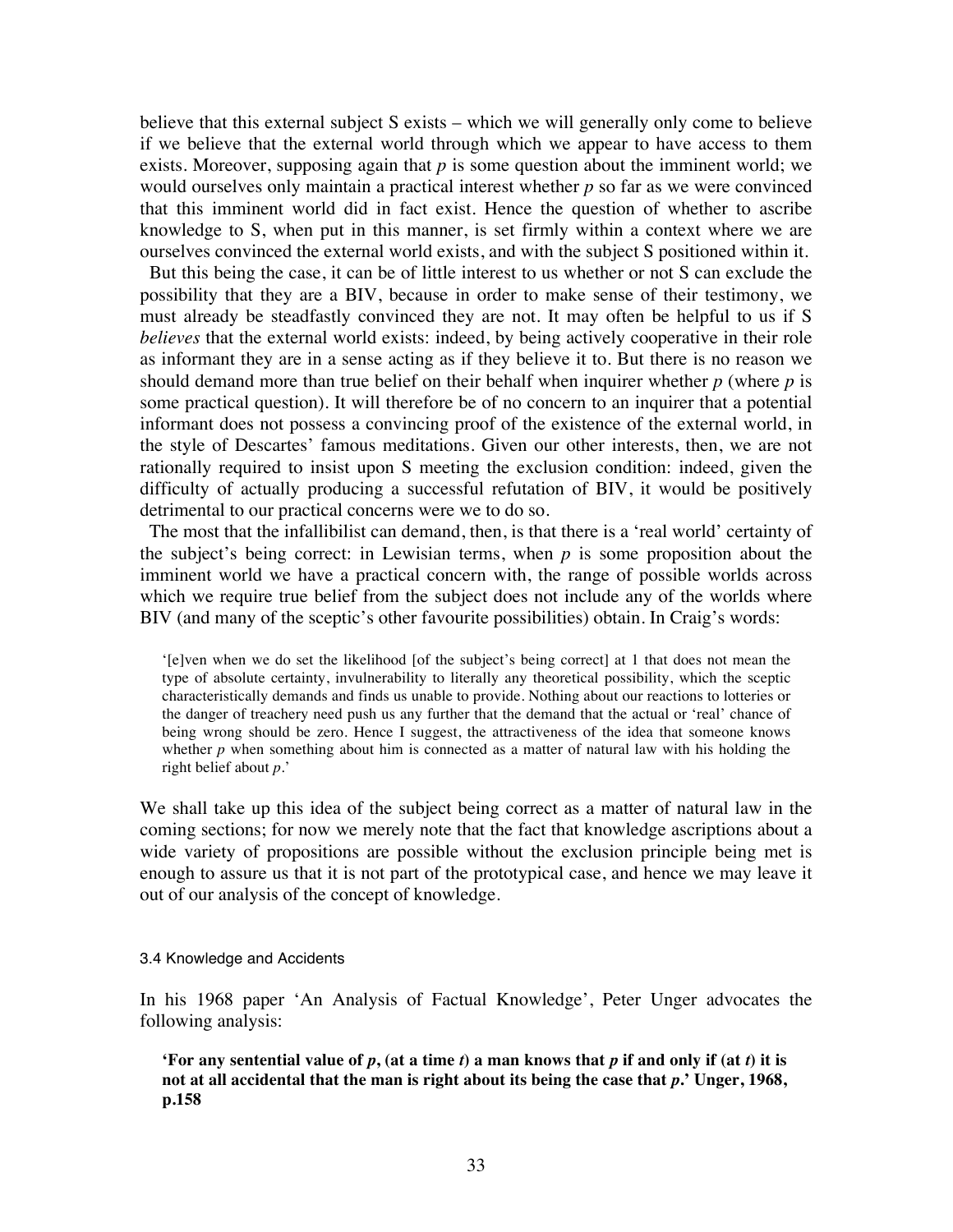Although initially understanding this notion in a way which makes knowledge whether *p* a rather easy condition to meet, Unger later suggested that the problem with his previous views was that he interpreted the notion of 'not at all accidental' too liberally: 'My main error, then, was not that of giving too vague or liberal a defining condition, but rather that of too liberally interpreting a condition which is in fact strict.' (Unger, 1971, p12.) As we shall see in the next section, interpreting it strictly we get another kind of infallibilism, and one which it will be fruitful to explore (by considering whether it is necessary for knowledge). But how should this 'accidental' clause be understood, and what reasons for thinking that it is important will our practical explication suggest? Let us address the former question first.

 Unger illustrates a sense in which it is *not* to be understood: 'In my analysis of human factual knowledge, a complete absence of the accidental is claimed, not regarding the existence or abilities of the man who knows, but only as regards a certain relation concerning the man and the fact.' (p.159) Hence one may come to know by accident, of a fact that it itself an accident, whilst at the same time it not being to any degree accidental that one's beliefs about this fact were right. In terms of our analysis, we can express this by saying that the property X, which indicates reliability whether *p*, should do so in a way that is to no degree accidental. Hence if  $p$  is a contingent matter – and in general it will be contingent, else we should not be enquiring  $-$  the property  $X$  should guarantee correctness about *p* whether *p* comes out true or not, and again counterfactual conditions are brought into the analysis.

 At this point, we can (following Craig, section 6) motivate Unger's condition in a plausible way by connecting it with another feature from the literature: it seems that whatever analysis of the third condition is given, one can usually construct (Gettier-style) counterexamples such that all three conditions are fulfilled, but the subject's beliefs are only true 'by accident', and this undermines our willingness to attribute knowledge to the subject. But why is it that the third condition (which, remember, we motivated via a need to identify informants with true beliefs) need to ensure that the other conditions are met in a specifically non-accidental way?

We have said in the last chapter that the property X should be law-like, in order to enable an inquirer to tell *in advance* that there is a high chance of a potential informant's beliefs being correct. However, Gettier-style examples are constructed in such a way that some unusual feature is present (or usual feature is absent) which makes the usually reliable correlative property X unreliable in that particular instance, whilst at the same time it actually does lead the subject to having correct beliefs, but in an entirely accidental way. An example will make this clearer.

 Supposing I am standing outside the door of the UCL seminar room, and through the door I can hear the distinctive voice of my favourite professor. I thus come to believe (correctly) that the professor is inside the seminar room: however, unbeknownst to me, the individuals in the room are actually listening to a recorded debate of some philosophical issue, and it just so happens that the voice issuing from the device's speakers was that of my favourite professor.

 In this example, the connection between hearing the professor's voice through the door and being right about whether they were inside is usually reliable – this may have been the first time such an audio device was present in the seminar room. However, in this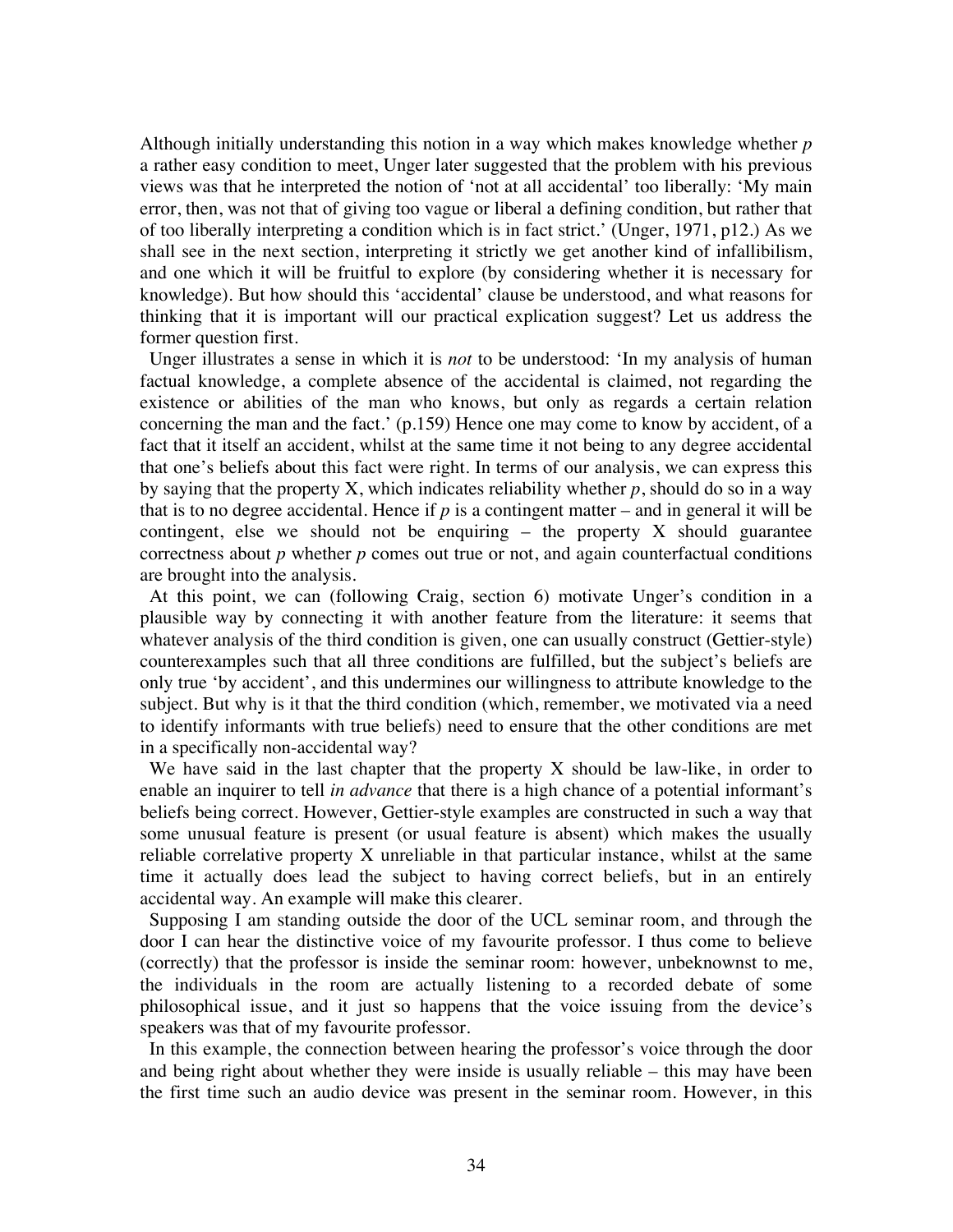instance it was entirely an accident that my beliefs were correct (we may suppose he was supposed to have caught a flight earlier that day, but it was cancelled due to some other accident, so he was able to attend class after all). Why should our practical inquirer exclude this kind of informant? Supposing someone had asked me whether the professor had been in the room, and later found out that the information he or she had received was correct, as well as the other details surrounding how I came to believe this: what reason would he or she have to be dissatisfied? Craig suggests:

'It produces that retrospective feeling of having run a risk, of having done something that one would not have done had one just been a little better informed at the time, rather like finding that the person who has just driven you 50 miles down a busy motorway without incident hasn't passed the driving test.'

In one sense, in using me as an informant the inquirer would have been unlucky that the correlation did not have its usual connections to the truth about *p* in this instance. However, they would have been in another sense terribly lucky; it was actually not wise to use me as an informant on this particular instance, and if they had done so they should count themselves very lucky not to end up with a false belief.

 To a situated inquirer, perhaps observing me listening by the door, things would appear normal, and hence they would be inclined to use me as a good informant (and thus end up with a true belief). However, when we describe the case from the global perspective we are left with the feeling that this would be an unwise move, despite it leading to a true belief for the inquirer, because we can see the sense in which it was only accidental that my beliefs were correct. It is thus understandable that we should intuitively want to withhold knowledge ascription if doing so is tantamount to recommending me as a good informant. For we should not want to be in the position of having to rely on such a person in these particular (abnormal) circumstances ourselves.

#### 3.5 Against Unger's Non-accidentalism

We can thus see that when we come to analyse the concept of knowledge we will find reasons for not wanting our beliefs to be true merely by accident. But does this mean that we should require the property X to be connected to the truth about *p* in a way that is *to no degree* accidental? One (sufficiently non-liberal) reading of this is to require that something about the subject is connected to the truth about  $p$  as a matter of natural law – indeed, if this condition fails, then there must be some contingent fact unconnected with X or *p* that is enforcing the connection in this case. It may seem rather a stretch (if not an outright abuse of language) to count any independent contingent feature as an 'accident' – but there is no absolutist condition that falls short of this; just varying degrees of accidentalness. We can imagine a series of intermediate cases: perhaps the class intended to listen to the debate on the speaker, but it had blown a fuse, so the professor had to read out the transcript instead. The subject being correct by virtue of natural law lies at the extreme end of this scale, where his beliefs are to no degree accidental – and anything short of this would not be infallibilist in the required sense.

 If this is the condition, that given the subject's internal physical state it follows that upon any possible embedding of them in a Universe subject to the same physical laws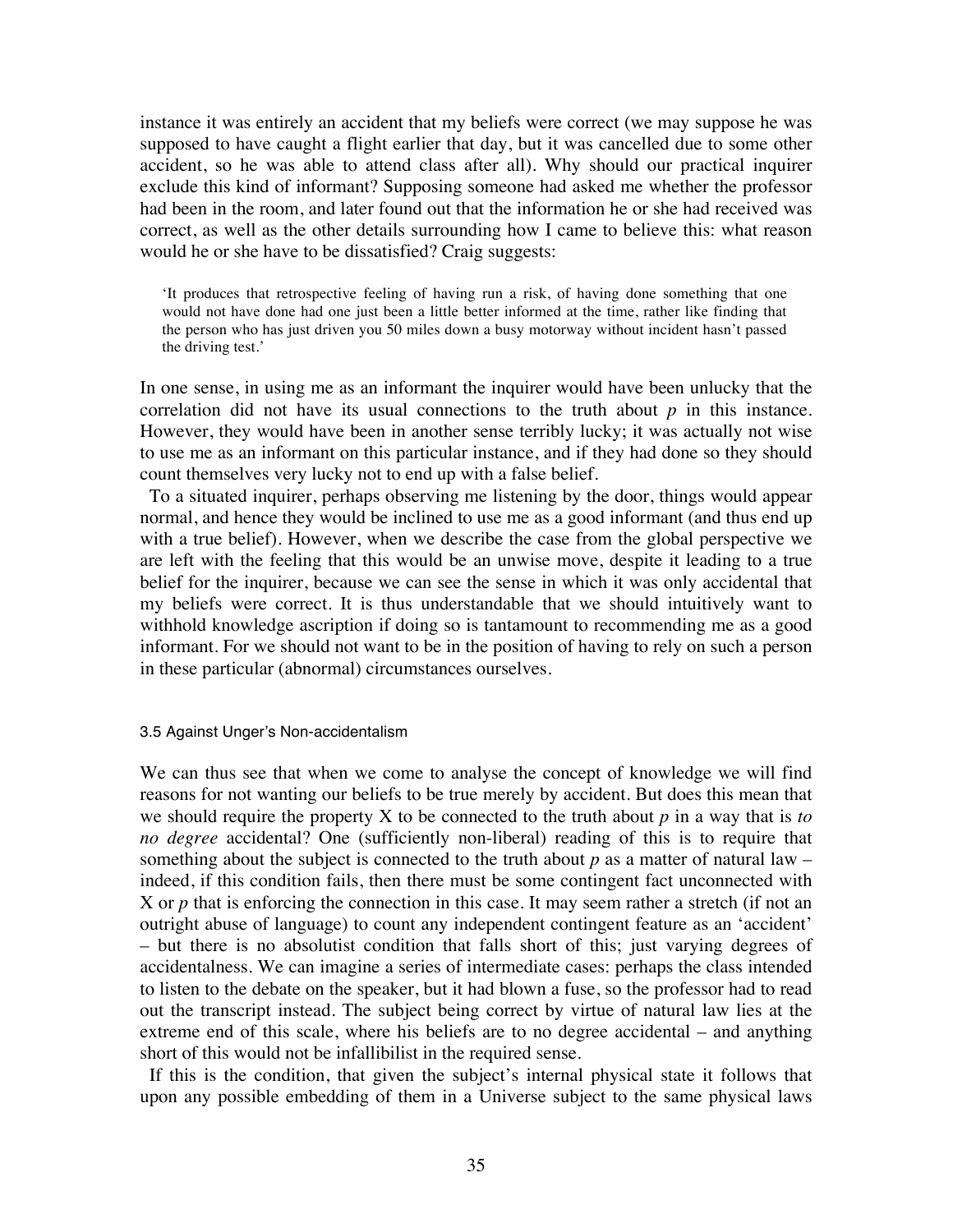their beliefs would come out true, then I think it is too strong to be necessary for knowledge. For one thing, our individuals in the state of nature have no faculty for distinguish such cases; as Craig points out (p102/3), the brain's belief-forming mechanisms are highly complex. Rather, given a connection that is in general reliable, even though there might be conceivable situations in which this connection could systematically fail, and circumstances could conspire to make the individual in question wrong whether  $p$ , it is still possible for someone to be a good informant (simply) by virtue of the corresponding property. As Craig puts it:

'Gettier cases draw attention to the fact that even very good reasons indeed can let you down; but if that be allowed to tell against Smith's credentials then it tells against everybody else's. Of course, it doesn't do either. The correlation between having excellent reasons and being right is still what it always was: fallible, but virtually unfailing.'

For example, consider the case where, a week earlier, I had heard the actual voice of my professor through the door and no tape recorder was present. Now, this time I think that I *would* have known he was in the room, even though it was actually possible (given my epistemic state, understood in an internalist sense) that he was not present and the taperecorder scenario obtained. If Unger's position entails exclusion of this kind of case, then this absolutist kind of non-accidentalism seems wrong, because the kind of factor that motivated us to withdraw our consent to ascription – i.e. the unusual features of the situation that make the correlation accidental in this instance – are absent, even though given the property and our epistemic situation it is (in some sense) an 'accident' that these features were absent. And as noted, there is no obvious absolutist-style cut-off point between the usual case of hearing through the door and the deviant case with the recorder.

When determining whether a subject knows whether  $p$ , we usually hold fixed some other background features of the situation that are not specified by a description of the physical laws. As we shall see in the next section, this practise receives support from Dretske, but it can also be motivated from the state of nature account: given there is some feature of the world that is public knowledge, ubiquitous but still in some sense contingent, we would do well to adopt a strategy aimed at knowledge ascriptions taking place with the truth of this feature assumed as a background condition. These background assumptions must be widely appreciated by everyone in the community, including the subject themselves, of course; they cannot be of a specialized or technical nature, known only to the inquirer and a handful of others, or else we cannot properly consider the informant as 'telling us whether *p*'. To take a modern example of a *de facto*, in some sense accidental, but nevertheless reliable connection, GPS systems may exploit some coincidental and arbitrary feature of the cosmos, and yet an individual in possession of one may be connected to the truth of his location as a matter of natural law (as well as veridical sense perception of the display).

 In the next chapter we will support these intuitions and somewhat fragmentary ideas about Unger's condition being too strong with a positive argument for a more lenient condition, exploring how the non-accidental character of the connection between X and the truth of  $p$  can be captured in a fallibilist way will generally include (for example) putative cases of knowledge such as hearing through a door in the usual case. The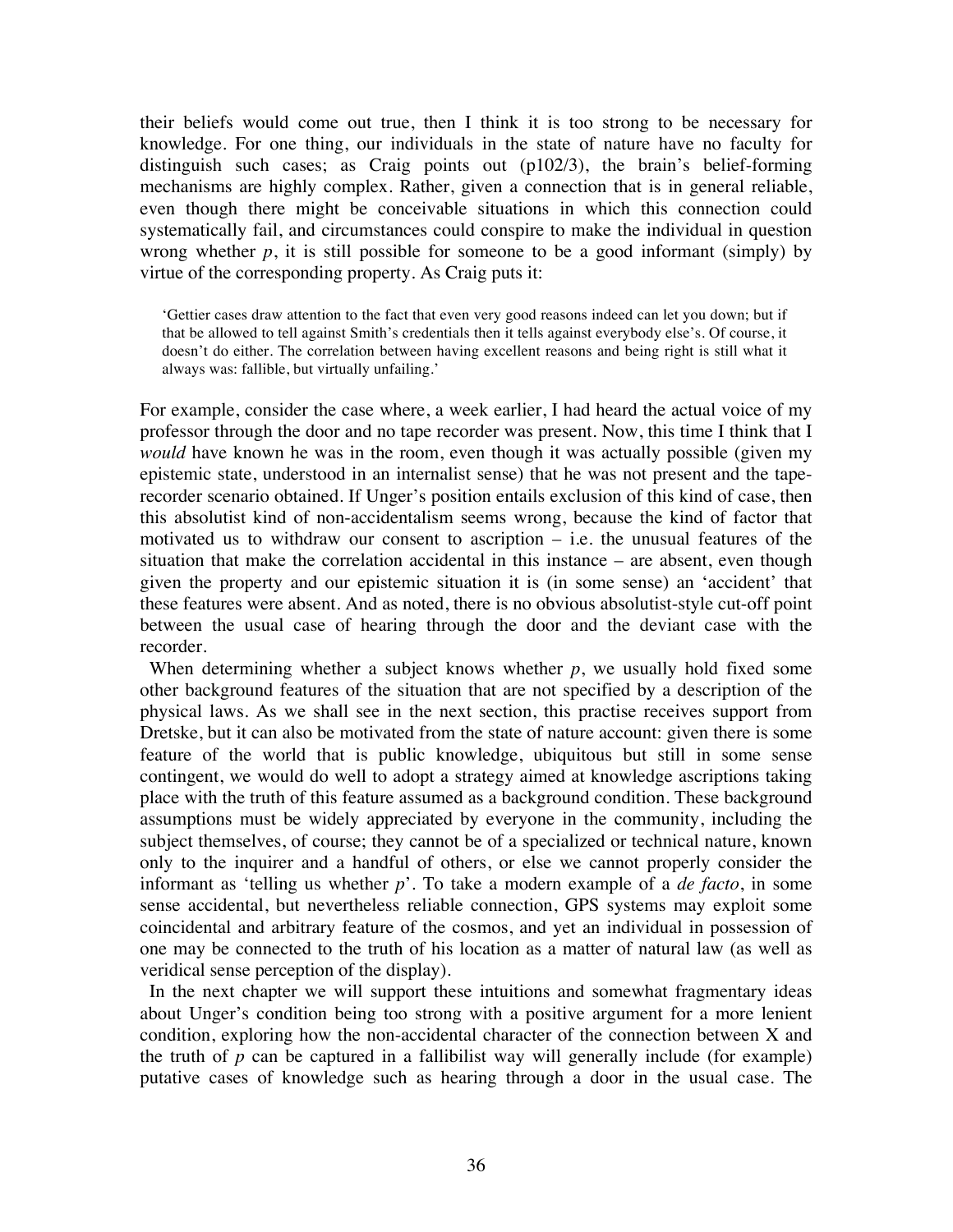remainder of this chapter will focus on the 'conclusive reasons' formulation of Fred Dretske.

#### 3.6 Conclusive Reasons; The Broadness of the Mental

We have seen in section 3 above that entailment from one's epistemic situation, conceived as the sum of one's subjective experiences, is too strong a condition to be necessary for knowledge. Now, picking up a hint from the last section, we will consider the position advocated by Fred Dretske. Dretske has claimed that knowledge ascriptions imply that the knower possesses 'conclusive reasons' – evidence which, in a sense to be clarified (together with the relevant sense of 'possession'), do entail (either logically or via the laws of nature) that the proposition in question be true. However, 'evidence' and other epistemic notions are understood in a broader sense than we have been treating them hitherto, and the extension of the concept of knowledge thus demarcated is far greater than the meagre allowance typically granted by the sceptic (indeed, we might see Dretske's position as a kind of response to scepticism).

 In this section, I will sketch out the Dretske line, something similar to which has also been advocated by thinkers such as McDowell. Firstly, it will help to introduce some terminology, following Williamson's paper 'The Broadness of the Mental' (Williamson, 1998). Let us begin with the mildly physicalist assumption that, given a particular agent S, their total internal (i.e. lying within their physical boundary) and external states (lying outside this) determine the total state of the world. Suppose further that we can treat these two kinds of states separately (if the physical laws mean that this cannot be done, the point follows anyway). A 'case' is a temporal slice of a possible world, centred around a distinguished subject. A 'condition' is something that may fail to obtain in a given case, and is specified by a 'that' clause – such as 'the subject is happy' (which obtains in a given case if and only if the centred subject of that case is happy).

A case  $\alpha$  is 'internally like' a case  $\beta$  if and only if their respective subjects have identical internal physical states, and a condition is 'narrow' if and only if it obtains in  $\alpha$ whenever  $\alpha$  is internally like some other state  $\beta$  where it obtains (it only depends on the internal). Conditions not meeting this requirement are 'broad'. Many conditions relating to mental phenomena are broad: for example, seeing Naples is broad because someone internally like someone who was seeing Naples is not therefore seeing Naples themselves; they could be subject to an illusion, for example (Williamson, 1998, p390). Conditions relating to external states in the same way that narrow clauses relate to internal states are called 'environmental'. A condition is 'composite' if and only if it may be expressed as the conjunction of a narrow condition and an environmental condition, and 'prime' otherwise.

 So far it may sound as if we have been treating knowledge as if it were a composite condition that can be decomposed into the factive condition plus some manifest properties of the observer. But consider the following kind of argument, which shows that knowledge is in fact often governed by prime conditions.

To show that a condition is prime, it will do to provide cases  $\alpha$  and  $\beta$  such that the condition obtains in both, but does not obtain in a case  $\gamma$  which is specified to be internally like  $\alpha$  and externally like  $\beta$ .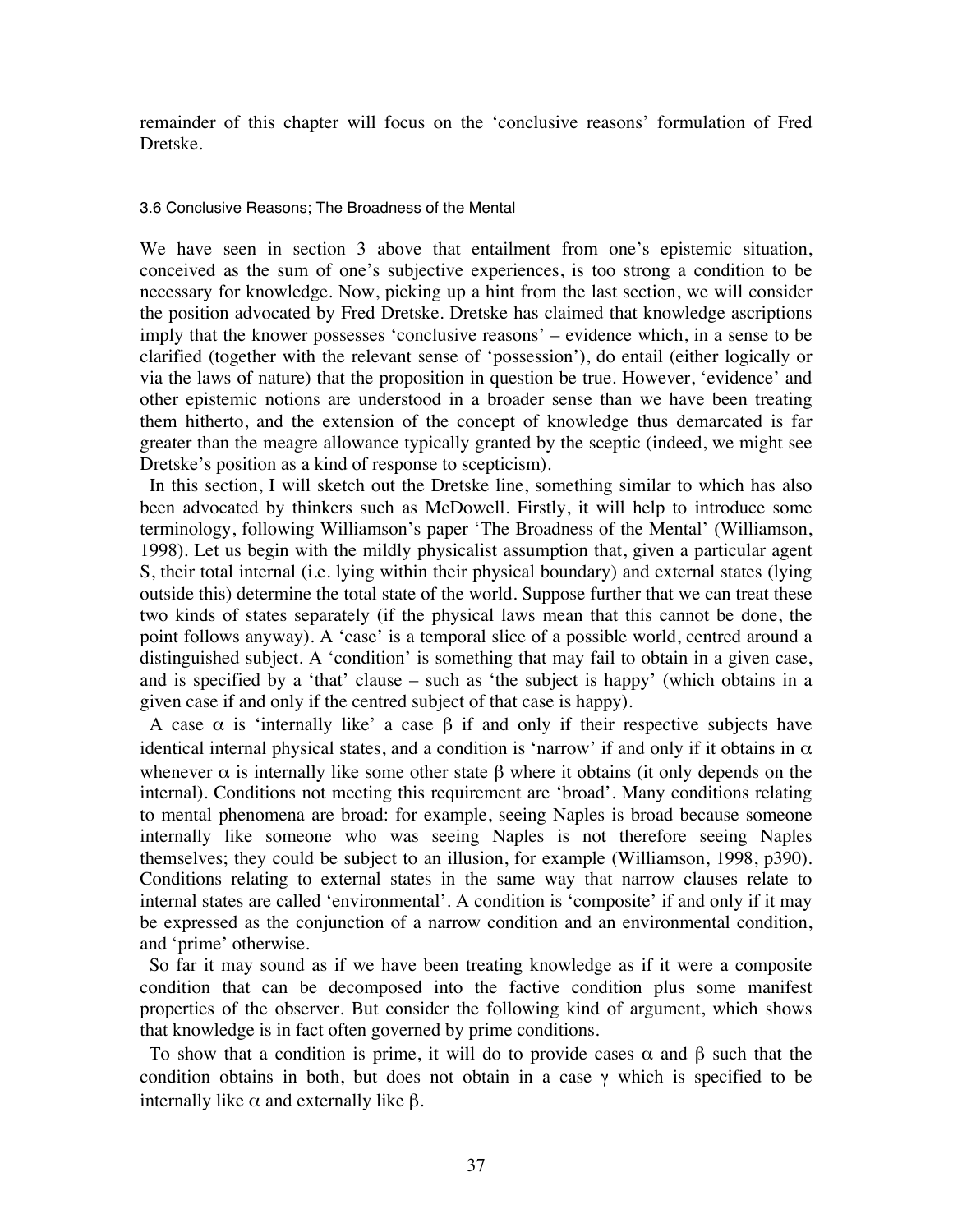Let  $\alpha$  be a case in which one knows by testimony that an election was rigged. We are told this by Smith, who we trust. Brown also tells us the election was rigged, but he is not trustworthy and we do not trust him. Conversely, let β be a case in which both Smith and Brown tell us, but this time it is Brown that is trusted and trustworthy, whereas Smith is distrusted and untrustworthy. Now consider the case  $\gamma$ , which is internally like  $\alpha$  and externally like β. In this case no informant is both trusted and trustworthy, hence we do not know that the election was rigged. Hence the condition that we know about the election is prime, and it is clear that examples with this structure can be constructed to say the same thing about pretty much any kind of knowledge that relates to the external world (Williams presents similar arguments for other mental predicates such as 'seeing' and 'believing').

In his paper 'conclusive reasons', Fred Dretske claims that a necessary and sufficient condition for knowledge is possession of 'conclusive reasons'. Reasons R are conclusive for *p* if and only if given R,  $\neg \diamond \neg p$  (where  $\diamond$  expresses some hitherto unclarified modal operator). Alternatively, we can formulate this as 'given  $R$ ,  $\ll$  ( $R \& \neg p$ )'. This means that condition 2. below is entailed by condition 1.:

#### **1. S knows that P and he knows this on the basis (simply) of R**

#### **2. R would not be the case unless P were the case.**

A person *has conclusive reasons*, R, for believing P if and only if:

**(A) R is a conclusive reason for P (i.e. (2) is true),**

**(B) S believes, without doubt, reservation, or question, that P is the case and he believes this on the basis of R,**

**(C) (i) S knows that R is the case or**

**(ii) R is some experiential state of S (about which it may not make sense to suppose that S**  *knows* **that R is the case; at least it no longer makes much sense to ask** *how* **he knows). (Dretske, 1971, p12/13)**

The definition is saved from circularity  $((C)(i)$  contains a reference to knowledge) because recursive application will eventually reduce knowledge ascriptions to conditions of the type  $(C)(ii)$ .

 Now, the Dretske line is immune from the arguments for infallibilism presented above on several counts. Firstly, the modal operator  $\sim$  does not denote logical entailment of P from R, or even entailment via the laws of nature, but entailment (either logically or nomically) only relative to a particular set of circumstances. Dretske explains:

<sup>&#</sup>x27;If someone remarks, mid-way through a poker hand, that if his neighbour had not folded (dropped from the game) he (the speaker) would have been dealt a royal flush … He is not saying that his neighbour's remaining in the game is, quite generally, sufficient for his receipt of a royal flush. Rather, he is saying that *in the particular circumstances which in fact prevailed on this occasion*, circumstances which include such things as card distribution, arrangement of players, etc., an occurrence of the first sort (neighbour remains in game) will invariably be followed by one of the second sort (he receipt of a royal flush).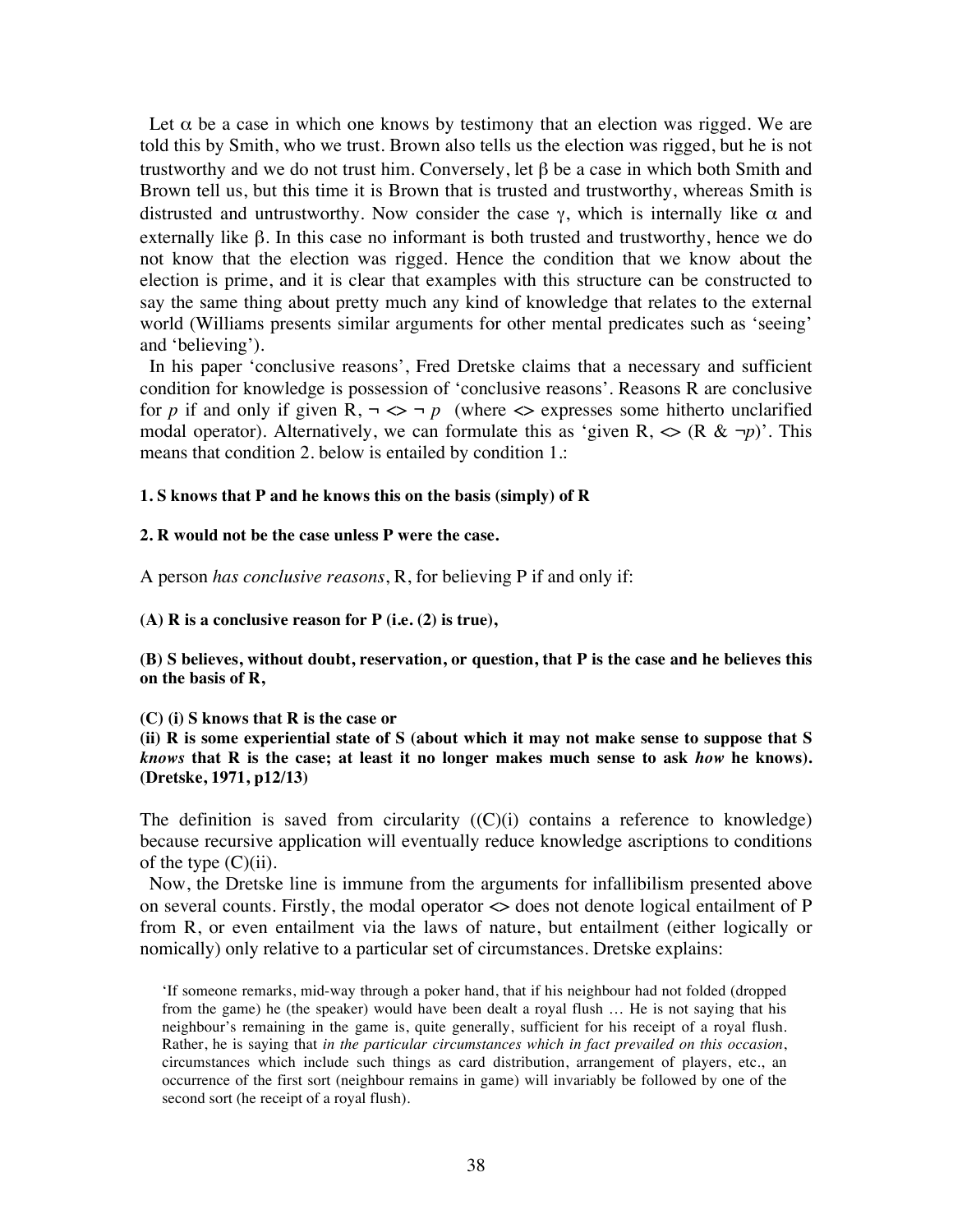Likewise, in general when we consider claims to knowledge we are to hold fixed those circumstances that are causally and logically independent of P and R, and see if it is possible for P to be true whilst S has reasons R (and there is some resemblance here to our interpretation of Unger's position).

 Secondly, as mentioned above, the notion of evidence is understood more broadly (in Williamson's sense) than we have been considering hitherto. Consider an individual sitting outside in their garden, and seeing a robin perched on the fence. Given that they see it, is it possible that the robin is not actually there? As the sceptic is fond of pointing out, there are possible worlds in which there are individuals having the same subjective experiences as this person, whilst the robin is not really there at all (they are being somehow systematically mislead about this sort of thing). However, if the conditions governing notions of seeing are characteristically prime – and Williamson argues convincingly that they are – then the individual in question is not *seeing* the robin in these cases either (this is essentially the disjunctivist line). Likewise, neurological twins are not necessarily in the same epistemic situations, because evidential relations are prime. For example, a BIV with an identical brain to yours is not in the same epistemic situation.

 On this understand of epistemic notions, then, the sceptical challenge does not show that the evidence is inconclusive, because in the sceptical worlds where P is not true the subject does not possess R. The sceptical challenge only undermines the question of whether we *know that we know*: usually veridical experiences are all that is required for knowledge itself. Therefore, if most of our experiences are veridical, and we should like to hope that this is the case, entering into the knowledge relation is an everyday, commonplace occurrence. In the next section I will discuss how the Dretske position thus outlined ties together with Craig's project.

#### 3.7 The Craigean Response

I have said that conditions imposed on knowledge ascriptions by Dretske allow the concept to have a much wider extension than that typically granted by the sceptic; indeed, perhaps even something close to the actual usage of the term 'knowledge' from the descriptive framework (which, on our approach, will have to play a large role in determining what counts as an adequate analysis). Because it does not define knowledge into being something exceptional and rarely attained, and leaves room for knowledge as a phenomenon that actually plays an important role in everyday human life from its most primitive forms, the Dretske position is not infallibilist in the sense that this thesis aims to refute. However, *prima facie* it seems that there are at least two places where Craig and Dretske's analysis diverge. The first is that our earlier insistence on the informant having a *detectable* property does not seem to fit harmoniously with the idea that epistemic notions such as evidence are prime, so that whether or not they are instantiated is indeterminate given only the internal state of the possessor (whereas one might *prima facie* think a detectable property should have to be determinate in this respect). A second, related difference is that we have said that this property should be detectable to individuals who do not themselves have access to the truth whether  $p$  – which seems to imply that it should be independent of the truth about  $p$  – whereas according to Dretske's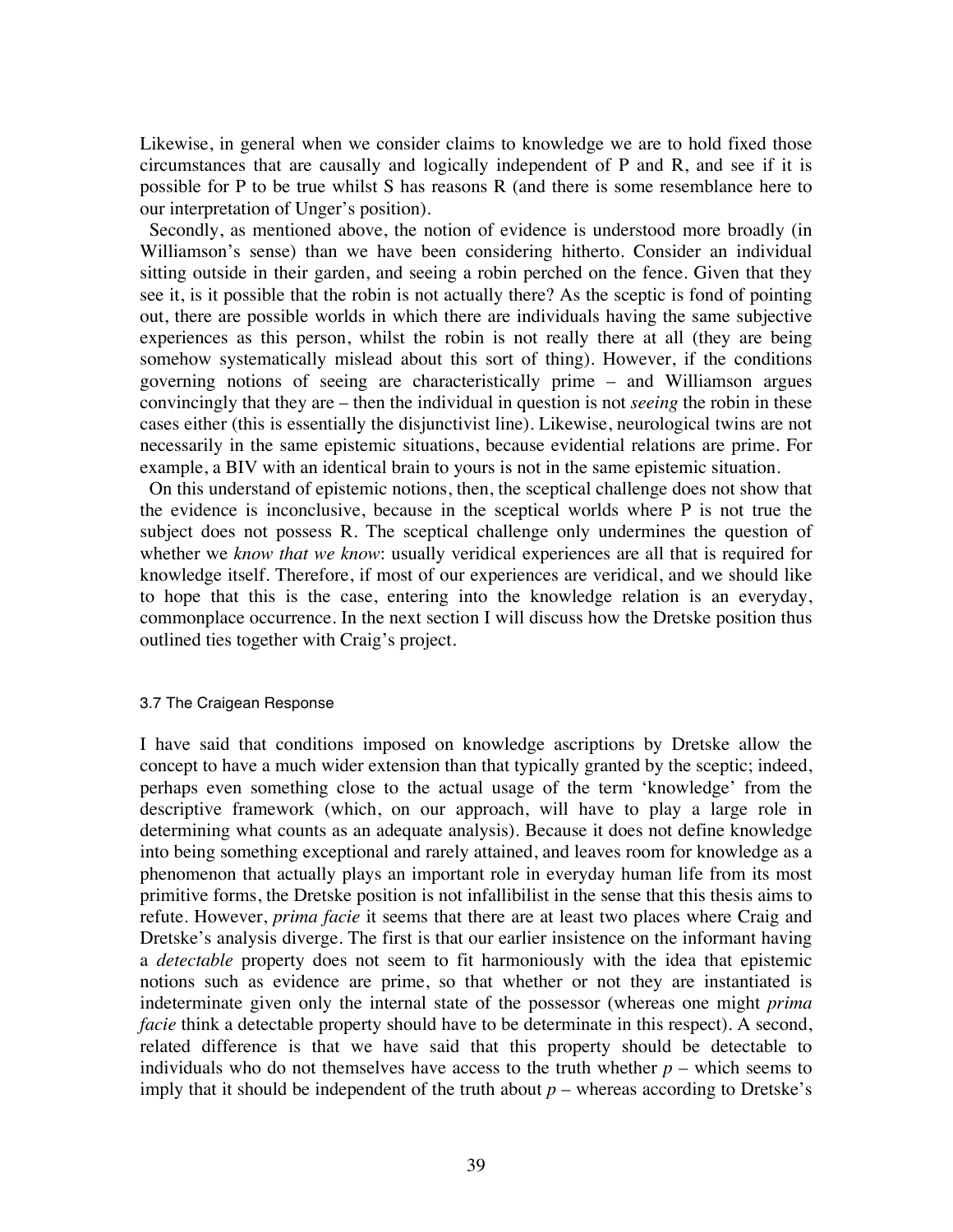views, whether or not someone has 'conclusive reasons' depends on whether or not their experiences are veridical (and in order to ascertain this, given only a report of their subjective impressions, we might need to have access to the truth about *p* ourselves). The remainder of this chapter will aim to show that, although the two positions do diverge, the contrast is not as radical as may be thought at first sight.

As I have mentioned, the fact that the property  $X$  (which indicates being a reliable informant about *p*) needs to be (at least in principle) detectable seems to imply that on the Craigean account the third condition for knowledge is narrow (in Williamson's sense; see section 3.6, above). However, this inference would be overly hasty. Recall that our analysis is proceeding from the situated viewpoint, with informant and inquirer standing in some specific spatio-temporal relation to one another, rather than the inquirer reading, say, a printout detailing the potential informant's internal physical constitution. The relevant sense of 'detectable' is therefore one that naturally brings in its train certain implications about the physical embodiment of the informant with relation to the inquirer. A typical example might proceed as follows:

Mrs. Jones, sitting in the living room, sees Mr. Jones staring out of the kitchen window. After a brief exchange in which it emerges he is staring at the moon, Mrs. Jones asks her husband if the moon is full that night. Now, the detectable property that suggests he is likely to be right about this question is not that he is internally constituted in a certain way, so as to give rise to certain subjective experiences, but rather, it is specifically that he is staring out of the window at the moon. This can be directly observed by Mrs. Jones, who can also see that he is not hooked up to any elaborate visual device designed to deceive him, and can thus infer that his experiences are veridical and (given that channels of communication are properly open  $-$  i.e., there is no question of deliberate deception) his reports accurate.

 More generally, what will often occur in the prototypical case is that when the property suggesting an informant to be reliable is detectable, the means by which it is detected (prior to a knowledge ascription) will also be such as to suggest that the property is in fact coupled to the environment in such as way as to make the experiences of the subject (the potential informant) veridical. Moreover, in judging whether their beliefs are likely to be true, we only rely on evidence presented by an informant insofar as we believe it to represent veridical experience.

 It is true that narrow conditions must feature as the basis for any strategy we ascribe to the inquirer – indeed, we can understand a strategy as a conditional response to how things seem; the strategy is in general only working effectively when these 'seemings' are veridical, but this condition does not feature as part of the strategy itself. However, this consideration applies only to the inquirer, whereas the informant – the prospective knower – will usually be an external person. This given, there is no reason to think conditions governing ascription of the detectable property X to be composite; indeed, if Dretske's arguments for prime epistemic notions connecting better with action are valid, this is the opposite of what we should expect. Consideration of the state of nature thus provides good reasons to think the evidential notions are prime. And if we do understand both the property X itself and 'detection' as concepts that are characteristically prime, the divergence between the two accounts is greatly reduced.

 Moreover, on this understanding of 'detectability', the second reason for which the two accounts may be thought to diverge is also softened: understanding the property X as something that is only instantiated if the experiences or reasons the subject has which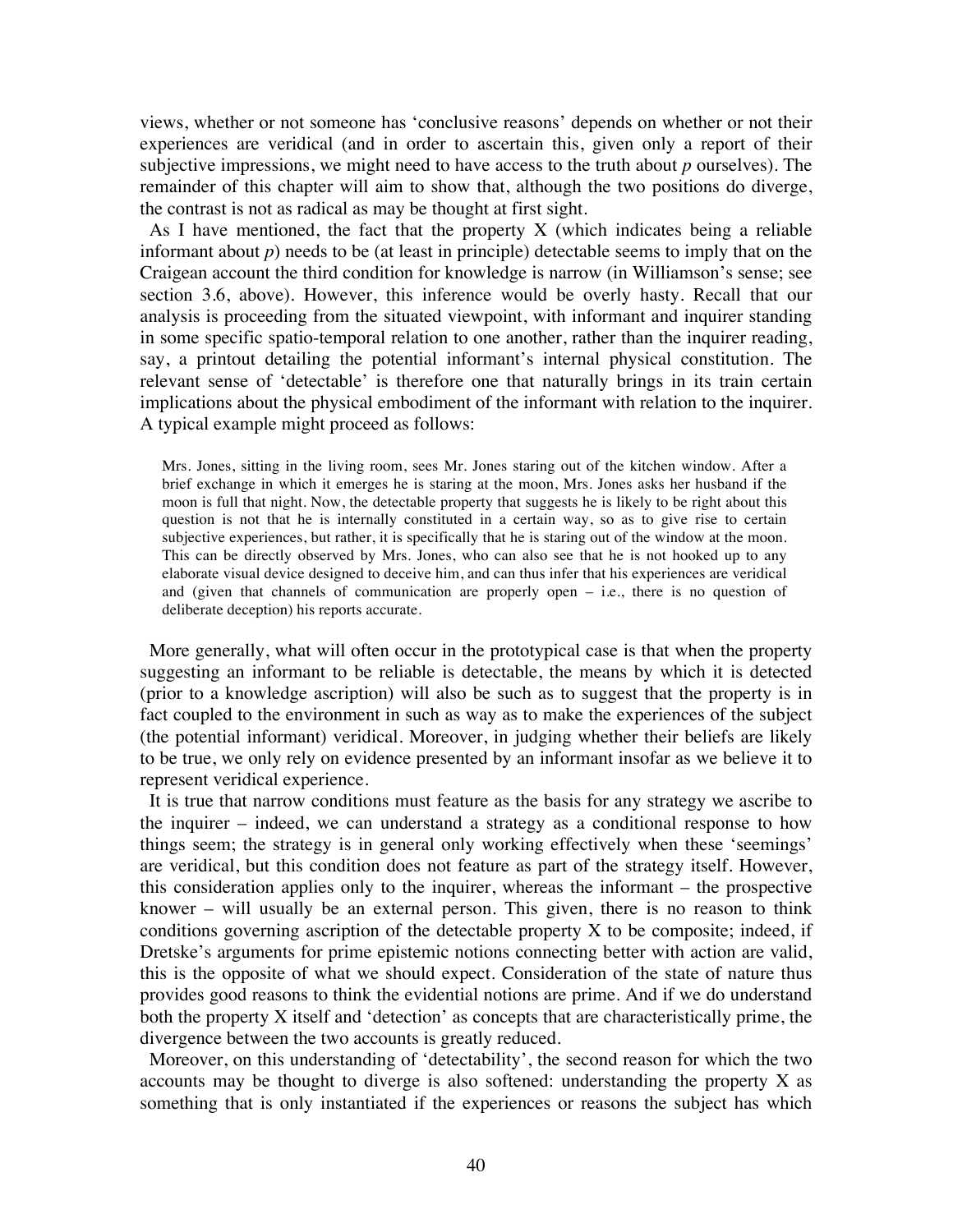connect it to the truth about *p* are veridical, detection of the property X (which must be in some sense possible, remember) does suggest the informant is likely to be right about *p*, and this can be done from the inquirer's position of not knowing about *p* themselves. Detection thus only occurs if the property  $X$  is actually instantiated, which requires it actually having the appropriate connections with the surrounding environment. And an inquirer can see this to be the case without knowing whether *p* themselves.

 Lastly, although it is not infallibilist in a way that would obviously conflict with the picture of knowledge as I have constructed it so far (as opposed to, say, a concept involving the exclusion principle), Dretske's position still has something of an absolute character: knowledge requires reasons that provide logical or empirical entailment (holding fixed circumstances independent of those reasons and of *p*) of the truth of *p*. Or, under the terms of our account, the property  $X$  should be such as to guarantee (under the appropriate modal idiom) that the informant's beliefs whether *p* are correct, given the background conditions remain the same. Can we accept this?

 Firstly, prior to considerations brought in by objectivisation, the inquirer cannot be interested in holding fixed all circumstances independent of R and *p*, but only the features of those circumstances which he himself is aware of. In the next chapter, we will see what happens to this reservation as objectivisation proceeds. Secondly, as with the above interpretation of Unger's non-accidentalism, I believe the absolute character of the formulation means that it is indeed too strong a condition to characterize what it means to be a good informant. To see why this is the case, we must return in the next chapter to the situation of the practical inquirer, to see just how demanding a typical inquirer will be. This is the subject of the next chapter, in which the argument against infallibilism about knowledge will be completed.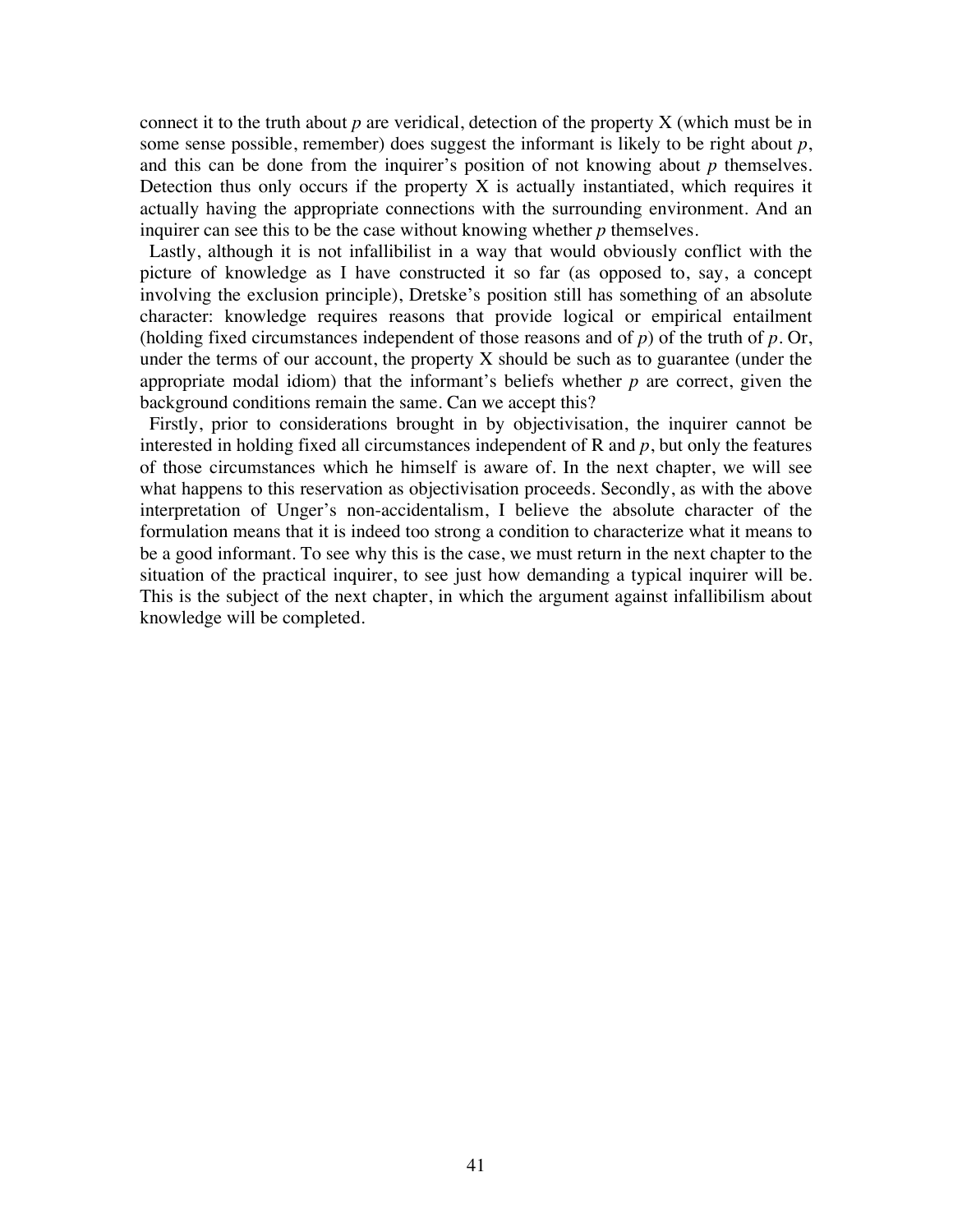### 4. Interest-Relative Contextualism

#### 4.1 Fallibilism and Practical Interests

Let us recap over the situation. Our practical inquirer finds himself situated in the world, and seeks to find out whether some proposition  $p$  is true – for the most part, in order to gain some practical advantage in the world. Moreover, there are a range of things he takes himself to know about the world, and a (much larger) range of facts about the world that he does not know. Consequently, his epistemic situation (understood in the narrow, internalist sense) will mark out a range of 'open possible worlds' that he could be in, given that his experience is a certain way. Any property X that is a serious candidate for correlating well with being reliable about *p* will show the informant to be right in their beliefs about *p* across a wide range of these possible worlds. Moreover, in a particular case, when the inquirer discerns that a potential informant is in possession of such a property, this will also determine an epistemic probability (from the point of view of the inquirer) that the potential informant's beliefs about *p* are correct. Which of these two formulations is the most fundamental – and how demanding is our inquirer to be here?

 According to the infallibilist, the answer to the later question is that the inquirer should be in some sense maximally demanding – so that, given the property, the truth of the subject's beliefs is entailed (either logically or nomically) to be correct. This given, there is no difference between the modal and epistemic formulations – if we know someone is right in all the possible worlds that might be the actual world, then our epistemic probability of their being right is 1 (and conversely).<sup>4</sup> However, as we have seen, when we take the purpose of the concept of knowledge as determining its core features, and not a side-issue merely relating to pragmatics, we see that the infallibilist's demands will not in general be met: for one thing, there are some possible worlds consistent with the inquirer's experience that will be paid no attention (such as worlds where BIV and other radical sceptical scenarios obtain). Moreover, to express things probabilistically, I will argue below that it will only rarely be the case that when seeking an informant for some practical issue one will only settle for one that is likely to be correct with (epistemic) probability 1.

 Given that the two notions come apart, then – to say something holds in a wide range of open possible worlds is by no means to say it is (epistemically) likely – I will suggest that either a modal or a probabilistic deficiency in an individuals credentials is enough to undermine their prospective claims to knowledge whether  $p$  (as we shall see in section 4.5 below, this echoes a suggestion of Jason Stanley – Stanley, 2005). In the previous chapter, we saw how the third person nature of our enquiry and the consequent set-up of the prototypical case meant that for some kinds of questions (i.e., practical questions about the imminent world) some open possible worlds (e.g., BIV worlds) were likely to

<sup>&</sup>lt;sup>4</sup> Mathematicians distinguish between 'certain' and 'with probability 1', with the former entailing the latter but not conversely. However, for our purposes this distinction may be safely ignored.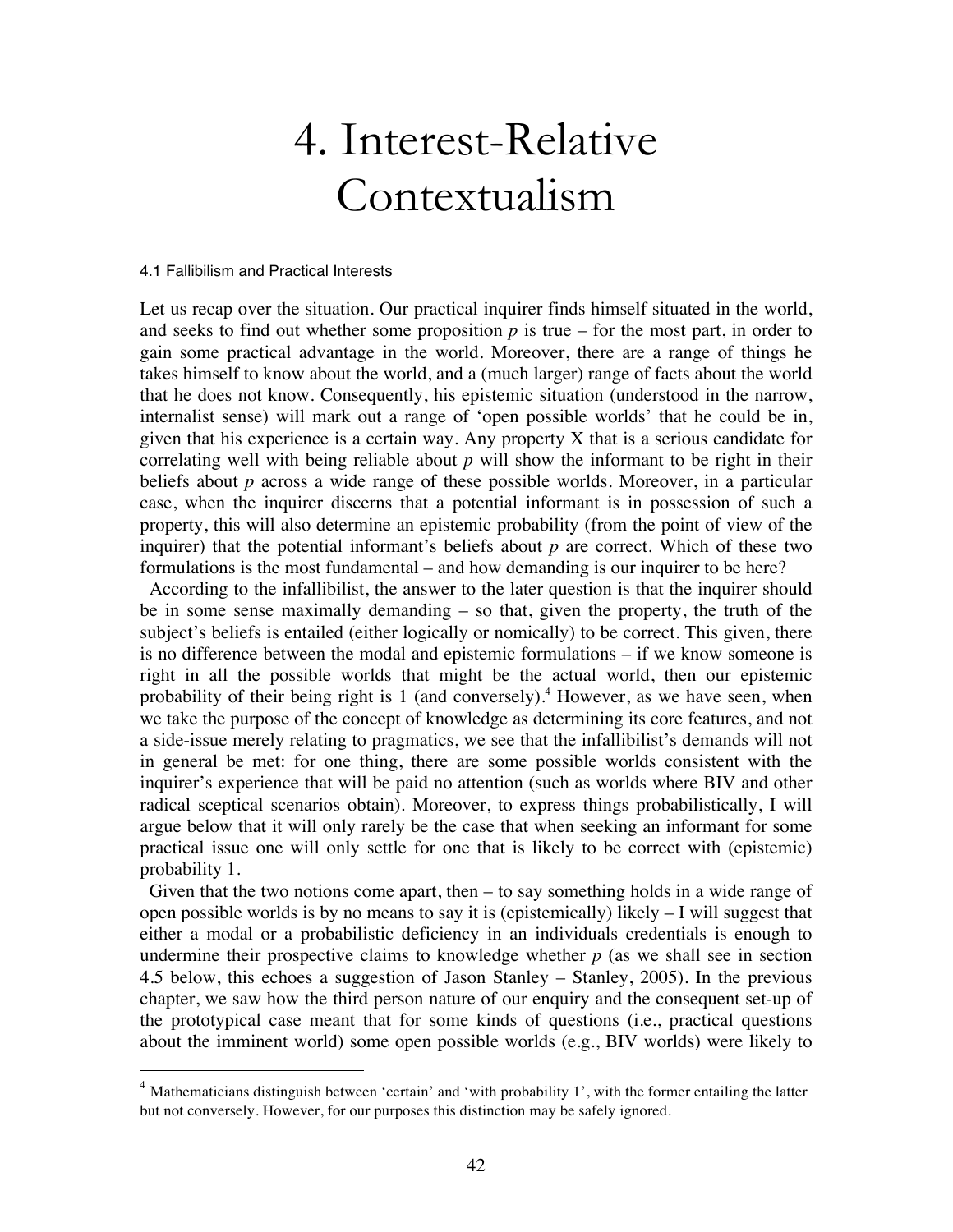always be excluded from consideration in determining when our anthropomorphisized concept of knowledge was applicable. Later in this chapter I will explore precisely which sets of possible worlds an inquirer may exclude; in the remainder of this section I will explore how epistemic probabilities less than 1 might come to be acceptable.

 If I am enquiring for my own purposes, I will attach a certain level of importance to gaining correct beliefs whether *p*. The possibility that an informant might be wrong is weighed against various other facts, such that any belief about *p* might be better than no belief: the real world has its own time pressures, and sometimes even an action based on incorrect evidence is better than no action at all. Moreover, there may be some negative consequence to not coming to know whether  $p$ . For instance, suppose I wish to know whether a given tree has bananas at the top of it; I cannot tell from the ground, but I am aware that Peter climbed the tree the other day (a property that makes him reliable on the question at hand, but not infallible; someone may have interfered with the tree since). My practical interest in acquiring bananas to eat, the amount of effort that I will need to expend climbing the tree, the opportunity costs waived in embarking on this adventure, and my attitude to risk all contribute to determining some minimal level of epistemic probability that must be met in order for it to be rational (or strategically prudent) for me to follow the information given to me by Peter. Unless I am maximally risk-averse – and there is no reason to suppose individuals in the state of nature would be like this; in fact, everything we have said so far seems to speak against it – then this probability will usually be less than 1.

 In the general case, whenever I am enquiring for my own purposes, I will take all of the practical facts of this nature (of which I am aware) into account and adopt a threshold of 'likeliness to be correct' that must be met in order for an informant to count as acceptable to me – that is to say, I will only ask informants who appear to possess some property  $X$ which suggests that they are (epistemically) at least *this* likely to be correct on the matter in question. This is Craig's condition I4 that we met in chapter 2. However, as was also made clear in chapter 2, we have thus far considered only a simplified version of things: knowledge ascriptions are not made in isolation, but in general in our linguistic community they will be made publicly, and hence have certain repercussions. Likewise, sometimes I may want to recommend an informant to Fred, without having any idea what Fred's purposes are in wanting to know – so, one might think, I had better make sure that I recommend someone that is sufficiently likely to be correct *whatever* Fred's purposes might be (i.e. correct with probability 1). However, if this is our strategy we are likely to find ourselves usually depriving others of access to informants that are in fact perfectly sufficient to their needs.

 Later in this chapter (section 4.4) we will explore more fully the effects that these kinds of contrary pressures objectivisation leads to will have on the threshold of probability necessary for knowledge; meanwhile, in the next two sections we return to the modal aspect of the debate. In the next section we will look to the literature for an attempt to capture the sets of open possible worlds that are salient to knowledge ascriptions: the contextualism of David Lewis (Lewis, 1996).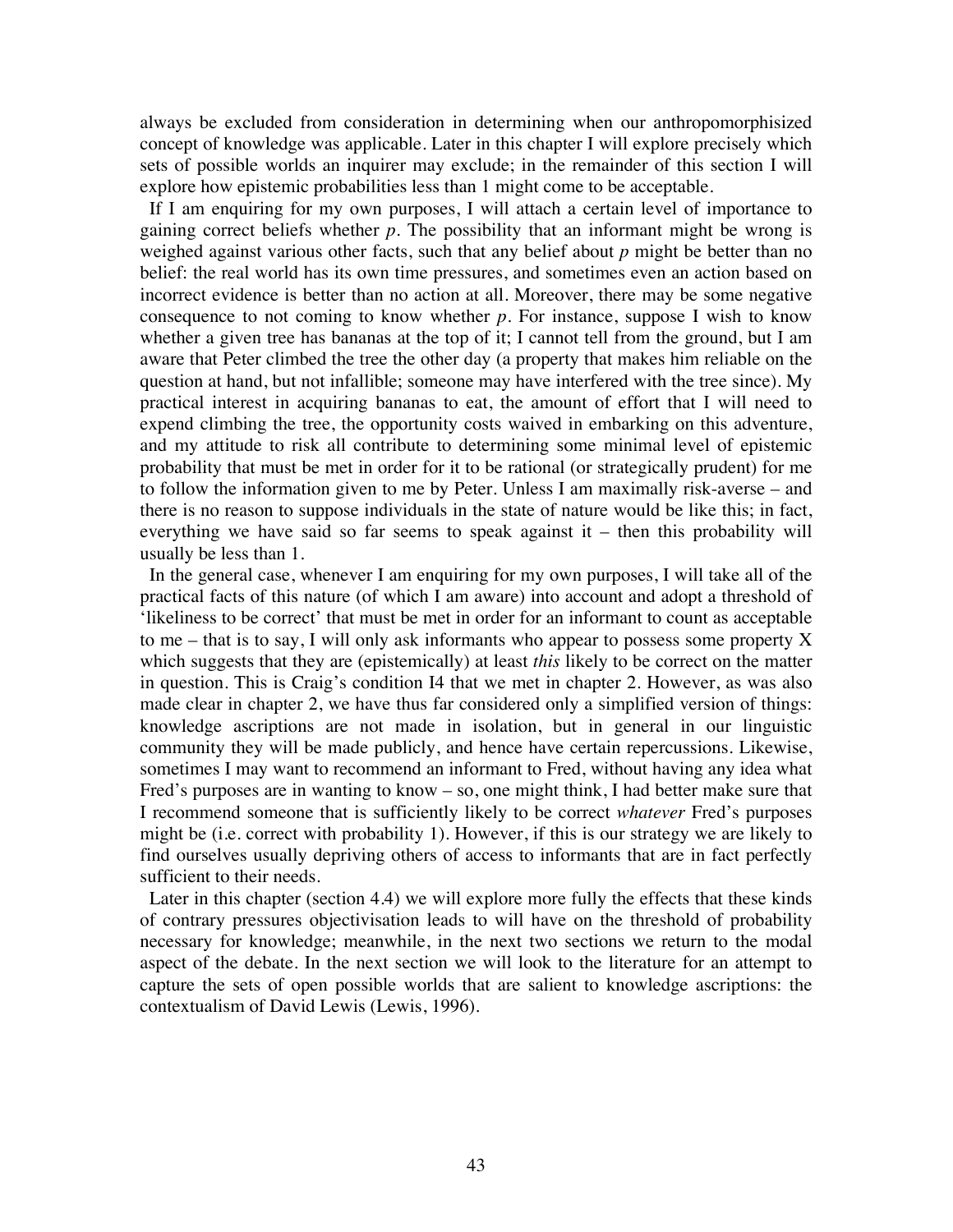#### 4.2 Lewisian Contextualism

We saw in the last chapter that the infallibilist's formulations of the concept of knowledge tend to involve modal conditions that are too strong, and hence looser conditions are necessary. But how is this 'looseness' to be expressed, exactly? Roughly speaking, what is required is to demarcate some non-exhaustive subset of possible worlds such that it is necessary for knowledge that the detectable property X ensures an informant is correct across all of them (or, alternatively, some larger subset such that the informant is correct across most of them – including the actual world). Let us try out a proposal of this sort by looking at a recent attempt to introduce some flexibility into the concept of knowledge: the contextualism of David Lewis. An utterance is contextsensitive if it expresses different propositions in different contexts of use; contextualism is the thesis that knowledge ascriptions are context-dependent in 'a distinctly epistemological way' (Stanley, 2005). This means that in different contexts of use, different evidential standards are called into play. Lewis's proposal is that:

#### **S** *knows* **that** *P* **iff S's evidence eliminates every possibility in which** *not-P* **- Psst! - except for those possibilities that we are properly ignoring. (Lewis, 1996, p554)**

Again, adapting the proposal to our overall account of knowledge, we may understand this as a proposed necessary condition on the property  $X -$  that possession of it excludes every possibility in which the subject is incorrect about  $p$ , except those we are 'properly ignoring'. Moreover, Lewis supplies a list for conditions for when we are and are not properly ignoring a given possibility. Briefly, these are:

#### **The rule of Actuality**

The possibility that actually obtains (i.e. the possible world we are in) is never properly ignored.

#### **The rule of Belief**

A possibility that S believes to obtain is never properly ignored.

#### **The rule of Resemblance**

Supposing two possibilities saliently resembling each other; then if one may not be properly ignored (other than in virtue of this rule), then neither may the other. For example, the possibility that you win the lottery saliently resembles the actualized possibility in which you do not, and so cannot be properly ignored.

#### **The rule of Reliability**

Where we obtain knowledge by a route that is in general reliable (such as visually), the possibility that this mechanism has suddenly failed us on this occasion may properly be ignored.

#### **The Two rules of Method**

We are entitled to presuppose that a sample is representative, and that the 'best' explanation of our evidence is correct.

#### **The rule of Conservatism**

Possibilities which are usually ignored by others around us may be ignored.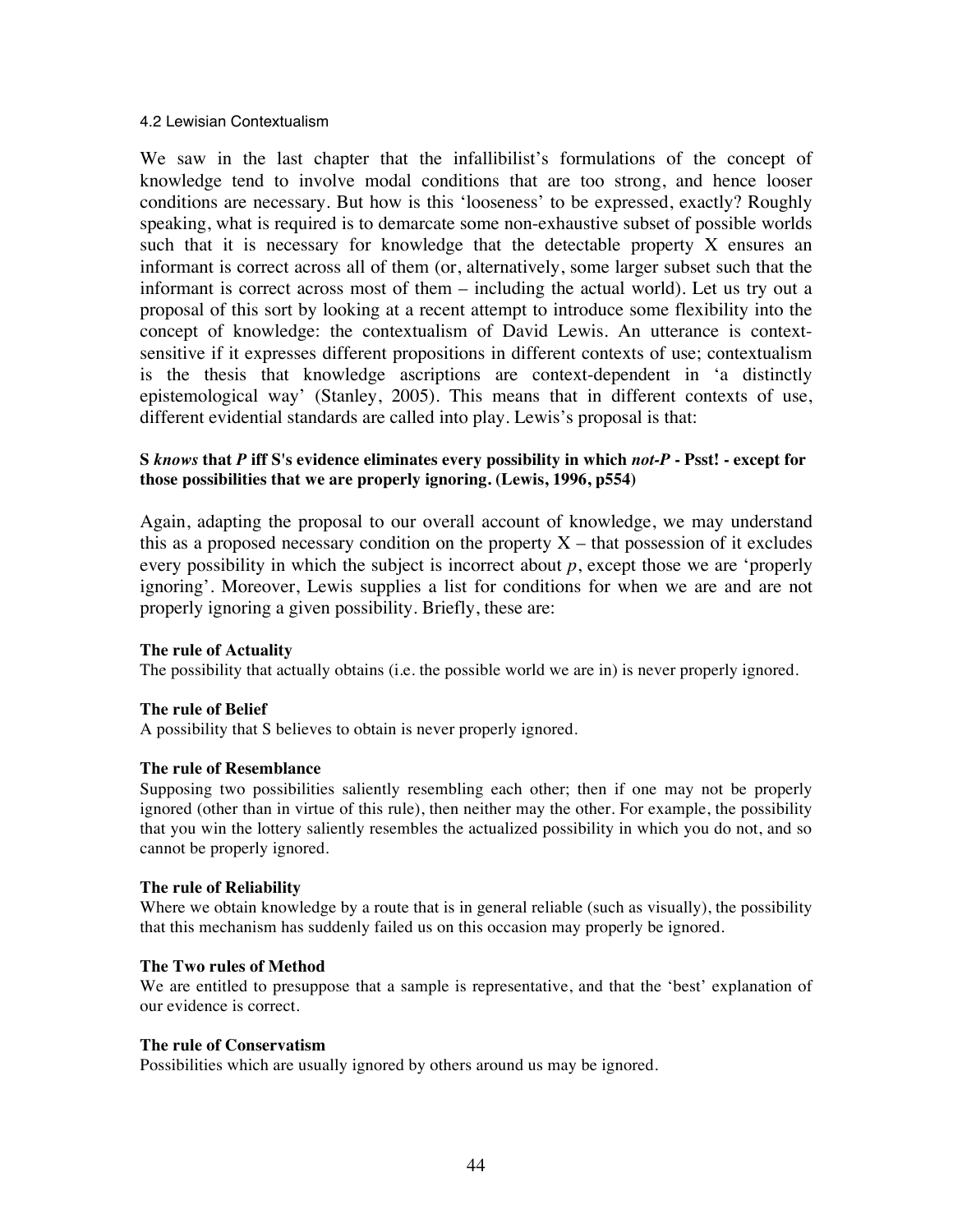#### **The rule of Attention**

A possibility that is not actually ignored [i.e. to which our attention is directed] is not properly ignored.

Lewis later asserts that there is no reason to expect there to be a purpose that the concept of knowledge thus demarcated is suited to fulfilling: 'What is it all for? Why have a notion of knowledge that works in the way I described? (Not a compulsory question. Enough to observe that we do have it.)' (Lewis, 1996, p 563). Of course, given the kind of project I have embarked upon, I should have to respectfully disagree here. He goes on to say: 'if you doubt that the word 'know' bears any real load in science or in metaphysics, I partly agree.' Indeed, if knowledge is characterized in this way, it becomes hard to see any role for it, primarily because the rule of attention. This rule implies that, should an individual consider whether they have hands (for example) whilst bearing in mind the possibility of being deceived by a Cartesian demon, then they do not know whether they have hands. But if they are not considering such a possibility, then they do know (Lewis wants to say). However, as long as a potential informant meets the other conditions laid down for knowledge in this thesis, it should be of no concern to an inquirer whether the subject is consciously turning over this possibility or not; the property of being a good informant is more substantial than that. The fact that they are merely considering such a possibility does nothing to undermine their claims to knowledge (so long as they do not take it so seriously that they become distracted and thus unable to properly tell us anything).

 On the other hand, at least some of the other rules may plausibly be thought to have motivations from the state of nature perspective. Consider, for example, the rule of conservatism; if everyone ignores a possibility it is unlikely to feature in our constructed concept as actually operated with when analysed from the descriptive or strategic frameworks. Moreover, given also that such possibilities are actually false, it might be rational to ignore them too, especially if not doing so excludes large classes of informants on this basis alone (potential informants may not bother ensuring that their beliefs *would* be correct in worlds they are sure are not the actual world). Likewise, the 'rule of actuality' reiterates the factive condition of knowledge, and the 'rule of belief' will usually be met wherever we can properly regard a subject S as (truthfully) 'telling us whether p', given that people in general try to avoid holding contradictory beliefs. The rule of reliability has an analogue with the discussion from chapter 3 whereby a reliable connection between X and having true beliefs whether *p* is (given the other conditions are met) sufficient for knowledge, even though there are conceivable circumstances where this connection could fail. And as the rule of resemblance seems intuitively plausible, perhaps we can find a place for this too (the inquirer may not know which of these alternatives bearing close resemblance to each other are actualized).

 In general, if our hypothesis is correct, then if there are respects in which knowledge is context-sensitive, they must have something to do with the context-relativeness of being a suitable person to use as an informant as to whether *p*. These in turn will tend to relate to either the *general* circumstances surrounding enquiry in our primitive society, or to the practical interests of the inquirer. In seeing where Lewis's conditions diverge from these criteria – chiefly with the rule of attention – we can see where his analysis appears – from the Craigean perspective – to have gone wrong; moreover, considering where he seems to have got it right will help steer us in the right direction.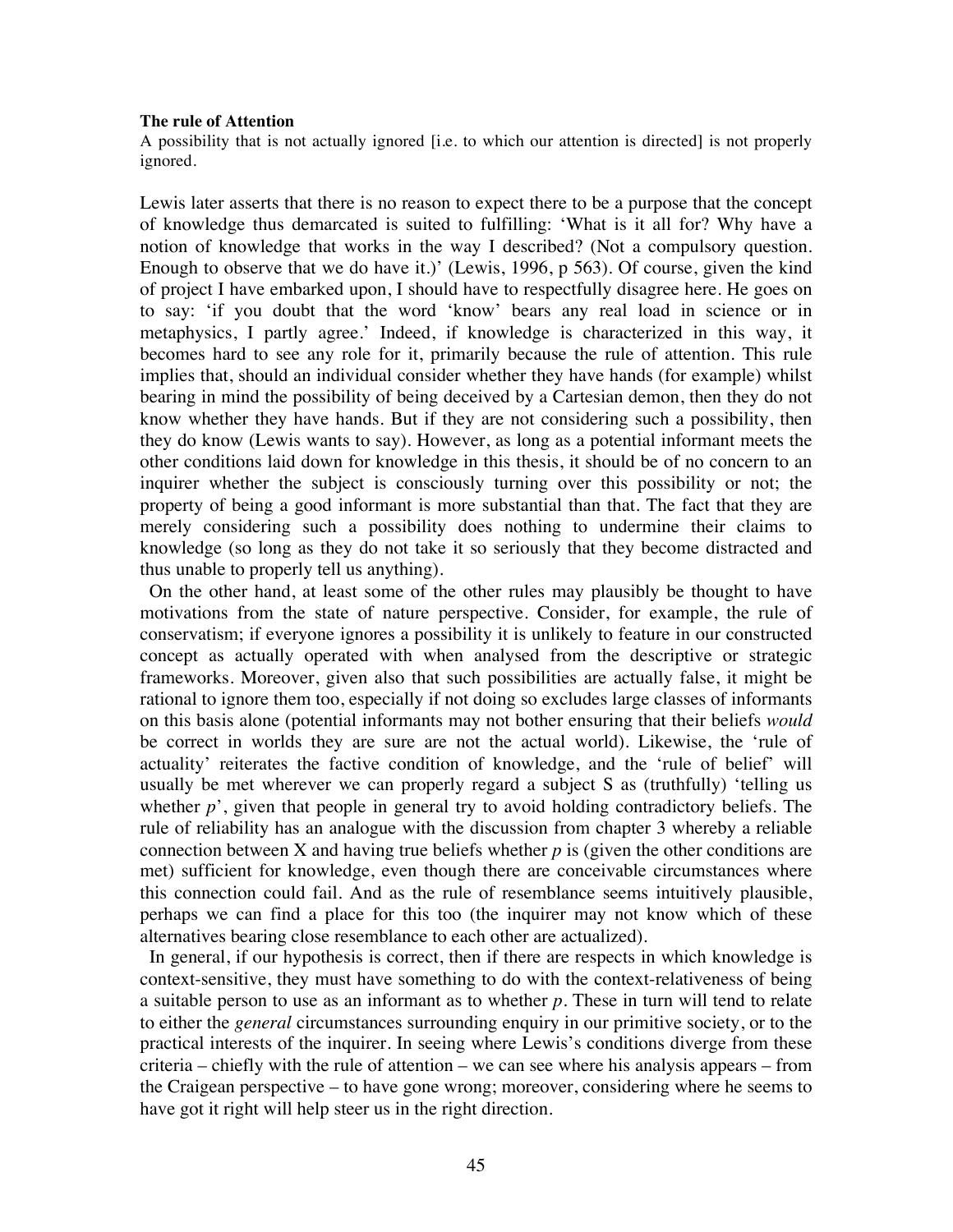#### 4.3 Possible Worlds and Objectivisation

Let us recap over the simplest case of knowledge ascription. In the prototypical scenario, an inquirer will flag an external individual as a good informant, based on some detectable property X that suggests they will be correct in asserting whether  $p$  (where  $p$  is some practical, everyday matter) across some range of possible worlds that the inquirer considers, for these purposes, to be open. The sense of 'consider' here means to take into account in his or her practical actions; this is not Lewis's 'rule of attention': there are, more or less, a fixed set of possibilities we ignore when applying the concept of knowledge in everyday situations, and these generally include the favourite possibilities of the sceptic. Some of these possible worlds, such as where the inquirer is a BIV, are excluded by the terms of the enquiry. Moreover, the third-person nature of the ascription means the inquirer will not consider some worlds that are consistent with how things seem to the potential informant – such as worlds where the potential informant is a BIV. If this individual is correct across the possible worlds considered, including the actual world, we may say that they are a suitable informant for this inquirer to use, and hence appropriate subjects for knowledge ascription according to our hypothesis.

Now, for conditions  $I_1 - I_3$ , the effect of objectivisation of our constructed concept was to take us from relativised conditions that depended on the situation of the inquirer, to more substantial, intersubjective conditions. The thought here is that perhaps the same process will take us from this range of open possible worlds that depend on the inquirer's situation, to a more general condition simply referring to possible worlds centred around the informant that are close to the actual world – hence ending up at an account with modal aspects somewhat similar to that of Robert Nozick (Nozick, 1981).

 Consider two inquirers in different epistemic situations, each considering whether to use an individual as an informant. Each brings something different to the table; the range of possible worlds they consider to be open will be different (but overlapping), and they will have varying degrees of information about the informant herself (indeed, it might be a completely different property X that each is using to identify them). We may leave the second kind of consideration aside, because this is information that inquirers can easily and swiftly compare (i.e., we may consider what would happen if everyone had first shared all of the information of this nature). With condition I2, the detectability requirement, the effect of objectivisation was to approve knowledge ascriptions across the *union* of the set of informants recognizable to each observer; we thus abstracted away from the detection capacities of particular individuals to a non-relativized, general notion of detectability. What is the equivalent process of combination for condition I4?

 Firstly, if everyone in the society does not take seriously the possibility that some particular class of possible worlds obtains, then this class of possible worlds will not be considered when evaluating good informants (c.f. Lewis's 'Rule of Conservatism'). In other words, knowledge ascriptions occur against a fixed backdrop of 'common knowledge' within the society. Hence, it will be permissible for knowledge-ascriptions relating to informants that are correct across the union of open possible worlds of every competent observer in the society (or in some restricted sense, every *possible* observer) to enter into public circulation. Should we stop here?

 Supposing I were to recommend an individual as a good informant on some particular question, because I can tell he is correct in all of the possible worlds I seriously consider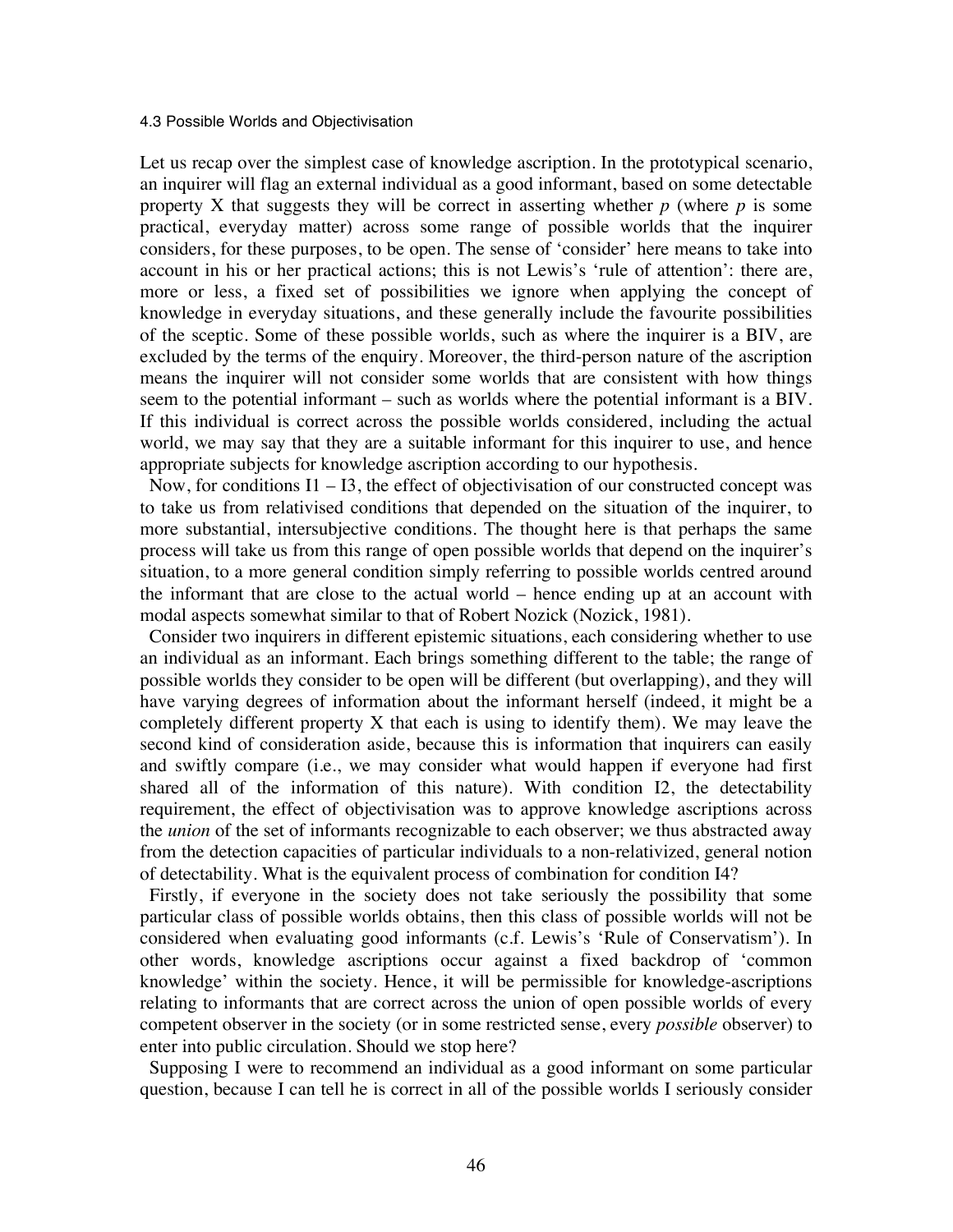to be open. Should it concern me that the person to whom I am recommending considers other possible worlds to be open; worlds where the informant might not be correct? Again, we have two contrary pressures; on the one hand, no; I can in good conscience recommend this person, and allow this recommendation to become commonly believed, because I firmly believe that the informant's beliefs on the matter in hand will be correct. It is true that if another inquirer seriously considers some possible world to be a possibility, then if the potential informant will not be correct in that world, the inquirer will not think he is a good informant. But from my point of view, this might be diagnosed as a case where, due to his limited perspective on the situation and what possible worlds might be actualized, this other inquirer is simply wrong. On the other hand, however, I would also like these recommendations to be believed: firstly due to the altruistic motive of wanting to enable others to make use of them, and secondly because presumably it is in my interests not to acquire a reputation for being inept at recommending informants (this second desire might be partly motivated by the first), or to suffer reproach for recommending someone inappropriate.

 It seems the situation here is like this: we can imagine two inquirers, each having a different set of open possible worlds, and we are interested in which set is the correct one to consider for knowledge ascriptions. Now, it is likely that there is no objective answer here: only one world is *really* open, given all available information, and that is the actual world. But if we restrict consideration to this world alone, we should be left with no modal condition at all – and we will have clearly missed the point somewhere.

 Perhaps it would be better to describe the situation like this: there are general background assumptions that people in our primitive society share, and only possible worlds where these assumptions hold true are relevant to knowledge ascriptions (these worlds are thus in some sense 'close', although not expressly understood by inquirers as centred around the actual world, for they do not know which of these open possible worlds this actual world is). However, these assumptions are neither static nor overly determinate and explicit: given that we might be in a privileged epistemic position with regard to what possible worlds might actually be the real world, we can also make recommendations to others. If a recommendation is sufficient to persuade the person to whom we are recommending that the open (from their perspective) possible worlds in which the subject are wrong are in fact not candidates for actuality, the recommendation will be successful, and it will be in our interests to make it. If not, we always have the option of simply asserting that we believe their beliefs on the matter in question will be true – possibly supplemented with some kind of explanation as to why. Moreover, if the extra information we supply in excluding some of the worlds in which the potential informant would be wrong is overly specialized, detailed or technical, we then cease to be able to regard this potential informant as someone who is properly able to 'tell us whether *p*'.

#### 4.4 Objectivisation and Probability

Let us now return to the probabilistic aspect of the debate. We have said (preobjectivisation) that our inquirer seeks an informant who is 'likely enough to be correct for his [the inquirer's] purposes': if the question is one such that even an answer with a good chance of being wrong is better than no answer at all – perhaps we are subject to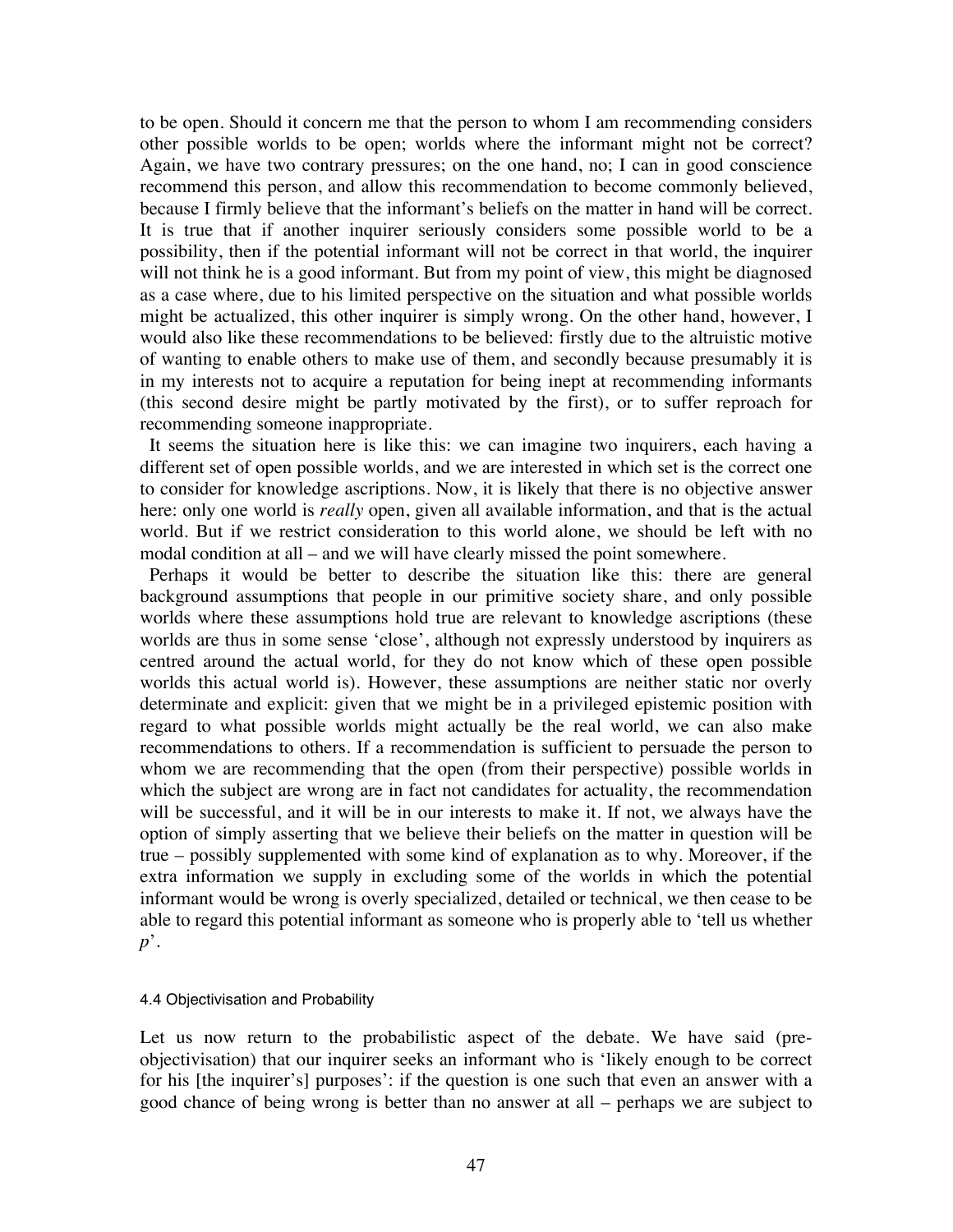some penalty if we do not act, such as starvation – then we may be rather more lax in our standards for considering someone a good informant. However, if our purposes in wanting to know are very important indeed, we will tend to be much more discriminating when we come to decide whom we are willing to trust. This given, in the simple, individual case it seems that the probability threshold required – the minimum epistemic probability with which the detectable property X must predict a correct answer about *p* – will be relativised to the inquirer's concerns. In the next section we will consider (Stanley's) objections to the claim that knowledge is context-dependent in this way; in this section we will consider what happens to this condition as objectivisation proceeds.

 As previously noted, I may often find myself in a position to recommend, perhaps via a mediator, informants to an inquirer, whilst having no information about what that inquirer's purpose is in wanting to know (other than what is suggested by the nature of the question). This given, there is something of a 'pull towards certainty' (in Craig's words) here – perhaps I should do well to only recommend informants who are likely enough to be correct to meet any practical purpose this informant might conceivably have. The same is true if knowledge ascriptions are made with no particular purpose in mind, but simply to add to the general cumulative store of information that is shared amongst the community: we do not know the purpose for which they will be used.

We may supplement the thought that there is something of a pull towards demanding increasingly competent informants in our ascriptions of knowledge with a notion frequently discussed in the literature: that of a lottery. Whilst certainly not an uncontroversial feature of the human condition, it is plausible that lotteries and other forms of betting at quantified rates are widespread enough to bear influence on current everyday conceptual practice in the world of today (we can thus consider this an extension of the state of nature method). What the lottery example provides is an everyday situation in which an inquirer's needs may be made arbitrarily demanding: if a lottery has n tickets, then the testimony of an informant who claims – with probability less than n-1/n of being right – that the inquirer will lose if he buys a ticket may find that his testimony is ignored if the lottery's jackpot is sufficiently high.

 Given that there are common situations where an inquirer may become arbitrarily demanding, then, as well as that oftentimes we will not know in advance what purpose a knowledge ascription may be used for, we might think that objectivisation will leads to a situation where the concept of knowledge is only correctly applied to informants who are certain to be correct. However, this line of thought is too quick: it assumes that the best conceptual strategy would aim at never being wrong. By setting our threshold at certainty we would achieve this goal, but in insisting upon this condition we also exclude from proper usage vast numbers of cases where a particular informant is perfectly suitable for the purposes an inquirer might have (bearing in mind specifically the case where this is so but not known to us). Our withholdings of knowledge have social consequences: in doing so we are suggesting to others that they do not act on this information; that they do not treat certain individuals as good informants. And when there is clear benefit in them treating them as good informants – the informant was in fact sufficiently likely to be correct, given their purposes in wanting to know, as well as factively correct – it seems we will have spoken incorrectly, given our assertion of the primacy of the role of the concept. This would therefore be a poor strategy for a community to adopt.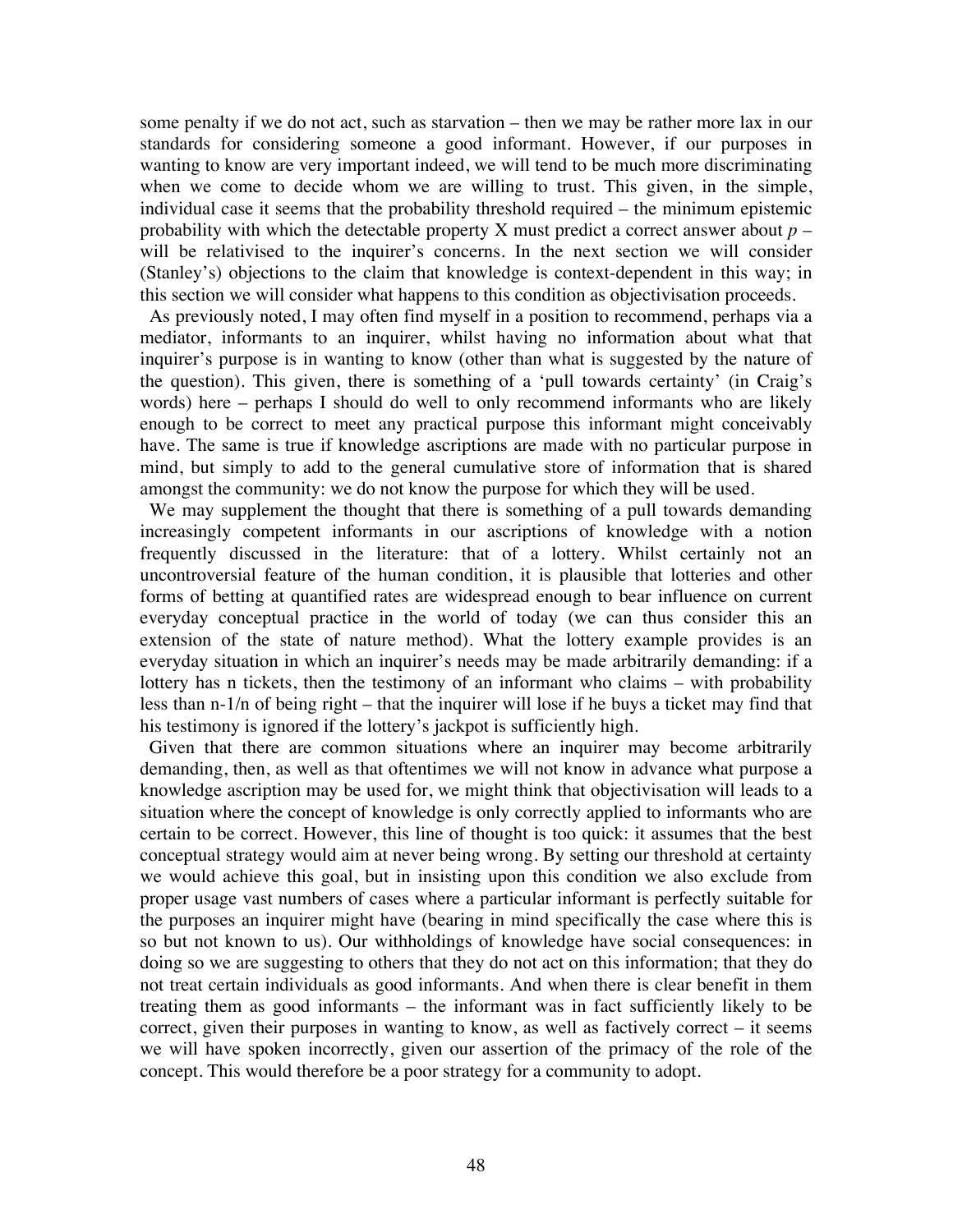Moreover, there is also the possibility of error on our part – given the unpredictability of real-world conditions and the imperfections inherent in (for example) our sensory apparatuses, it does not make strategic sense to be this demanding. A potential informant will rarely, if ever, possess a property that makes him likely to be correct with probability 1 – and even if this is the case it will be nigh on impossible for us to identify that they do (as opposed to falling just short of the mark, say). This given, considerations such as the theoretical possibility of arbitrarily demanding inquirers will most likely bear little influence on conceptual practice. The pull towards certainty is offset by conflicting considerations (again, it is only because of the existence of contrary pressures that there is any controversy here at all).

What I suggest instead, then, is that there will be in operation a general level of probabilistic stringency for knowledge ascriptions (when one is blind to the purpose the recommendation will be used for) that will emerge from the balancing of the two sets of opposing forces – the pull towards certainty, and the pursuit of practical advantage. Moreover, rather than considering the epistemic probability for different inquirers, we can abstract to the conditional probability linking possession of the property X to being right about  $p$  (if there is more than one such property, as in general there will be, we consider the one corresponding to the highest conditional probability).

 If a subject is suitable for a given inquirer but does not meet this general threshold level, it should not enter into common parlance that the subject 'knows' (we can always fall back on other expressions such as 'it's almost as if they knew' – c.f. Craig,  $p98$ ). However, even if an informant does meet the general stringency requirement, we should not rely on them if our specific requirements are more demanding, and likewise we should try not to recommend them to others if we are aware of their purposes in wanting to know and can see that this particular individual will fall short of their expectations. Similarly, given that this general level of stringency falls short of absolute certainty, someone with a particularly important and pressing reason for wanting to get the right belief on a given question is unlikely to rely on the general public opinion that a given individual does know the right answer (which doesn't undermine the fact that this general opinion serves an important purpose).

 Are these extra considerations relating to specific purposes merely pragmatics, or are they part of the core of the concept? We will take up a related linguistic question in section 4.6, below; for now we will continue to investigate proper conceptual practice, taking the role of the concept as primary. And as this condition has a clear justification from consideration of our hypothesis about this role, we may consider it as part of the core of the concept (where it applies). Hence, we should expect that knowledge ascriptions are often relativised to an inquirer's concerns: to ascribe knowledge to someone, they must both meet the general level of stringency, as well as being likely enough to be correct for whoever's purposes we have in mind when making the ascription (in those cases where we do have some such individual in mind at all).

#### 4.5 Stanley's Interest-Relative Invariantism

The concept of knowledge as we have constructed it from our hypothesis bears some relation to another formulation found in the literature: that given by Jason Stanley in 'Knowledge and Practical Interests' (Stanley, 2006). They are similar in the sense that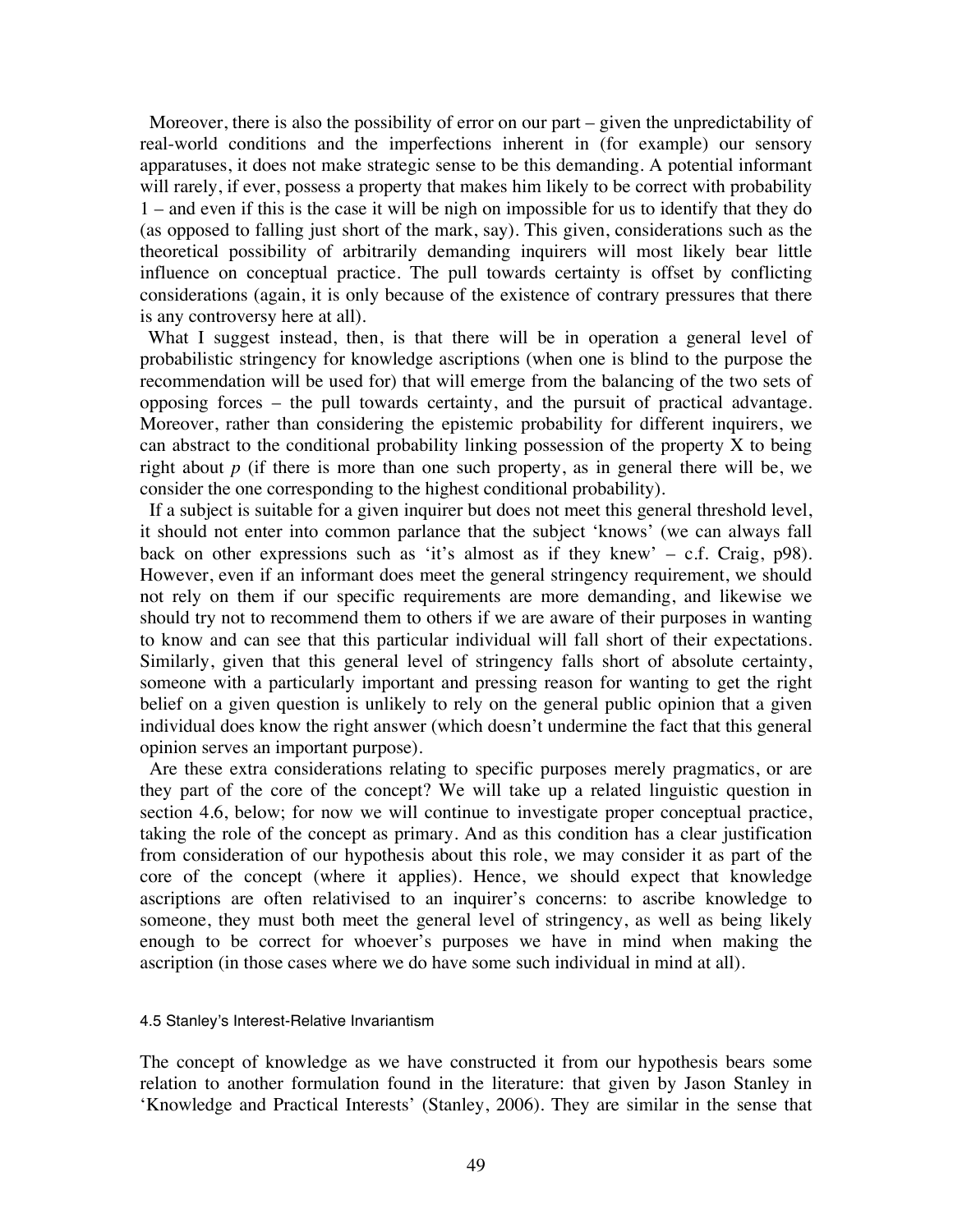both take the 'practical facts' – understood as 'the costs of being right or wrong about one's beliefs' – into account (Stanley, 2006, p6). However, Stanley's project is of a first person character, where knowledge is seen as a concept one applies in order to justify one's actions being based on a particular belief (or, as we find in Williamson, as the 'norm of assertion' – Williamson, 2000). The emphasis is thus on practical facts relating to the subject of the knowledge ascription, whereas under our formulation it is the practical facts of whichever individual's situation we are taking into account (of which the subject, and indeed the attributor themselves, are merely special cases). I should also point out that the analysis Stanley gives is meant only as a token attempt to encapsulate the concept of knowledge, the purpose of which is merely to demonstrate the manner in which practical facts are to be relevant to knowledge ascriptions. Stanley gives the following conditions for knowledge of  $p(x, w, t)$  and  $p$  stand for names of person, worlds, times and propositions respectively):

**(1)** *p* **is true at** *w*

**(2) ¬***p* **is not a serious epistemic possibility for** *x* **at** *w* **and** *t*

**(3)** If *p* is a serious practical question for *x* at *t*, then  $\neg p$  has a sufficiently low epistemic **probability, given** *x***'s total evidence**

**(4)** *x* **believes at** *t* **that** *p* **on the basis of non-inferential evidence, or believes that** *p* **on the basis of a competent inference from propositions that are known by** *x* **at** *t***. (Stanley, 2006, p89/90)**

In defending this 'interest relative invariantism' against contextualism and relativism, Stanley refers to five cases, the last of which I shall quote in full:

'*High Attributor-Low Subject Stakes*. Hannah and her wife Sarah are driving home on a Friday afternoon. They plan to stop at the bank on the way home to deposit their paychecks. Since they have an impending bill coming due, and very little in their account, it is very important that they deposit their paychecks by Saturday. Hannah calls up Bill on her cell phone, and asks Bill whether the bank will be open on Saturday. Bill replies by telling Hannah, 'Well, I was there two weeks ago on a Saturday, and it was open.' After reporting the discussion to Sarah, Hannah concludes that, since banks do occasionally change their hours, 'Bill doesn't really know that the bank will be open on Saturday'. (Stanley, 2006, p5).

with Stanley approving Hannah's final utterance as seeming intuitively correct. There are four preceding cases that have similar structure and content: in 'low stakes', there is no impending bill, and Hannah attributes knowledge to herself about the bank's opening hours, again based on having been there two weeks ago. In 'high stakes', Hannah admits that she doesn't know whether the bank will be open, despite having the same evidence, because this time there is an impending bill. Stanley thinks that both these assertions are intuitively correct, but in 'low attributor-high subject stakes', an individual (Jill) – who has very little at stake in being correct – attributes knowledge to Hannah, and again it is important for Hannah to be right as there is a bill payment due. Stanley feels that this time the utterance is intuitively incorrect, even though the 'low attributor' could have ascribed knowledge to herself based on similar evidence. In 'ignorant high stakes',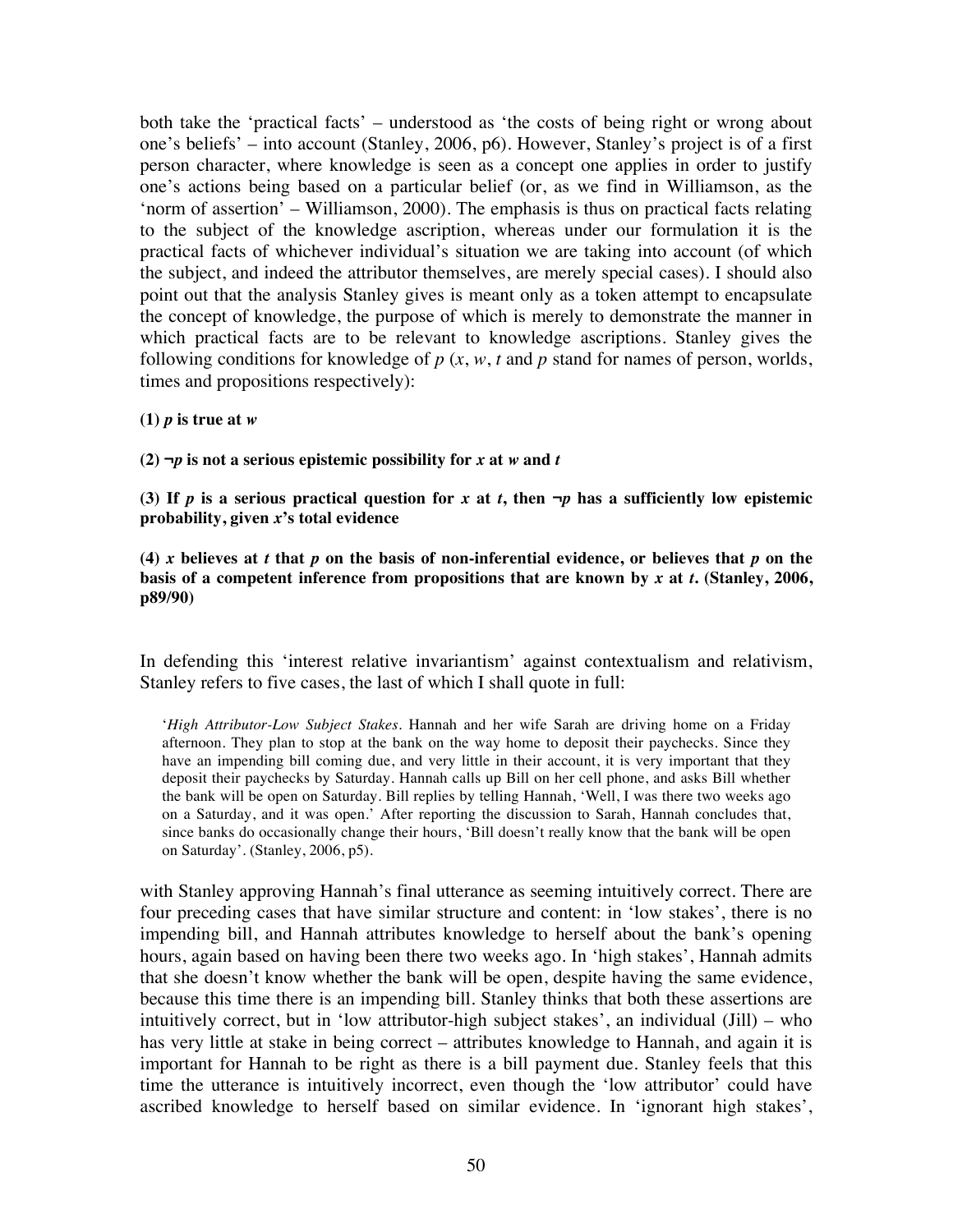Hannah and Sarah do have a bill due, but are unaware of it, and Hannah thus attributes to herself the status of knowledge – but Stanley claims that the intuitive reaction to this case is that she does so incorrectly.

 Let us agree with Stanley's diagnosis of the appropriateness of knowledge ascriptions in each situation (given that the bank is in fact open on Saturday): how do these cases fit with the two (Stanley's, and that presented in this thesis) analyses? As Stanley argues convincingly in his book, his interest-relative invariantism gives the correct answer in each of the first four cases, but an incorrect answer in the final case (which we quoted first) 'High Attributor – Low Subject Stakes'. Stanley feels Hannah's final utterance in this case to be intuitively correct; however, Bill has nothing at stake (assuming his interests to be unconnected to Hannah and Sarah's) and hence Stanley's position suggests he *does* know, and that Hannah speaks wrongly. Stanley explains this discrepancy by appeal to a psychological pressure for us to project Hannah and Sarah's practical situation onto Bill; that is to say, not to ask whether Bill knows, but whether Hannah or Sarah would know if they were in Bill's situation.

 On the other hand, the analysis I have presented seems to give the right answer in all five cases (so long as Hannah and Sarah meet the *general* stringency conditions in the first two cases – wherein if they do not then intuition has misled us here), because it is the practical facts relating to whomever the knowledge ascription is going to be made use of by that should be taken into account. If we allow ourselves to understand this 'projection' described by Stanley in a loose, metaphorical way – that consider relying on someone's evidence is similar to imagining what you would do in their epistemic situation – then this seems to coincide with Stanley's assertion about what is going on in 'High Attributor – Low Subject Stakes'. But then, we may simply disagree with Stanley about whether this projection is acceptable (and the intuitions appealed to seem to be on our side).

 Later in the book, Stanley gives some independent arguments against contextualism – the thesis that knowledge ascriptions are context-sensitive (i.e. express different propositions in different contexts of use) in a distinctly epistemological way (i.e., the evidential standards properly in place depend upon the context of utterance). These are mainly linguistic in nature, and draw (primarily grammatical) disanalogies between 'know' and a wide variety of other context-dependent terms. We shall not have time to pursue these fully here, as our project is conceptual rather than linguistic. However, a common theme of these arguments is that if the term 'knowledge' were context-sensitive in the required way, then the evidential standards in play could change during a conversation in a way that made the utterances of the participants seem intuitively infelicitous. To take one of his examples:

- 'A. (Looking at a zebra in a normal zoo). I know that is a zebra.
- B. But can you rule out its being a cleverly painted mule?
- A. I guess I can't rule that out.
- B. So you admit that you don't know that's a zebra, and so you were wrong earlier?

A. I didn't say I did. I wasn't considering the possibility that it could be a cleverly painted mule.' (Stanley, 2006, p52)

We have said that the evidential standards appropriate to knowledge ascriptions are relativised to the practical interests of the person whose interests we are taking into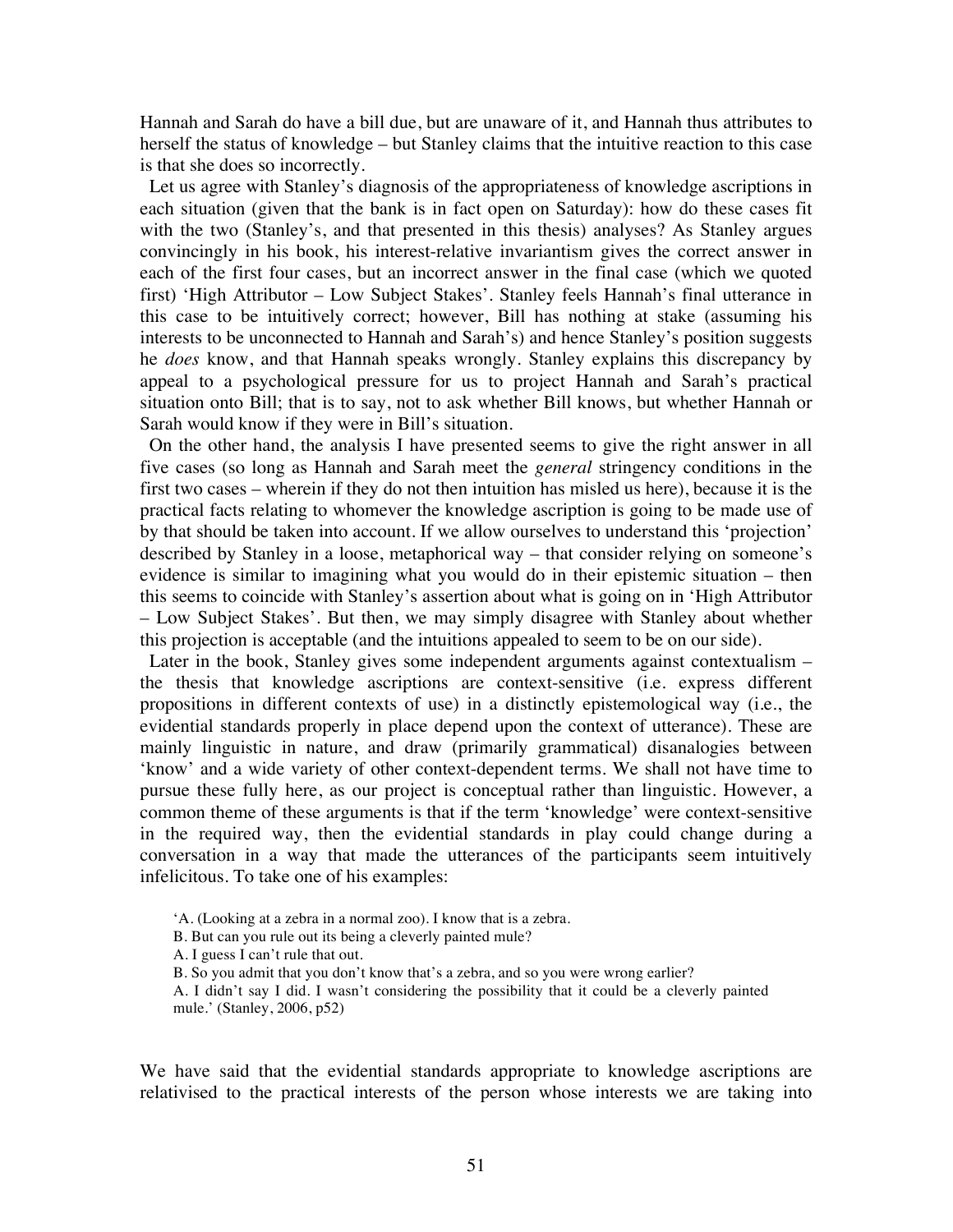account when making the ascription, if there is such an individual at all (oftentimes there will not be). But in a given situation, it is the (fixed) features of that situation that determine who we should properly consider that individual – the one who's interests we care about – to be: it is not a matter of where our attention is directed, but of a more rigid practical relation to potential action. Hence in our five examples it was Hannah and Sarah, because it is their actions that the knowledge ascription (either of another individual or themselves) will be used to justify or evaluate the appropriateness of (the veracity of a knowledge-ascription might therefore depend on who else was present at the time). The position I have advocated is therefore not contextualist in a manner that is damaged by these kinds of arguments, where knowledge standards shift within a discourse. If the account I have presented is correct, then it is to be expected that we cannot equivocate with regards to the individual whose interests are properly counted as most salient and still communicate successfully, at least without making explicit what is going on. Moreover, this equivocation would only occur if the participants' understanding of the situation and the interests and roles of the people in it were to change. Of course, we could construct a situation where this is the case – but if we are allowed to alter the participants' perceptions of the practical facts mid-dialogue then similar examples containing shifting evidential standards may be constructed for Stanley's position as well. Hence, our approach seems to have an advantage over Stanley's views, as it predicts the intuitively correct answers in all five test cases.

#### 4.6 Conclusion

We have thus completed our search for clarification of the conceptual practises surrounding the concept of knowledge, arriving at a kind of 'halfway house' between invariantism and contextualism. Whereas Craig (p166) seems to see fit to leave the probabilistic threshold connecting X and *p* as simply 'very high', perhaps specified by some qualitative condition such as 'justified in being certain', we allow for the standard to be raised when there is obvious need to do so – when consideration of the purpose for which the ascription will be used leads us to raising the standard to fulfil the needs of a particularly demanding inquirer. The conditions that encapsulate the prototypical case of conceptual ascription are therefore as follows. To be said to know whether  $p$ , S must have:

#### **1.True belief as to whether** *p*

#### **2. Various agent characteristics enabling him or her to properly 'tell us whether** *p***'**

**3. A detectable property X reliably connected to being right whether** *p***, such that:**

**i. The property entails the subject is correct in any possible world a typical attributor is seriously considering to be a possibility (given the general background assumptions in place in the society)**

**ii. The property entails the condition probability P(X|***p***) of the subject's being correct whether** *p***, given that they possess X, is high enough to meet the general threshold in place in the community (i.e. for** *most* **everyday, practical purposes)**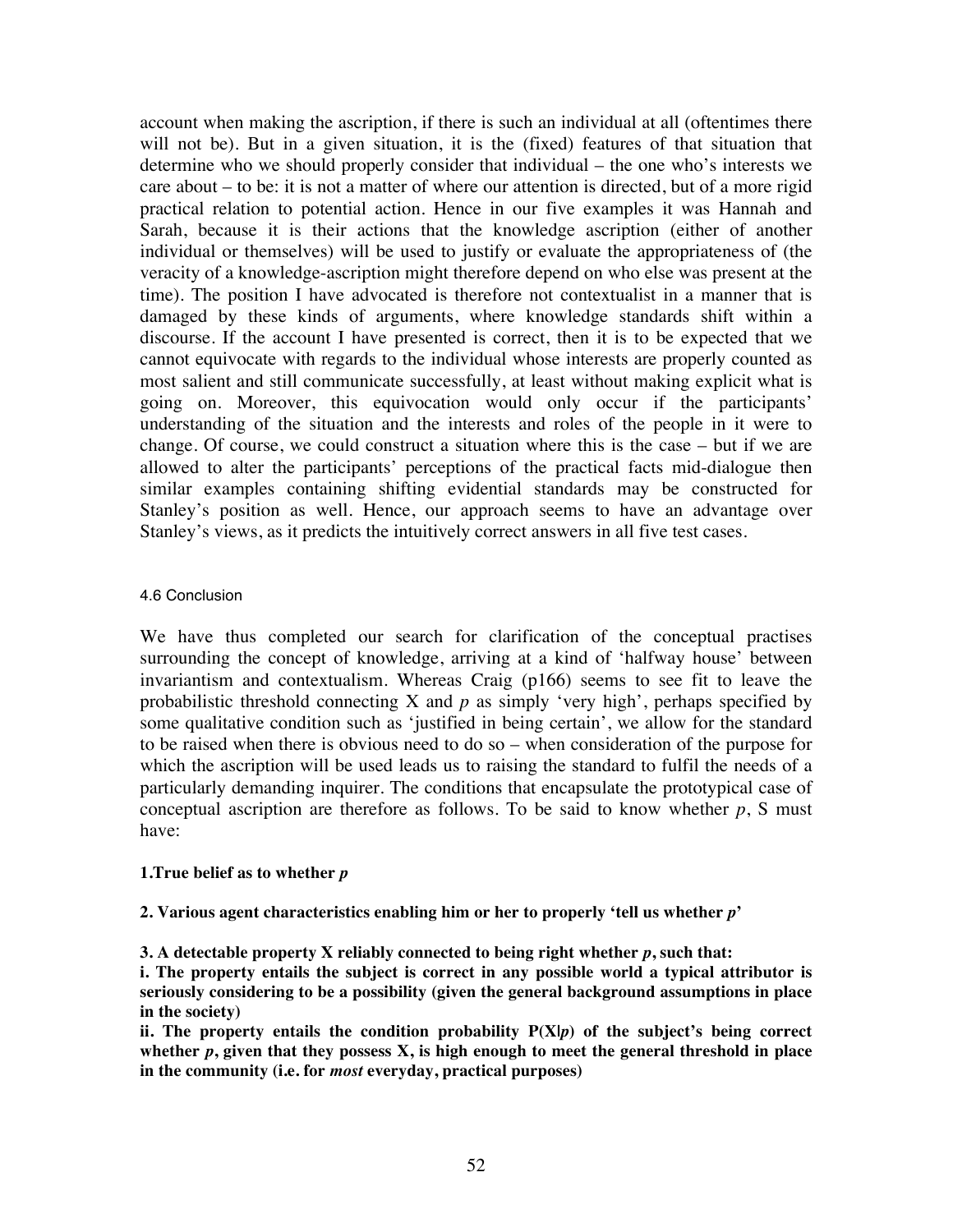**iii. If the knowledge ascription is made in a context where some particular purpose is involved (is connected to potential action), the conditional probability is suitably high for this purpose**

We have also seen knowledge ascription is intuitively withheld whenever we describe (from the global perspective) situations where the connection only holds by accident in this context, and the usual features making the connection reliable are absent.

 In this thesis I have taken as a starting point the fact the concept of knowledge plays an important role in our lives, adopted Craig's hypothesis for what this role is, and used various frameworks to explore the features a concept suited to that role would have. These conditions therefore specify the cases where the concept is properly applied.

 Moreover, the formulations of the infallibilists (having in mind here Unger and the exclusion principle) are such that the conditions I have put forth might be satisfied whilst their conditions are not. In resisting the application of the concept, we are resisting acknowledging that a potential informant is sufficiently qualified for the role: hence issues of practical advantage create contrary pressures that counterbalance the pull towards certainty, and towards the idealized conceptual practices that follow from adopting the infallibilist's absolutist concept of knowledge in our actual usage. Indeed, we have seen that it is this opposition of contrary forces that creates the tension in the concept of knowledge that enables such a fierce debate to exist at all (c.f. Craig, p 113). But, to return to the semantic question mentioned at the beginning of this thesis, do these conditions specifying when it is appropriate to attribute knowledge to the subject stem from the intrinsic semantics of the term 'knowledge' itself, or are they more like guidelines for appropriate deviation from its intrinsic semantics in actual usage (specifically with an eye to 3.iii)?

 The contextualist suggests that knowledge ascriptions are literally correct whenever the purpose of the concept is met: when in doing so we are flagging a (partly contextually determined) suitable informant; the invariantist recognizes the practical advantage of making knowledge ascriptions where there is a chance the subject in question may be wrong, but claims they are, strictly speaking, not literally true.

 In his book 'Philosophical Relativity' Peter Unger argues that the empirical facts of usage underdetermine the answer to this question; that given the complexity inherent in correct usage (for example, as characterised above), there is no principled way to apportion the complexity inherent in usage between the intrinsic semantics of the term 'knowledge' and pragmatic considerations pertaining only to how the term is (properly) used (Unger, 1984). But whilst this might be true, we have nevertheless achieved the purpose we set out with: to clarify the linguistic practices surrounding the concept of knowledge. If we were correct in claiming that knowledge as a phenomenon is delineated by the usage of its concept then it is these conditions of proper application that contain the interesting questions, and not the issues relating to how this is explained in terms of the underlying semantics. As Craig puts it:

<sup>&#</sup>x27;My 'practical explication' or 'state of nature' method leads to an account of the linguistic practice surrounding the word 'know' and its near relatives; it does not determine how we are to apportion the underlying mechanics of the practice between invariant semantics and contextually motivated pragmatics'.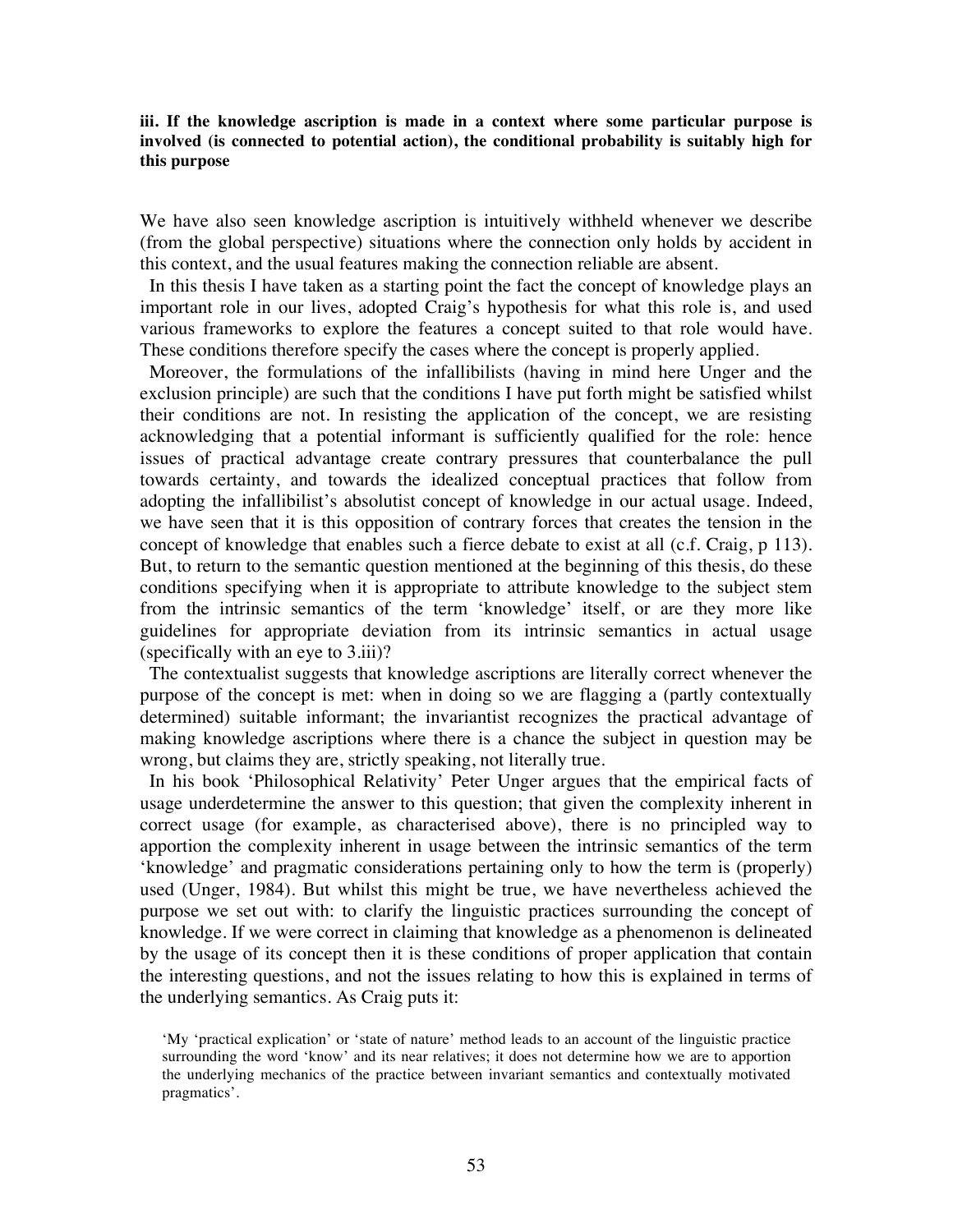If Unger's relativity thesis is true then this is the best we could have hoped for; if not, then the linguistic question is simply something we are not required to address (and, it seems, not something that this style of explanation is able to address).

 Having thus reached the end of the project, we can also see that there is great scope for further research using the same methodology. One line of enquiry to be pursued would be a state of nature–style investigation into the features we should expect a concept suited to the (related) role of being the 'norm of assertion' should have – or the role of providing an underpinning or justification for one's actions: this is the first-person project mentioned in chapter 2. Indeed, there are not just one but a family of knowledge-like concepts, each bearing certain 'family resemblances' to each other in their application and the role they fulfil (c.f. Kusch, 2011, who provides a link between Craig's work and that of the later Wittgenstein). Craig discusses constructions relating to several more in his book – knowing Fred, which, further to simply knowing certain propositions about Fred, entails some kind of capacity to interact with Fred – and knowing London, and German (Craig, section XVI). Another project would be to strengthen the methodology by a more detailed empirical account of conceptual acquisition.

 That there are further lines of enquiry open does not show that the project I set out to undertake has not been properly completed, and of course the same goes for Craig. Rather, this is what one should expect from this kind of naturalistic endeavour, as one would hope it to inherit aspects of research procedure from the natural sciences, where research efforts of one individual may add to those of another, rather than replacing them.